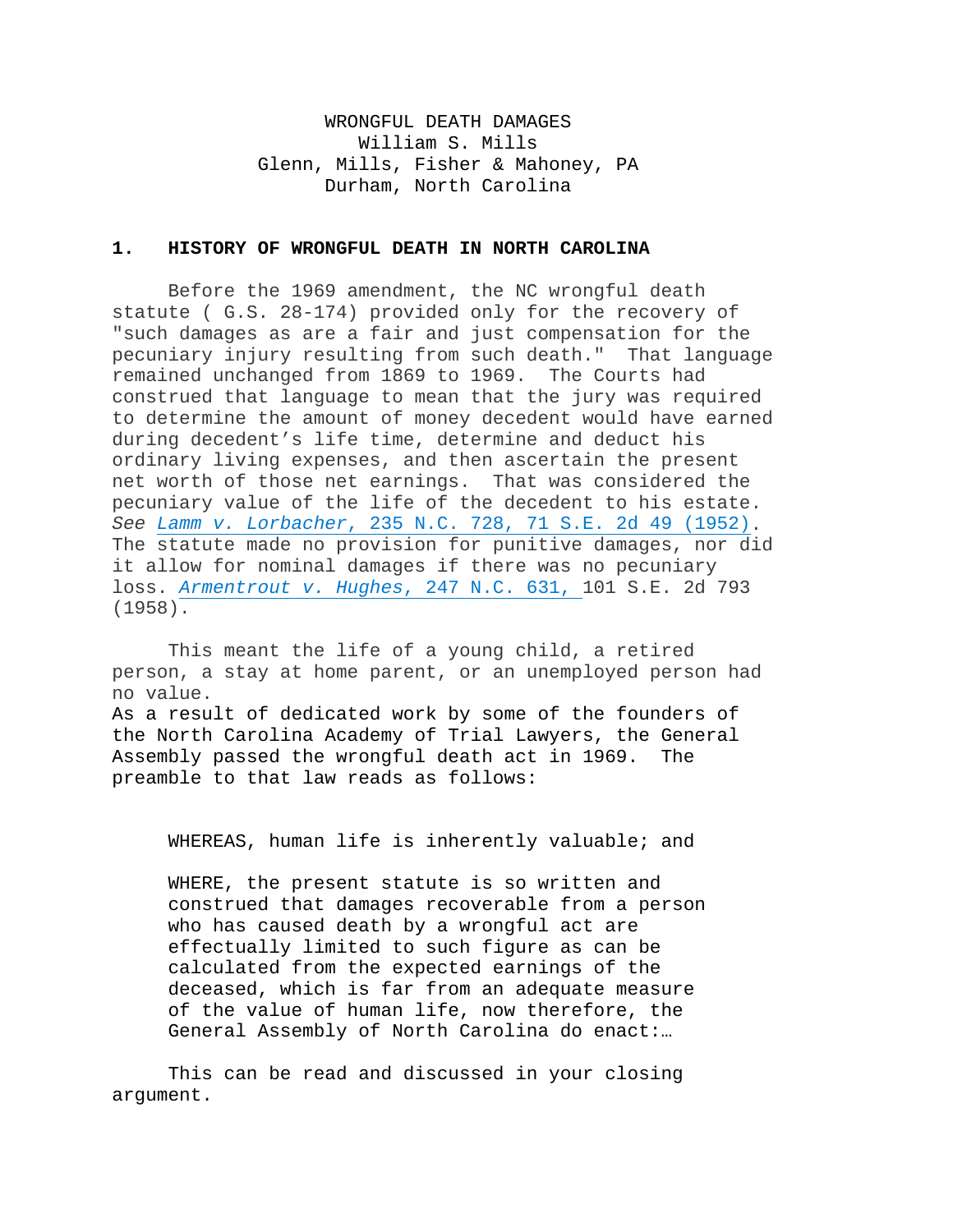### **2. WRONGFUL DEATH DAMAGES ARE ONLY THOSE ALLOWED BY NCGS 28A- 18-2(B)**

The case law has always held that a wrongful death action is a statutorily based claim and therefore only the damages provided in the statute may be claimed and recovered. *Lamm v. Lorbacher, 235 N.C. 728, 71 S.E.2d 49 (1952)* North Carolina GS 28A-18-2(B) provides for the recovery of the following damages:

(1) Expenses for care, treatment and hospitalization incident to the injury resulting in death;

(2) Compensation for pain and suffering of the decedent;

(3) The reasonable funeral expenses of the decedent;

(4) The present monetary value of the decedent to the persons entitled to receive the damages recovered, including but not limited to compensation for the loss of the reasonably expected;

a. Net income of the decedent,

b. Services, protection, care and assistance of the decedent, whether voluntary or obligatory, to the persons entitled to the damages recovered,

c. Society, companionship, comfort, guidance, kindly offices and advice of the decedent to the persons entitled to the damages recovered;

(5) Such punitive damages as the decedent could have recovered pursuant to Chapter 1D of the General Statutes had the decedent survived, and punitive damages for wrongfully causing the death of the decedent through malice or willful or wanton conduct, as defined in *[G.S. 1D-5](https://advance.lexis.com/api/document?collection=statutes-legislation&id=urn:contentItem:5N29-N1V0-004F-P3DB-00000-00&context=)*;

(6) Nominal damages when the jury so finds.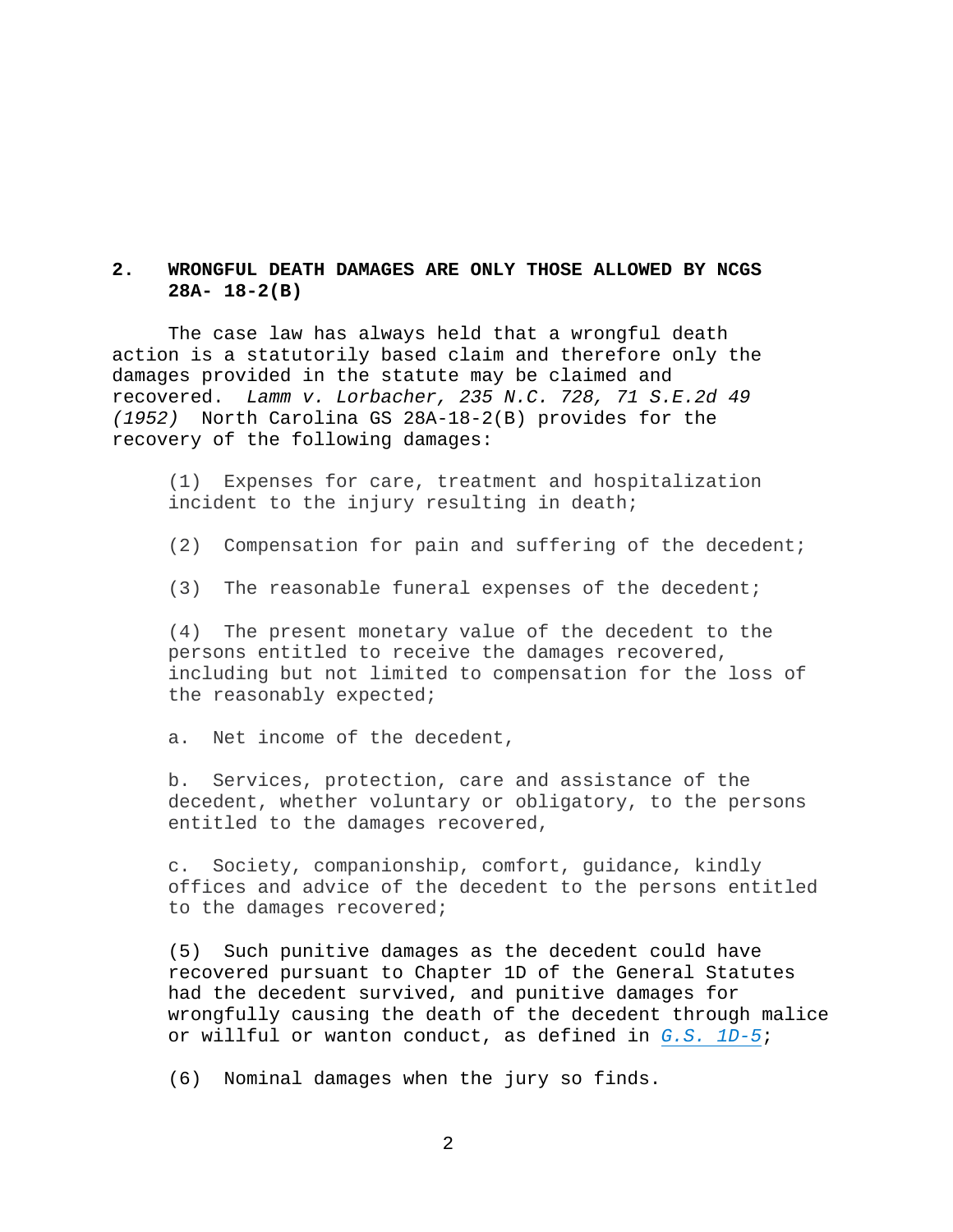The fact that the legislature included the following provision should always argue that strict adherence to the rules of evidence was not intended in the context of proving damages in a wrongful death action.

(c) All evidence which reasonably tends to establish any of the elements of damages included in subsection (b), or otherwise reasonably tends to establish the present monetary value of the decedent to the persons entitled to receive the damages recovered, is admissible in an action for damages for death by wrongful act.

Had they not intended a broader scope of admissibility, the argument goes, the legislators would have stated "as allowed by the rules of evidence". The absence implies that if it is relevant to damages, it should be permitted.

#### **3. PROOF OF ECONOMIC LOSSES – TOO SPECULATIVE OR NOT?**

A question which often arises in the wrongful death of a child is whether the loss of net income is too speculative. For example, in *Bahl v. Talford*, 138 N.C. App. 119 (1999), the court vacated the award of damages and remanded the case for a new trial. The decedent children were ages 11 and 16. Their parents were the only beneficiaries in the wrongful action. An economist, Dr. Charles Alford, was accepted as an expert witness in the field of forensic economics and projection of future income streams of children. He then expressed his opinion that the earnings of the children through the parents' life expectancy, after deducting personal expenditures, would have a present value after taxes of approximately \$228,000 for the 11 year old and \$293,912 for the 16 year old. The appeal did not challenge the sufficiency of the evidence regarding the present value of the net income of decedents, but did challenge the sufficiency of evidence regarding the income the parents could have reasonably expected to receive from the deceased. *State v. Smith*, 90 N.C. App. 161, 169, 368 S.E.2d 33, 38-39 (1988) Aff'd, 323 N.C. 703, 374 S.E.2d 866 cert. denied, 490 U.S. 1100 (1989) (parents may "only recover the amount of income that they reasonably might have received had decedent lived")

In *Bahl* the trial court had submitted special interrogatories so that the record would reflect what the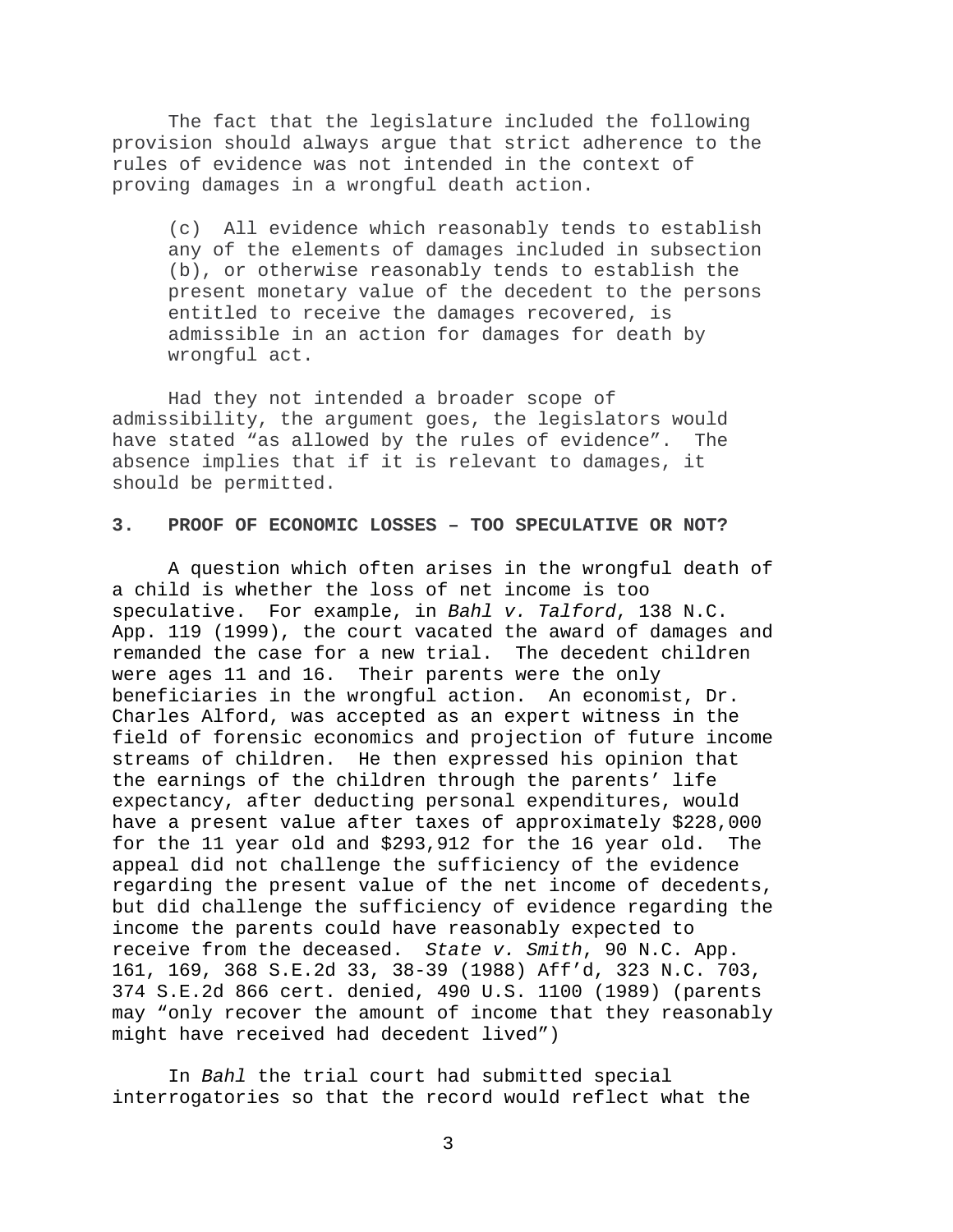jury awarded for the lost net income of the decedent children. In striking that portion of the recovery, the Court of Appeals stated:

"It appears plaintiffs were allowed to testify freely, yet presented no evidence that [their children] had ever expressed an intent to provide any of [their] income to [their] parents." [*quoting from [Stutts](https://advance.lexis.com/api/document?collection=cases&id=urn:contentItem:3S3K-0G80-003G-02JJ-00000-00&context=) v Adair, 94 N.C. App.227, 239, 380 S.E.2d 411, 418*.,] indeed, during the motion hearing, plaintiffs' counsel conceded his clients had brought forward "no absolute direct evidence" on the issue on<br>what plaintiffs "could have expected to plaintiffs "could have expected to receive"."

However, in *Stutts v. Adair*, 94 N.C. App. 227, 380 S.E.2d 411 (1989), the court ruled that it although it was error for the judge to instruct the jury that it could award damages to decedent's parents for the loss of her net income, the court, after a lengthy discussion, concluded that it was harmless. The court stated that there was no reason to demand actual support of the parents as the sole ground for any recovery of lost income since such a requirement would run counter to the remedial purpose of this statute and to the evidentiary provisions of subsection 28A-18-2(c).

Despite *Stutts,* if you are putting on evidence of lost income of a child, look for some evidence from which the jury can find an expectation of support from the child to the parent(s).

While our courts have held that some speculation is necessary to determine damages in a wrongful death action, e.g., *Beck v. Carolina Power & Light Company*, 57 N.C. App. 373, 291 S.E.2d 897, Aff'd 307 N.C. 267, 297 S.E.2d 397 (1982), damages may not be assessed on the basis of sheer speculation in the absence of any factual evidence supporting the speculation. *Gay v. Thompson*, 266 N.C. 394, 146 S.E.2d 425 (1966) It should be noted that the *Gay* decision was based upon the wrongful death statute prior to its substantial amendment in 1969. *Di Donato v. Wortman*, 320 N.C. 423, 358 S.E.2d 489, rehearing denied, 320 N.C. 799, 361 S.E.2d 73 (1987) recognized that a wrongful death action can be maintained based upon the wrongful death of a viable fetus. However, the court followed the holding from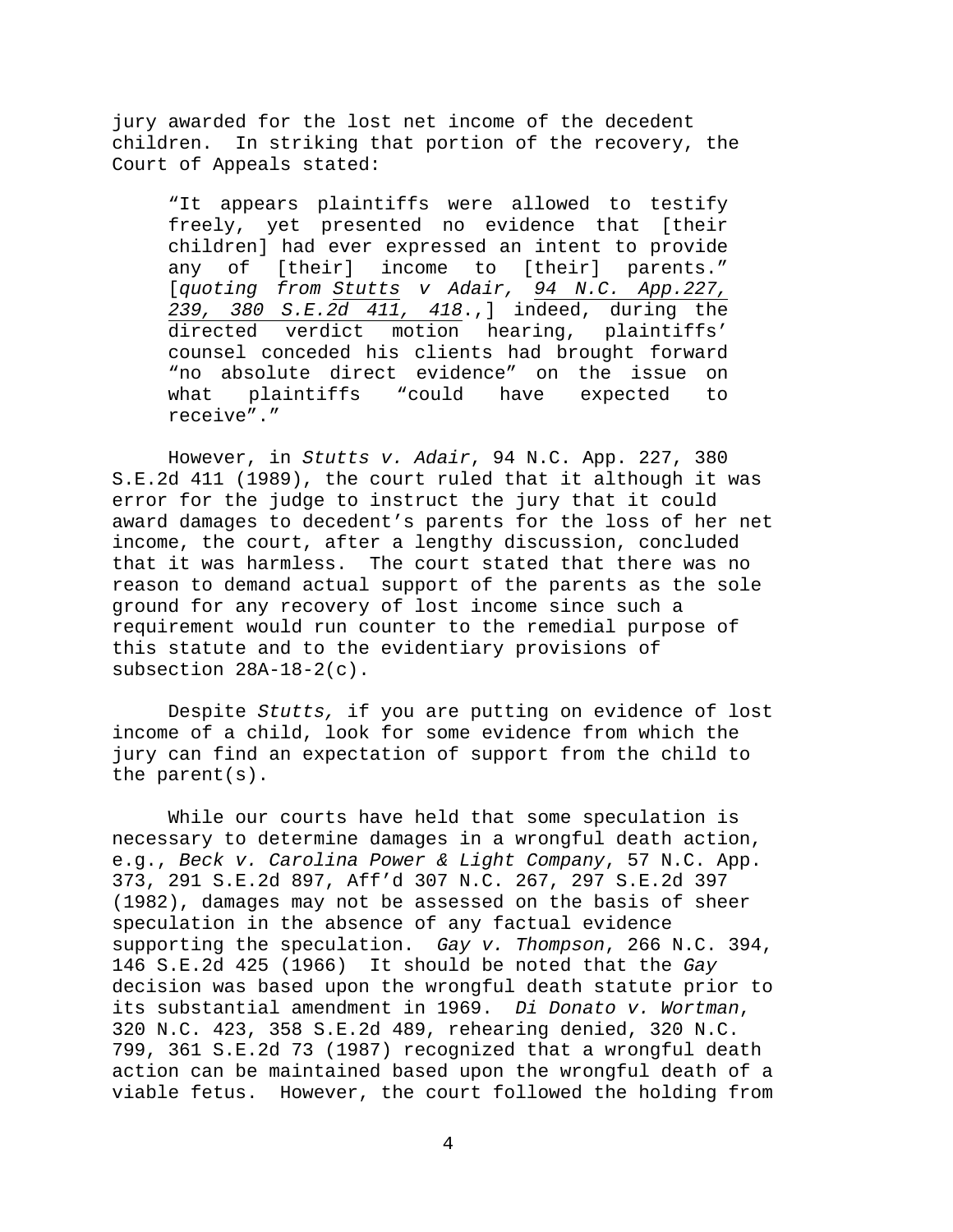*Gay,* stating an award for lost income damages would be based upon sheer speculation and cannot be recovered as part of a wrongful death of a stillborn child.

In *Brown v. Moore*, 286 N.C. 664, 213 S.E.2d 342 (1975), the court found the recovery of lost net income from the wrongful death of a 17 year old to be proper. The court stated:

The present monetary value of the decedent to the persons entitled to receive the damages recovered will usually defy any precise mathematical computation [citation omitted] Therefore, the assessment of damages must, to a large extent, be left to the good sense and fair judgment of the jury…the fact that the full extent of the damages must be a matter of some speculation is not ground for refusing all damages [citation omitted]…"the damages in any wrongful death action are to some extent uncertain and speculative. A jury may indulge in such speculation where it is necessary and there are sufficient facts to support the speculation [citation omitted]

Id. 286 N.C. 673, 213 S.E.2d 348-349.

Although the wrongful death statute leaves it to the jury to determine the damages to the beneficiaries for the loss of services, companionship, etc., the better practice is to put on evidence about the relationship and services between the decedent and the beneficiaries. In *Fontenot v. Taser Int'l, Inc.,* 736 F.3d 318 (4<sup>th</sup> Cir. 2013), the 4<sup>th</sup> circuit set aside a verdict of \$6.15 million dollars on the grounds that there was insufficient evidence to support that award and remanded the case for retrial on damages only. The lesson from this is that you should not simply argue damages based upon the loss of a child without having the parents, and others, talk about the relationship and services.

#### **4. MEANINGS OF KINDLY OFFICES, ETC.**

The following is something one of our members posted on the list serve. I copied it and saved it in my stolen ideas folder, but did not note the author. The author may indeed be one of you attending this program: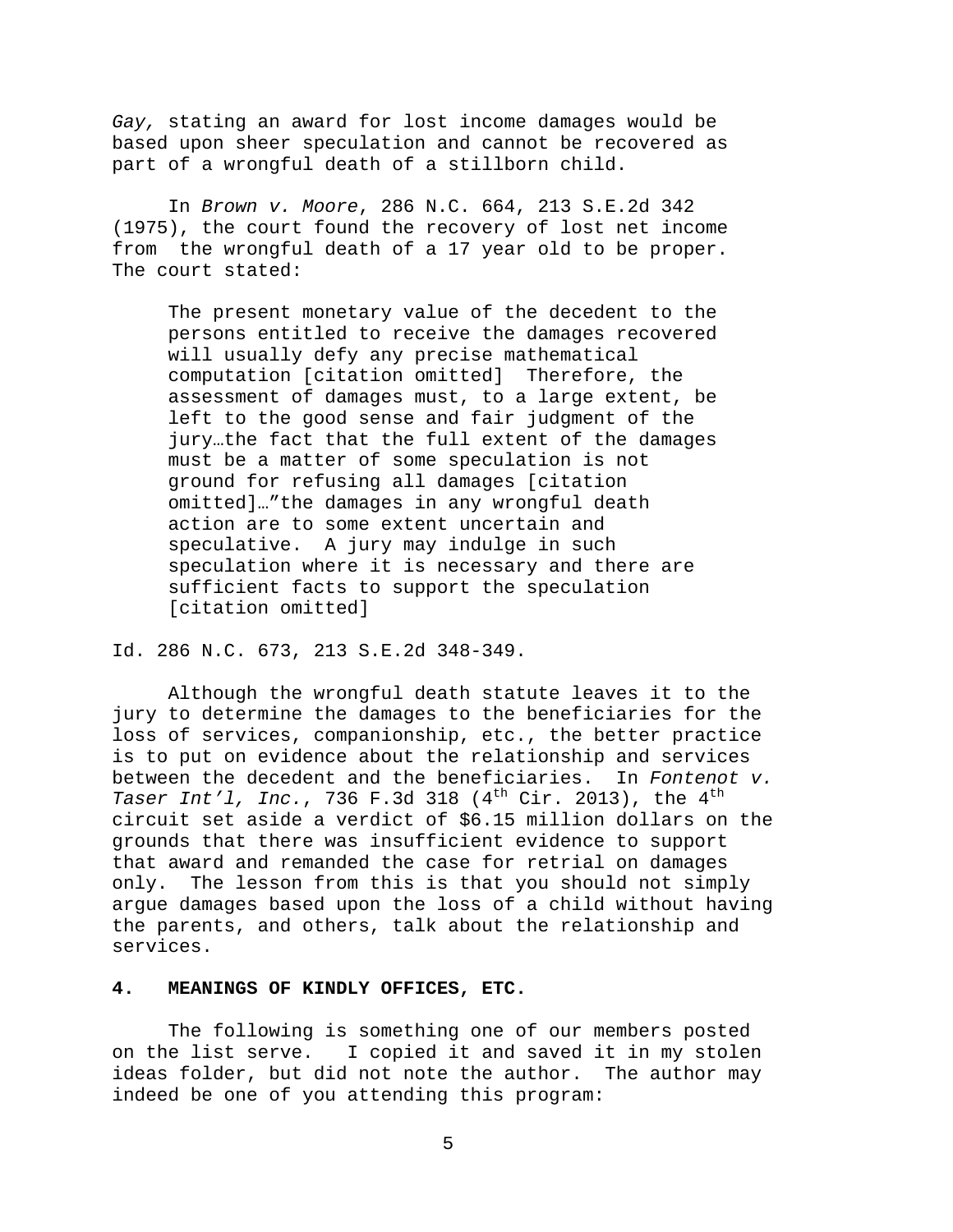"Office" comes from the Latin "officium" meaning "service" or "duty". I tell juries that "Kindly Offices" are the things that others do for you because they love you, not because they are paid to do it. These "others" who do these things for you are generally your parents, children,etc. They render these kindly offices when you are sick or otherwise in need. In a wrongful death case, the heirs are deprived of this priceless asset by the wrongful killing of the decedent.

Oxford Dictionary and Thesaurus gives pertinent synonyms as: "a duty attaching to one's position, a task or function;...a piece of kindness or attention; a service (esp. *through the good offices of)* ."

### **5. USE OF AN ECONOMIST TO PROVE VALUE OF LOST NET INCOME AND LOSS OF SERVICES.**

The use of a forensic economist for establishing the economic losses suffered by the decedent's beneficiaries should always be done in a case that merits an economist. For example, you definitely want to use an economist for a decedent with a family that he or she supported. On the other hand, such an economist will not be able to do much for you if the person is either a very young child or a retired person. An unemployed person that provided services to those entitled to take may well justify the use of an economist.

A forensic economist may testify as to the monetary value of the decedent to the persons entitled to receive damages under subsection (b) without necessarily first placing into evidence the statistics, formula, calculations, and economic assumptions used in arriving at his opinion. The failure to do so has been held to go to the weight of the evidence and not to its admissibility. *Rutherford v. Bass Air Conditioning Company*, 38 N.C. App. 630, 248 S.E.2d 887 (1978) However, because the 2011 amendments to Rule 702 made North Carolina a "Daubert" state, I encourage you to elaborate on exactly the methods utilized by the economist as part of the foundation. The direct examination included in this appendix covers the additional items that now must be considered by the trial court in their gate-keeping capacity. The fact that the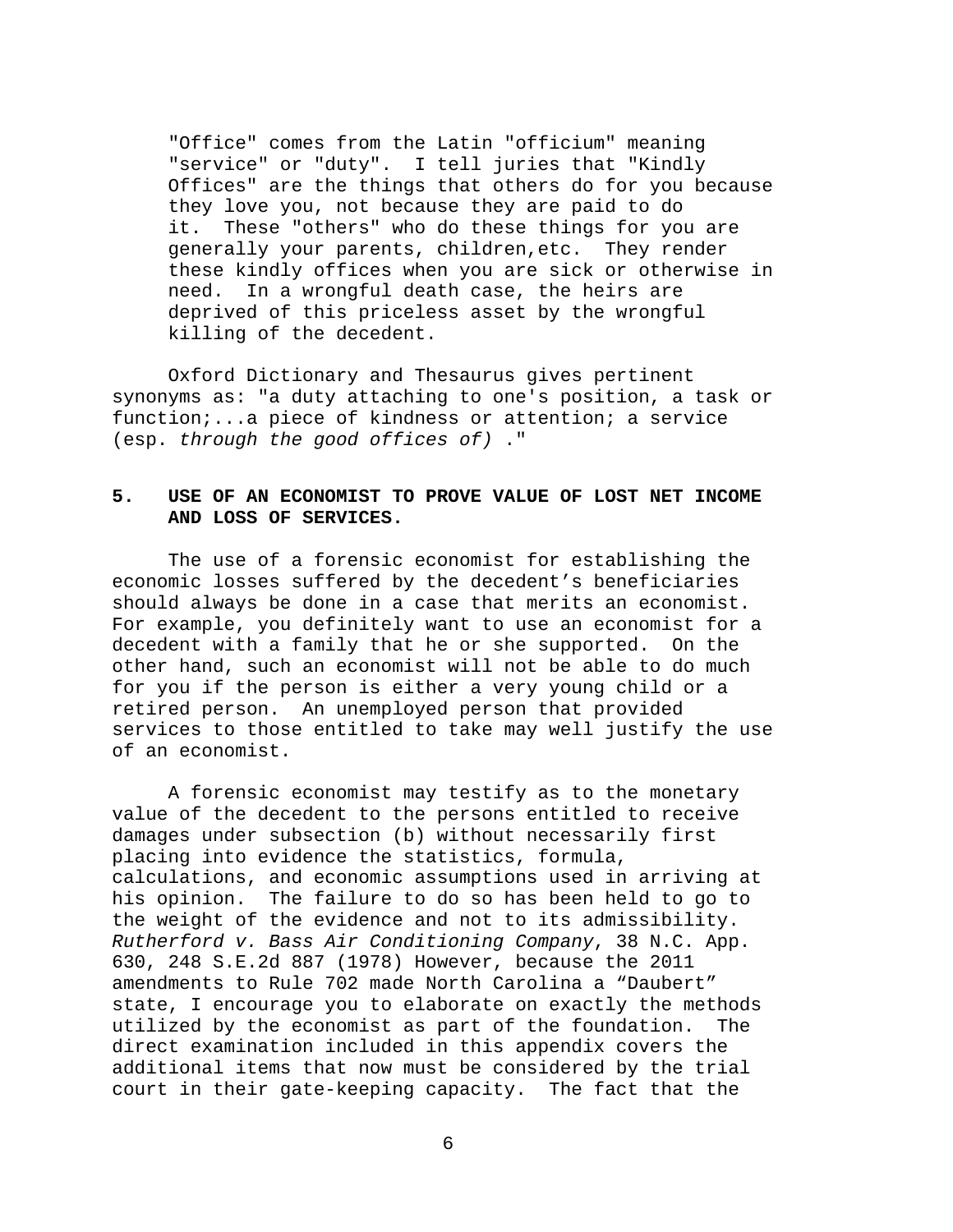North Carolina Courts have long recognized the legitimacy of using an economist in wrongful death cases should prevent exclusion as long as the direct at least touches on the new foundation issues in Rule 702.

In *Thorpe v. Wilson*, 58 N.C. App. 292, 293 S.E.2d 675 (1982), the court held that expert testimony is practically the only evidence available to prove future earnings in a wrongful death action. That seems to run afoul of the provision of 28A-18-2(c) which states that

All evidence which reasonably tends to establish any of the elements of damages including in subsection (b), or otherwise reasonably tends to establish the present monetary value of the decedent to the persons entitled to receive the damages recovered, is admissible in an action for damages for death by a wrongful act."

For example, evidence that the decedent had always been gainfully employed, the amount of their income, evidence of their good health, and likelihood of continued employment should be enough. Witnesses to these issues can all be lay witnesses, co-workers, supervisors, family members or friends.

### 1. **DIRECT EXAMINATION CHANGES POST 2011 AMENDMENT TO RULE 702**

From a practical stand point, what should you do differently when qualifying your expert? Your direct examination should be just has it has always been in terms of qualifying the witness as an expert, having the expert discuss the scientific principles at issue, and describe in great detail what the expert did to gather sufficient data and facts needed to be able to form and opinion. Your audience for this portion is the judge, so use the exact phrasing from Rule 702. After doing all other aspects of your qualification portion, address each of the three prongs as follows:

#### **(a) 702(a)(1): The testimony is based upon sufficient facts or data.**

#### Example:

Q. Now that you have shared with us what you did to learn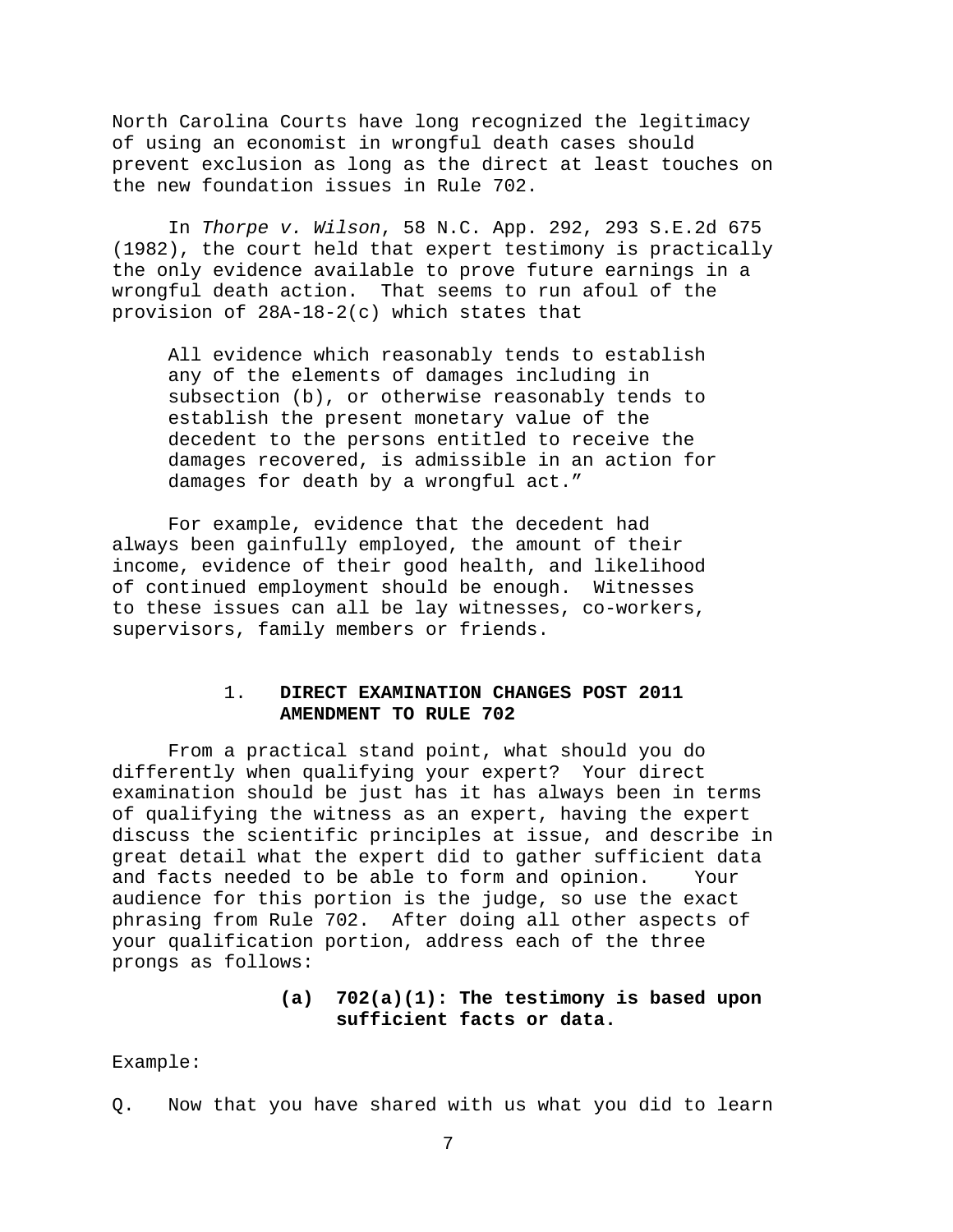about this case, I want to turn your attention to the sufficiency of the facts and data on which you base your<br>opinion. (this is letting the trial court know you are (this is letting the trial court know you are covering that 702(a) prong) Based upon the economic principals you have already explained, did you have sufficient facts or data upon which to form an opinion?

A. Yes.

Q. What are the facts and data significant to your opinion?

A. Blah Blah

Q. Are there additional facts you need to learn before being able to render an opinion?

A. No.

(If you know that your opponent is critical over the fact that the witness failed to learn a particular fact or failed to do something – go ahead and cover that and have the witness explain why it is not critical. Then argue to judge that it may go to weight but not admissibility)

Q. Do you believe it is necessary that you know MISSING FACT?

A. No

- Q. Why?
- A. Brilliant explanation follows.

OR

End of example for 702(a)(1) prong.

Remember that you are building a record to show that the trial court had received evidence supporting the gate keeping preliminary finding that the opinion is based upon "sufficient facts or data". Once the trial court makes that determination it will only be reversed upon a finding of abuse of discretion.

> **(b) 702(a)(2) The testimony is the product of reliable principles and methods.**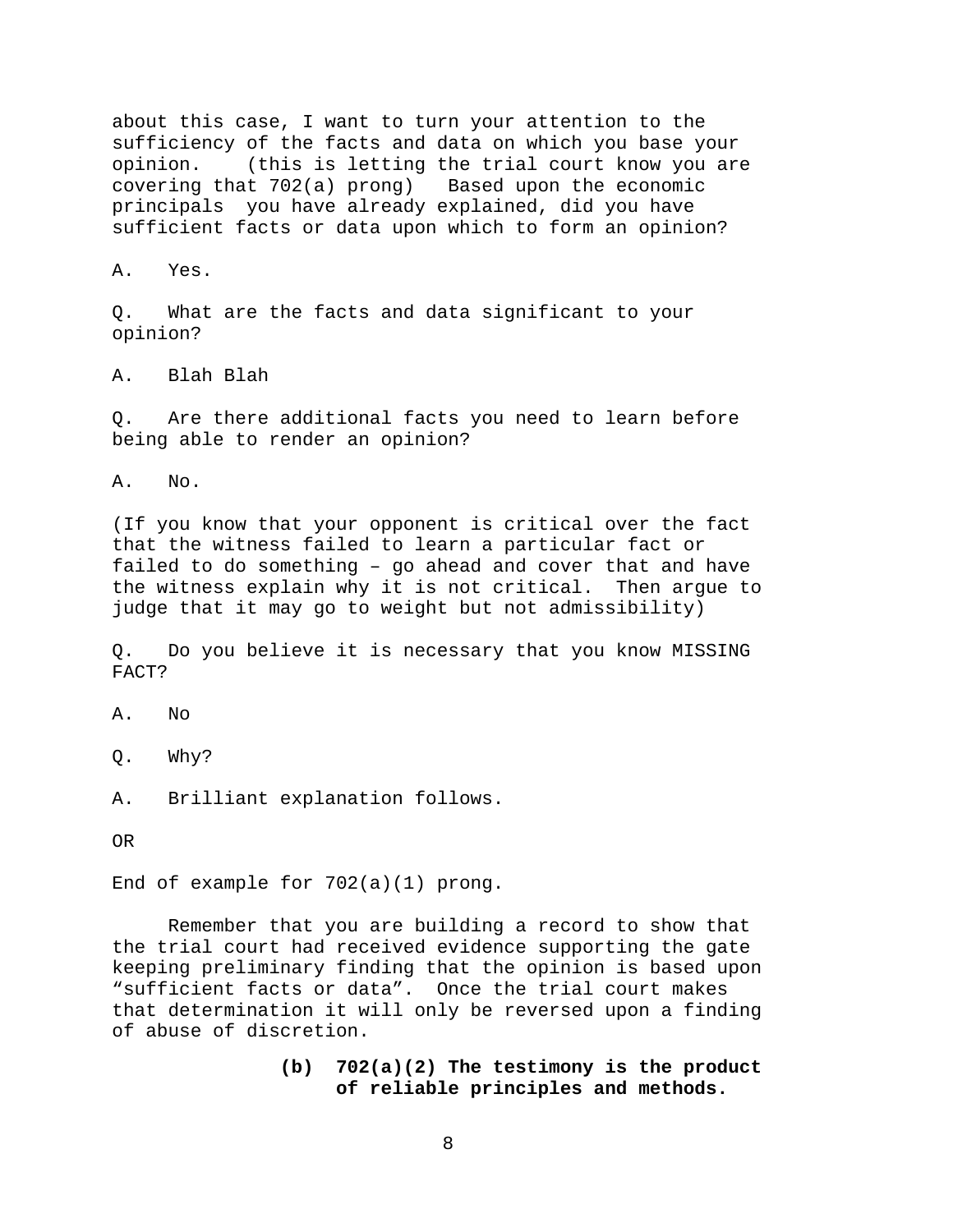#### EXAMPLE

Q. Now that you have talked about the sufficiency of the facts and data available to you, I want to turn your attention to the principles and methods used by you in<br>forming your opinion. Please describe those principle Please describe those principles and methods.

A. Blah Blah (this is probably going to be someone repetitive because the expert has already touch on this when describing what she did after learning what she needed to learn about the facts)

Q. Are those principles and methods reliable? (recall that a trial court is not bound to accept the expert's unsupported statement that the principles and methods are reliable, but she can. Here is where the use of the extensive case law on admissibility of economist's opinion in wrongful death should help)

#### A. Yes.

Q. Please describe what you believe makes these principles and methods reliable?

A. Blah Blah.

### **(c) 702(a)(3) The witness has applied the principles and methods reliably to the facts of the case.**

The last prong of Rule 702(a) is convincing the judge that the expert applied the principles and methods reliably to the facts of the case.

#### Example:

Q. Now that we have covered the principles and methods, I want to turn our attention to how you applied the principles and methods to the facts of this case and formed your opinion. So please explain to us how you did that?

#### A. Blah Blah

Q. Why did you (insert the various steps the expert describes in the foregoing answer so that the expert can elaborate on why it is necessary to apply the economic principals and methods, in the way that she did.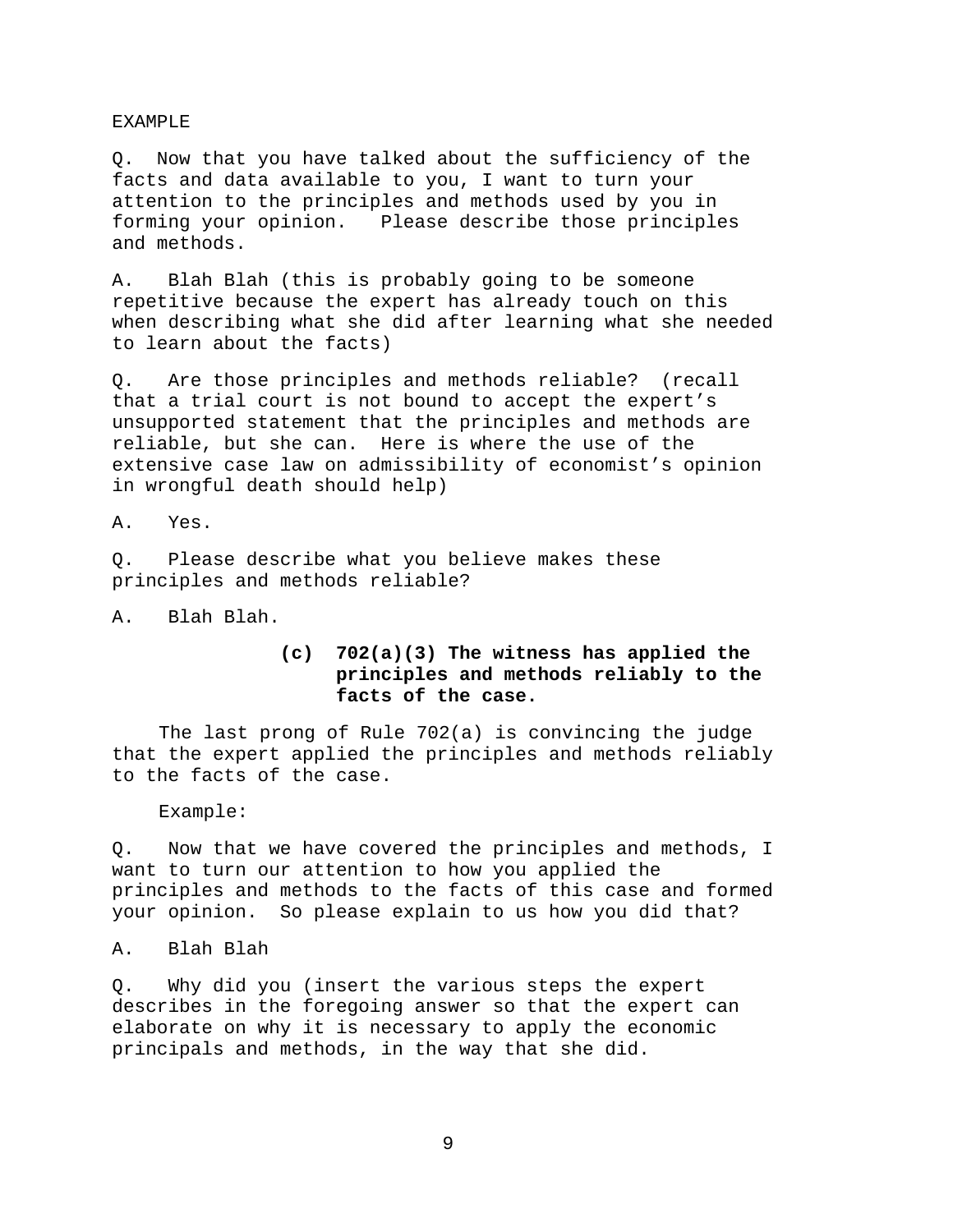#### **6. USE OF A PSYCHOLOGICAL EXPERT TO PROVE DAMAGE TO MINOR CHILD FROM WRONGFUL DEATH OF A PARENT.**

Can you use an expert to help prove damages covered by 28A-18-2(B)(4)b. ("protection, care..") and c. (society, etc.)?

#### **A. WHEN EXPERT IS A TREATING PSYCHOLOGIST**

Although this writer could find no NC appellate opinion directly on point, the testimony of a treating psychologist, psychiatrist or clinical social worker should be admissible pursuant to Rule 702 of the Rules of evidence to the extent the expert has opinions regarding the impact on her patient from death of a parent. This is a simple treating physician analogy which is relevant and admissible as helpful to the jury.

### **B. WHEN THE EXPERT IS A NON-TREATING EXPERT TENDERED TO EDUCATE THE JURY ABOUT THE IMPACT OF THE LOSS OF A PARENT ON A MINOR CHILD**

You have decided you want to have an expert help the jury understand the various ways the loss of a parent will likely impact the child through child hood and years that<br>follow. This is a bit more tenuous. Plaintiff's follow. This is a bit more tenuous. arguments for admission is that it will help the jury understand the loss in a way that is more detailed and research based than the lay-person's understanding that of course a child's life is devastated by the loss of parent. Use the language of  $28A-18-2(c)$  that any evidence tending to prove the statutory damages is admissible.

Anticipate that the defense will argue that it is not admissible because it does not meet the threshold issue of Rule 702 as being helpful to the finders of fact. The jury, as parents and children themselves, can easily assess these issues of damage. The counter argument will be case specific. For example, can an expert help sort out the difference in impact when the child is 2, 13, or 17?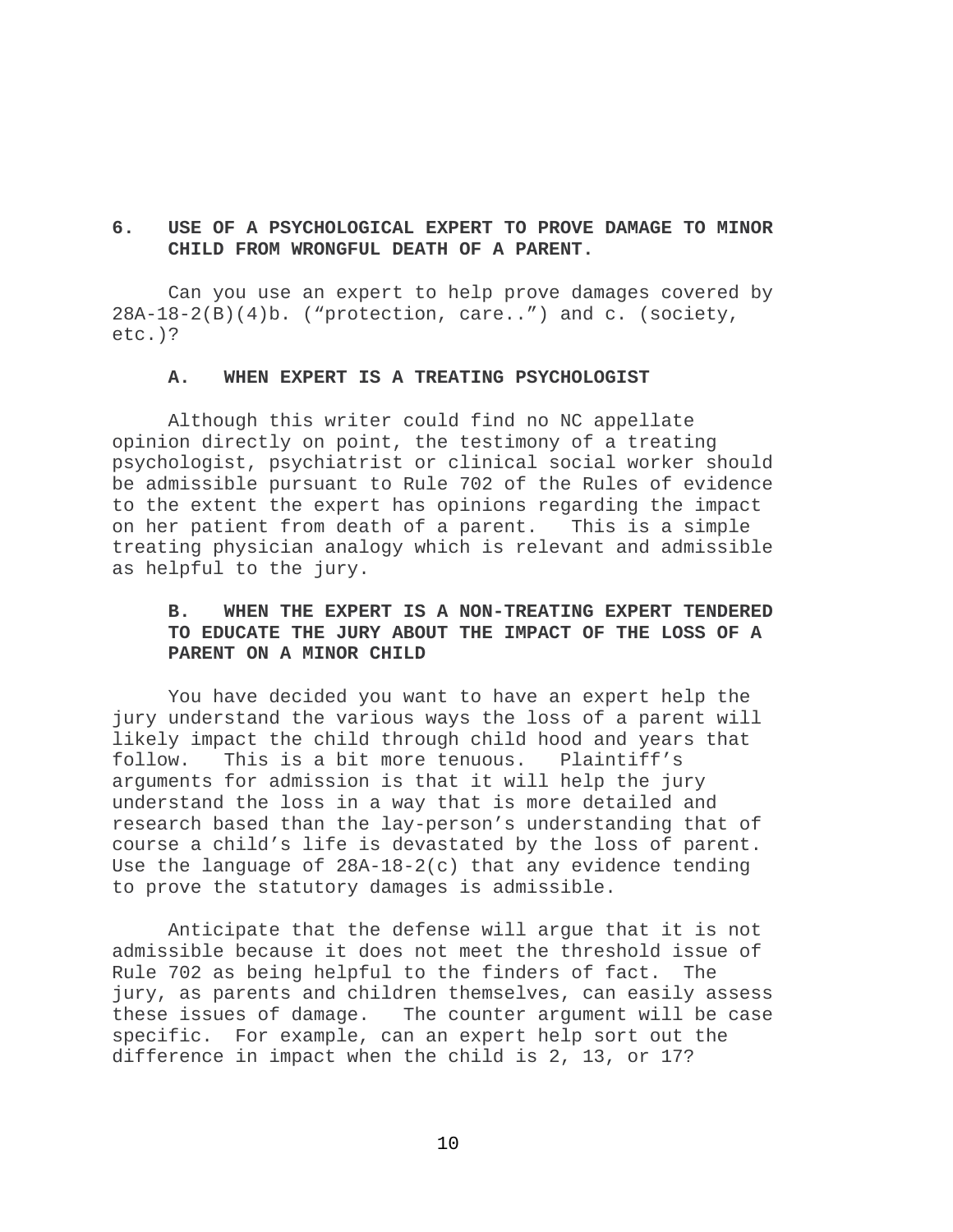Taking the question to the next step, you now want the expert to not only *educate* the jury about impact in general, you want the expert to *opine* about damage to this minor based upon a review of school records, deposition testimony, etc. Same analysis but may be easier since it is child specific with supporting opinions.

Whether you want to do this by necessity requires you to decide, with your client, whether you want to hand the defense an appeal issue. However, developing such evidence for a mediated settlement conference may be sufficiently valuable to justify the expense.

#### **7. MISCELLANEOUS POINTS**

#### **A. CLAIMS FILED UNDER SECTION 1983**

In claims arising under 42 U.S.C. §1983, since there is no federal statutory law regarding the measure of damages in a wrongful death case, the law which applies is<br>the law contained in N.C.G.S.  $\S 28A-18-2$ . Bowling v. the law contained in N.C.G.S. §28A-18-2. *Oldham,* 753 F.Supp. 588(M.D.N.C. 1990)

### **B. FILING A SURVIVORSHIP ACTION IN SAME SUIT AS WRONGFUL DEATH CLAIM**

A survivorship claim for personal injury may be filed in the same suit with a wrongful death action. The reasoning is that a jury may determine that the negligently caused injury caused pain and suffering to the decedent prior to his death, but did not cause his death. Therefore, both actions may be pursed in the same cause of action. *Alston v. Britthaven, Inc.*, 177 N.C. App. 330, 628 S.E.2d 824 (2006) Rev. denied 361 N.C. 218, 642 S.E.2d 242 (2007)

### **C. WHEN TORTFEASOR IS A BENEFICIARY OF THE WRONGFUL DEATH ACTION**

A wrongful death action is not precluded by the negligence of one of the statutory beneficiaries in causin<br>the death. In such an action by an administrator under In such an action by an administrator under the wrongful death act where the tortfeasor is also a beneficiary under the Intestate Succession Act, any recovery must be reduced by the statutory share of the tortfeasor. *Saint Paul Fire and Marine Insurance Company v. Lack,* 476 F.2d 583 ( $4<sup>th</sup>$  Cir. 1973). When one parent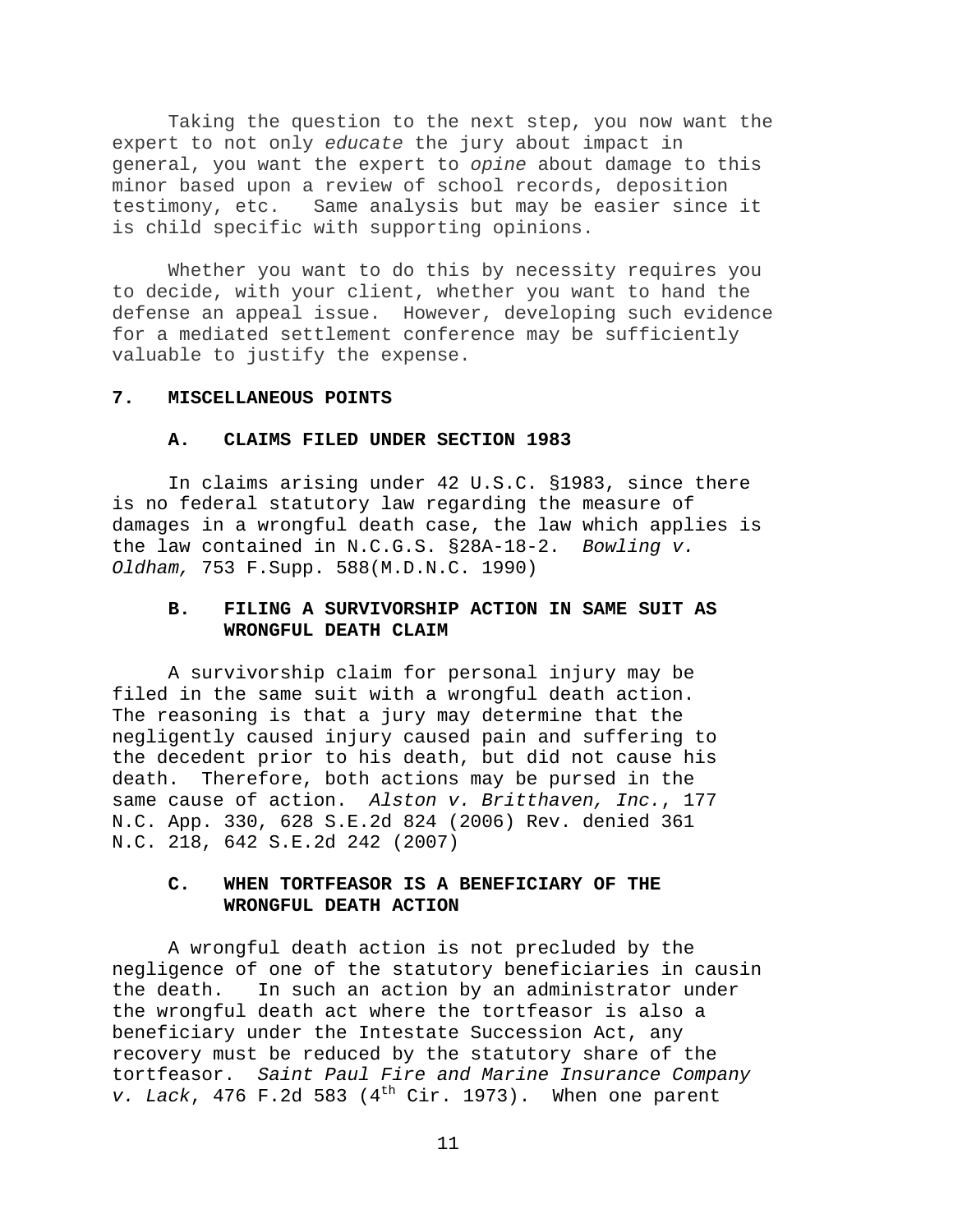causes the death of a child, the other parent may still recover but can recover only for the losses pertaining to the non-negligent parent. *Carver v. Carver*, 310 N.C. 669 (1984)

#### **D. IMPROPER INSTRUCTION AND ARGUMENT**

It is error to instruct the jury or argue in closing that the award of damages in a wrongful death action is not subject to taxation by the state or federal government. *Scallon v. Hooper*, 58 N.C. App. 551, 293 S.E.2d 843 (1982) The *Scallon* court also ruled that it was reversible error for defense counsel to argue that the defendant would be obligated to pay every single dollar of the damage award.

#### **E. HEDONIC DAMAGES NOT RECOVERABLE**

Hedonic [loss of the enjoyment of life by the decedent] damages on the part of the decedent are not recoverable as part of a wrongful death action in North Carolina. *Livingston v. United States*, 817 F.Supp. 601 (E.D.N.C. 1993)

#### **F. IMPACT OF REMARRIAGE BY SURVIVING SPOUSE.**

Is it proper to argue that a surviving spouse's remarriage after death of first spouse is relevant to the amount of damages recoverable under 28A-18-2(4)? In 2013, our North Carolina Court of Appeals finally answered this. Fortunately, in *Katy v. Capriola*, 226 N.C. App. 470, 742 S.E.2d 247 (2013), the court held that the subsequent remarriage of the surviving spouse is irrelevant to the damages issues outlined in G.S. 28A-18-2. The Court of Appeals treated the subsequent re-marriage as a collateral source and not admissible in a wrongful death case. Perhaps that same logic should exclude the fact that the surviving spouse was having an affair before the wrongful death. I suspect that as soon as the surviving spouse said anything about how great the marriage was, the court would consider he/she had opened the door to that collateral source.

### **G. CAP FOR STATE TORTS CLAIM ACT WRONGFUL DEATH ACTIONS**

If your wrongful death claim is a State Torts Claim Act filed in the Industrial Commission, your damages are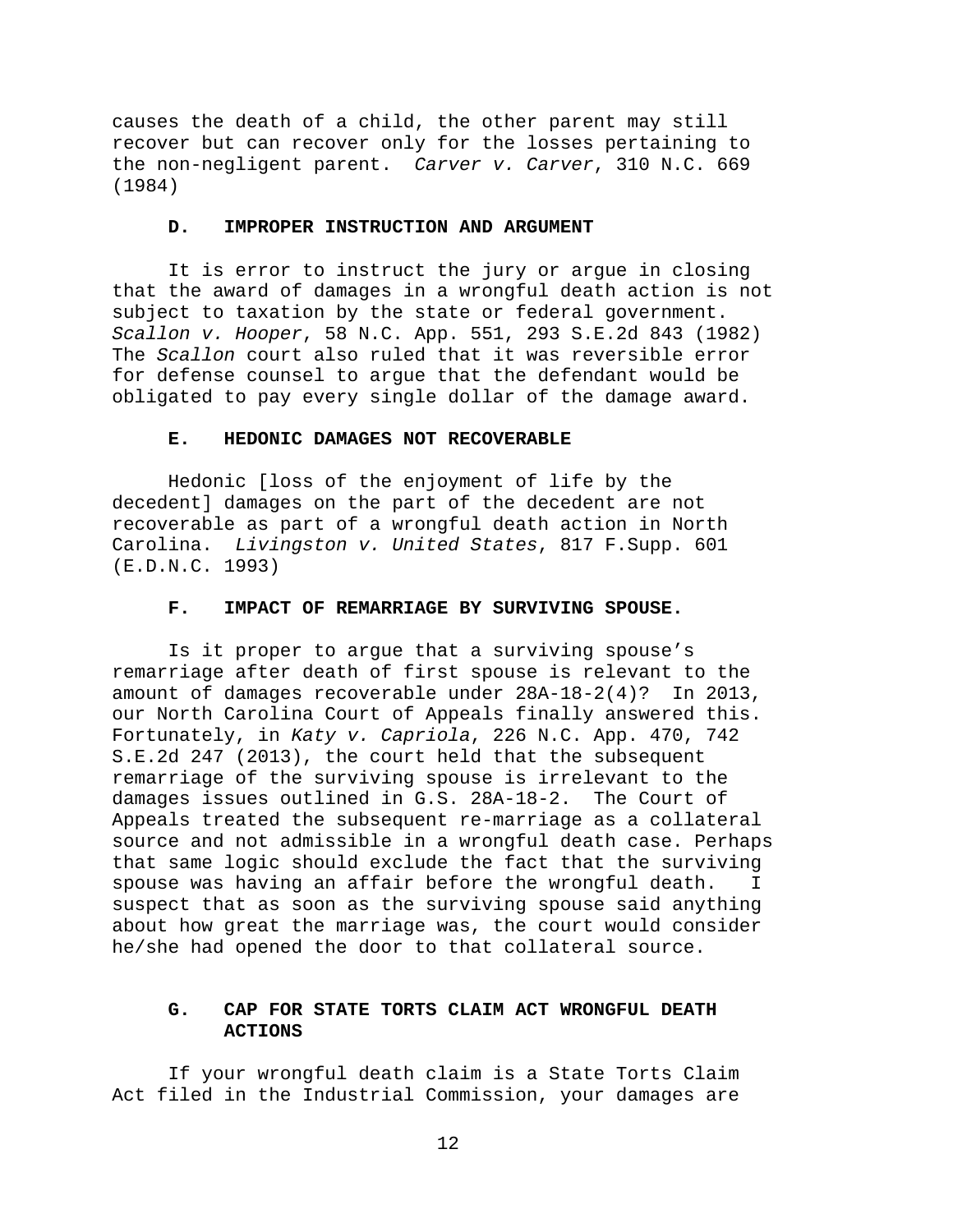statutorily capped at \$1,000,000. NCGS 143-299.2(a) Which is much better than the \$50,000 when I started practicing law.

### **H. LIFE EXPECTANCY OF BENEFICIARY OR DECEDENT AS PROPER TIME PERIOD FOR THE JURY TO ASSESS DAMAGES.**

If the life expectancy of the person entitled to take is shorter than the life expectancy of the decedent, then relevant time period for (4) damages is the life expectancy of the person entitled to take. If the life expectancy of the person entitled to take is longer than the life expectancy of the decedent, then relevant time period for (4) damages is the life expectancy of the decedent.

#### **I. THOUGHTS FOR CLOSING IN THE DEATH OF A CHILD**

When contemplating your closing argument in a case involving the wrongful death of a child, consider reading through President Obama's remarks in Newtown, CT, after the deadly shootings of 20 schoolchildren, and others. Especially this excerpt (full transcript is in Appendix):

All the world's religions - so many of them represented here today - start with a simple question: Why are we here? What gives our life meaning? What gives our acts purpose? We know our time on this Earth is fleeting. We know that we will each have our share of pleasure and pain; that even after we chase after some earthly goal, whether it's wealth or power or fame, or just simple comfort, we will, in some fashion, fall short of what we had hoped. We know that no matter how good our intentions, we will all stumble sometimes, in some way. We will make mistakes, we will experience hardships. And even when we're trying to do the right thing, we know that much of our time will be spent groping through the darkness, so often unable to discern God's heavenly plans.

There's only one thing we can be sure of, and that is the love that we have - for our children, for our families, for each other. The warmth of a small child's embrace - that is true. The memories we have of them, the joy that they bring, the wonder we see through their eyes, that fierce and boundless love we feel for them, a love that takes us out of ourselves,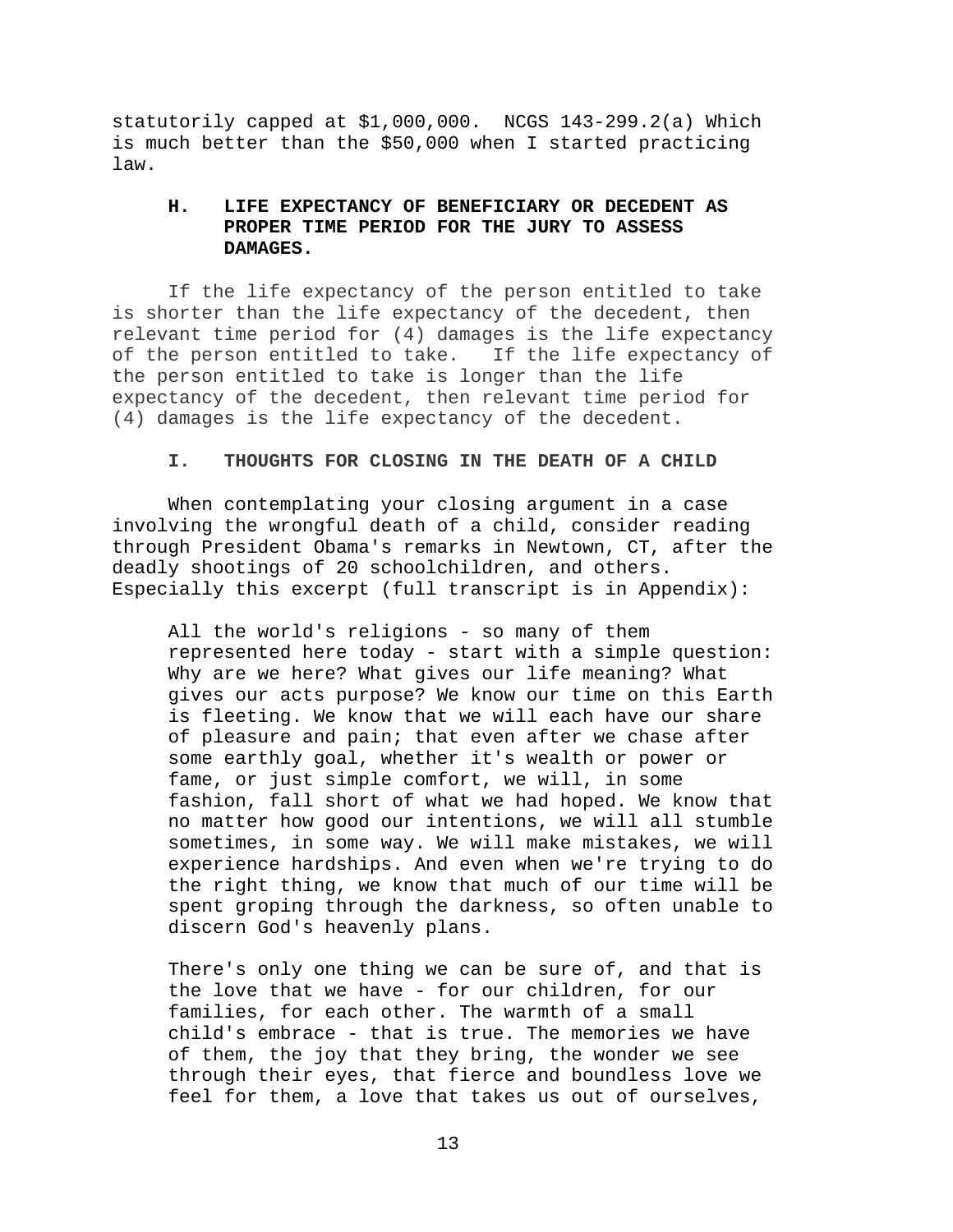and binds us to something larger - we know that's what matters. We know we're always doing right when we're taking care of them, when we're teaching them well, when we're showing acts of kindness. We don't go wrong when we do that.

The closing given by this writer in a case tried with<br>So Mahoney in McDowell County is in the appendix. The Carlos Mahoney in McDowell County is in the appendix. decedent child was 2 at the time of death and survived by her mother and father.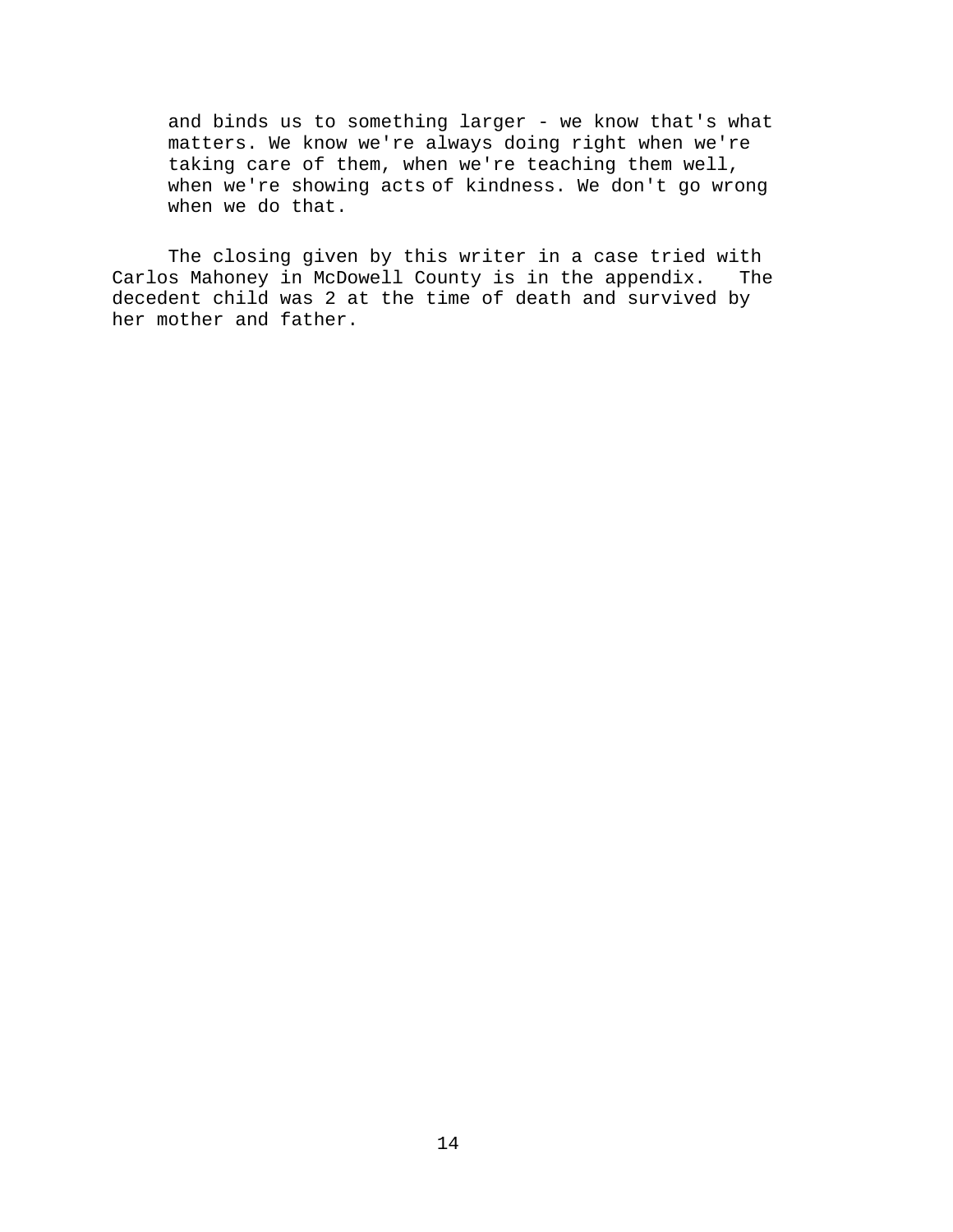#### APPENDIX TABLE OF CONTENTS

THE 1969 BILL ADOPTING OUR MODERN WRONGFUL DEATH ACT DEFINITIONS OF STATUTORY DAMAGES IN WRONGFUL DEATH STATUTE DIRECT EXAMINATION OF ECONOMIST PROVIDED BY WILLIAM S. MILLS DIRECT EXAMINATION AND ANSWERS OF ECONOMIST PROVIDED BY GARY ALBRECHT, PHD PETITION FOR APPROVING WRONGFUL DEATH SETTLEMENT ORDER APPROVING WRONGFUL DEATH SETTLEMENT CLOSING ARGUMENT FROM FRYE VS MCDOWELL COUNTY SHERIFF PRESIDENT OBAMA'S REMARKS I NEWTOWN PATTERN JURY INSTRUCTIONS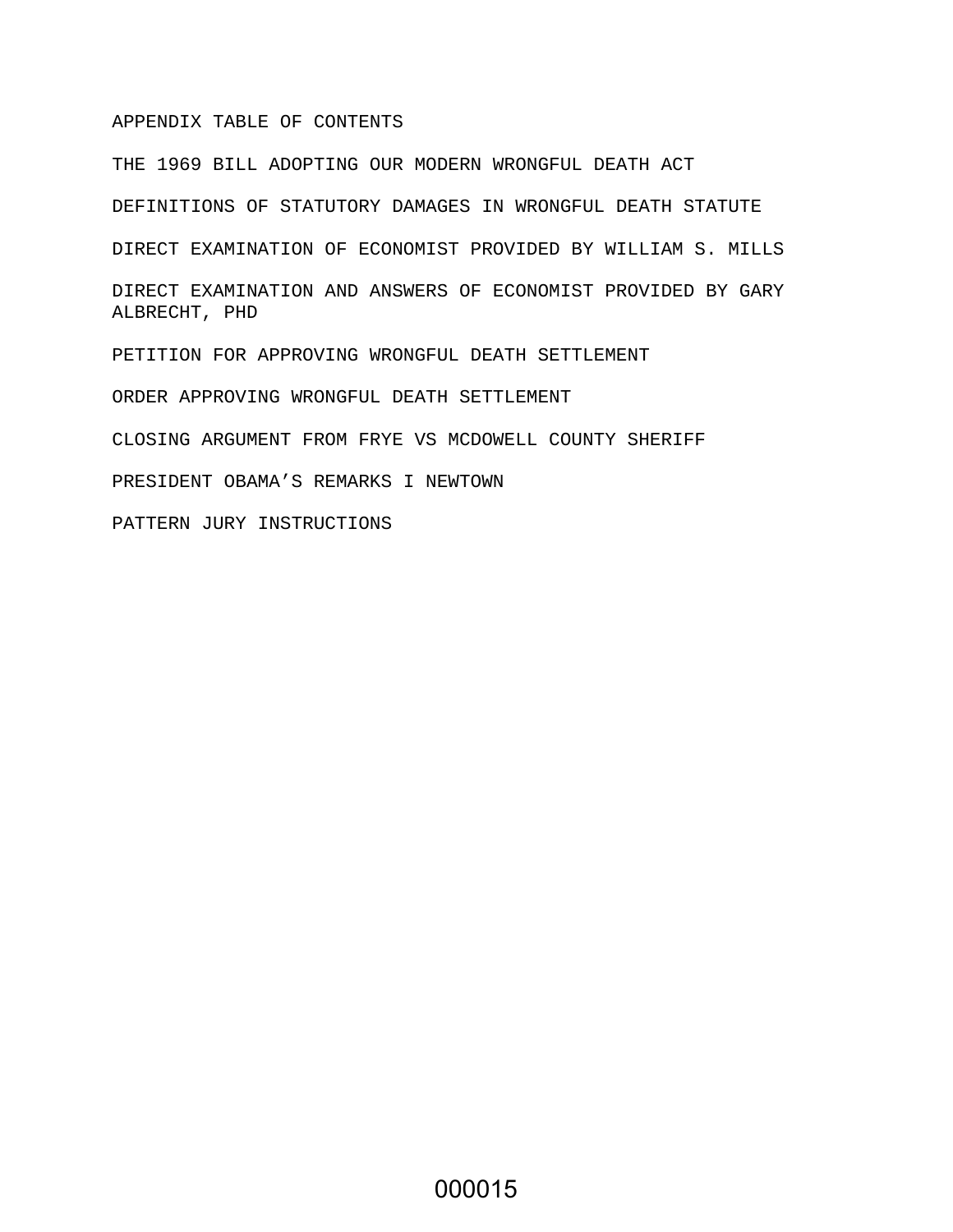# NORTH CAROLINA **GENERAL ASSEMBLY** 1969 SESSION RATIFIED BILL CHAPTER 215

SENATE BILL 95

AN ACT TO REWRITE G. S. 28-174, RELATING TO DAMAGES RECOVERABLE FOR DEATH BY WRONGFUL ACT.

WHEREAS, human life is inherently valuable; and

WHEREAS, the present statute is so written and construed that damages recoverable from a person who has caused death by a wrongful act are effectually limited to such figure as can be calculated from the expected earnings of the deceased, which is far from an adequate measure of the value of human life; Now, therefore.

The General Assembly of North Carolina do enact:

Section 1. G. S. 28-174 is hereby rewritten to read as follows;

"Get. 28-174. Damages recoverable for death by wrongful act; evidence of damages.-- (a) Damages recoverable for death by wrongful act include:

 $(1)$ Expenses for care, treatment and hospitalization incident to the injury resulting in death;

 $(2)$ Compensation for pain and suffering of the decedent,

The reasonable funeral expenses of the decedent;  $(3)$ 

 $(4)$ The present monetary value of the decedent to the entitled to receive the damages recovered, including but persons not limited to compensation for the<br>000016 loss of the reasonably expected: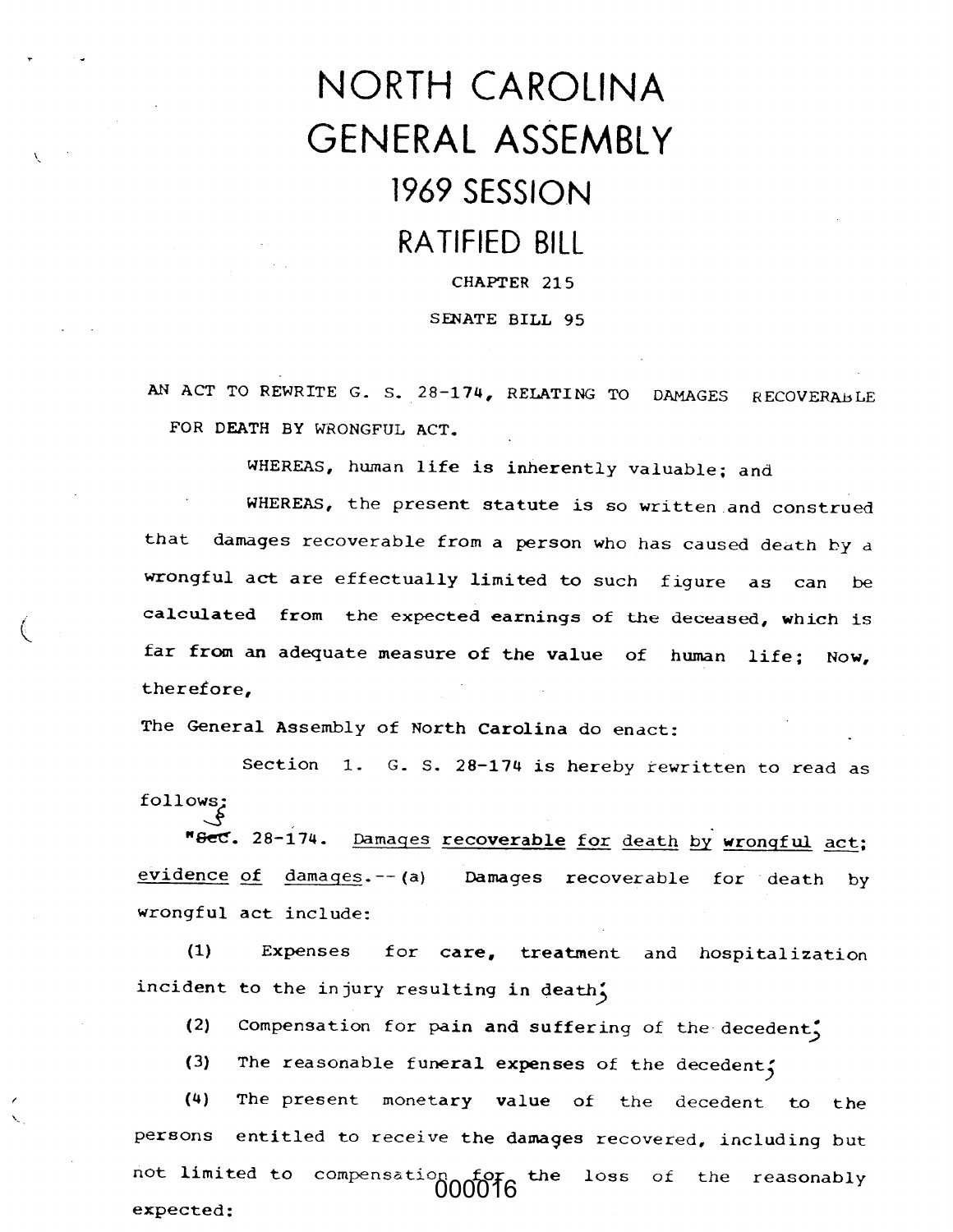(i) Net income of the decedent,

j

- (ii) Services, protection, care and assistance  $ot$ the decedent, whether voluntary or obligatory, to the persons entitled to the damages recovered,
- (iii) Society, companionship, comfort, guidance, kindly ofrices and advice of the decedent to the persons entitled to the damages recovered.

(5) Such punitive damages as the decedent could ha ve recovered had he survived, and punitive damages for wrongfully causing tne death of the decedent through maliciousness, wilful or wanton injury, or gross negligence;

 $(6)$ Nominal damages when the jury so finds.

"(b) All evidence which reasonably tends to establish any of the elements of damages included in subsection (a), or otherwise reasonably tends to establish the present monetary value of the decedent to the persons entitled to receive the damages recovered, is admissible in an action for damages for death by wrongful act."

 $Sec. 2.$ All laws and clauses of laws in contlict with this Act are hereby repealed.

Sec. 3. This Act shall not apply to litigation pending on its effective date.

 $sec.$  $4<sup>2</sup>$ This Act shall become effective on upon ratification.

| $\ddot{\mathbf{A}}$<br>TAYLOR, JR. | In the General Assembly read three times and ratified,<br>this the 14th day of Agril<br>.1969.<br>EARL W. VAUGHN |
|------------------------------------|------------------------------------------------------------------------------------------------------------------|
| P. Taylor.                         | Earl W. Vaughn                                                                                                   |
| resident of the Senate.            | MOPPPPRer of the House of Representatives<br>GansA <sub>n</sub>                                                  |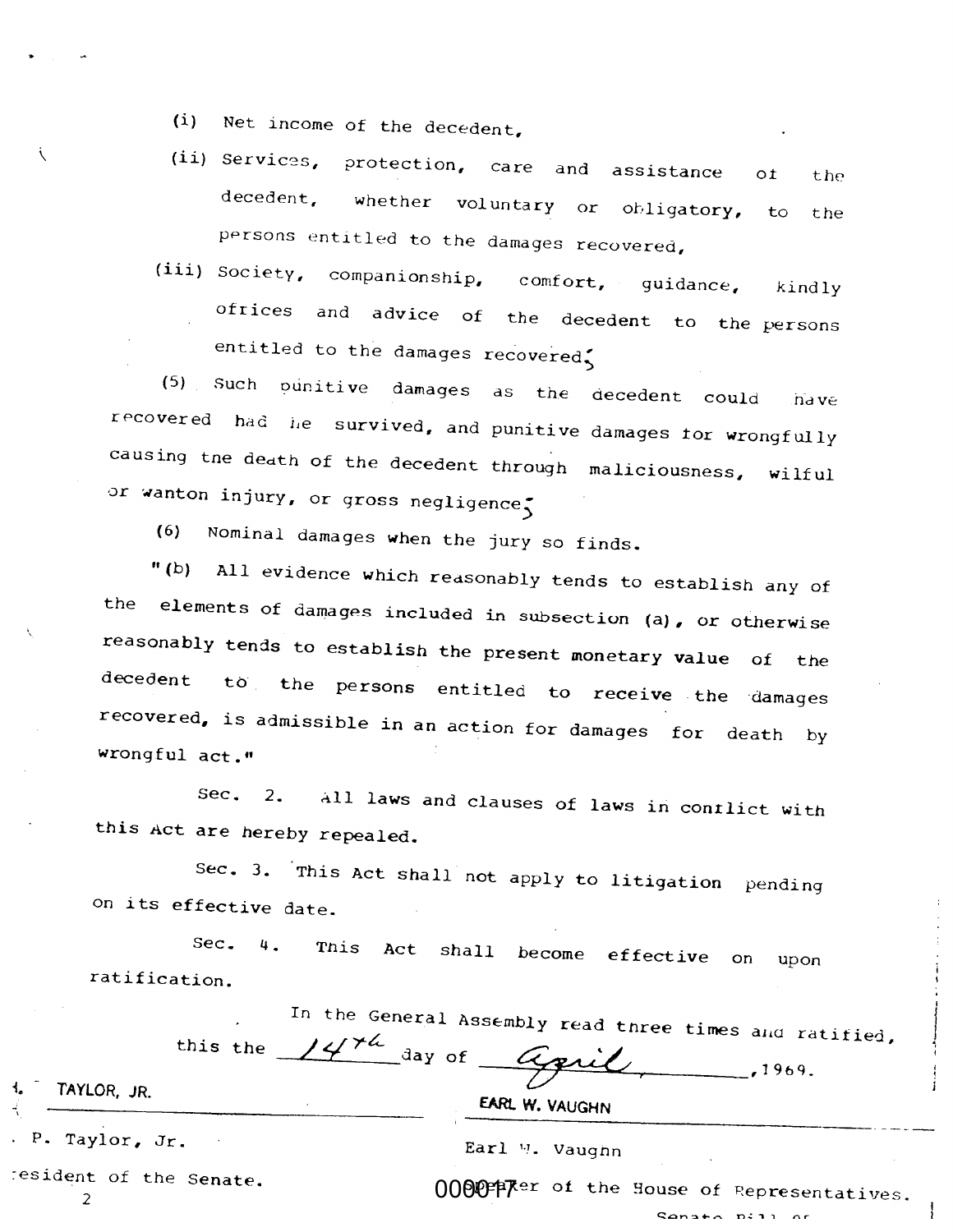# **DEFINITIONS OF STATUTORY LOSSES IN WRONGFUL DEATH ACTIONS[1](#page-17-0)**

**Services:** Help, use, benefit. Helpful acts. Useful labor that does not produce a tangible commodity. (examples—cooking in the house, fixing the cars, vacuuming the house)

**Protection:** The act of protecting. To cover or shield from exposure, injury or destruction. Supervision or support of one that is smaller and weaker. (examples--who checks the doors at night? Nervous after break-in, kills snakes in the front yard)

**Care:** Painstaking or watchful attention; regard corning from desire or esteem; concern; solicitude. (example—calls or texts if late)

**Assistance:** The help supplied, the act of assisting; to give support or aid; help.

**Society:** Companionship or association with one's fellows; friendly or intimate intercourse; voluntary association of individuals for common ends. (example—couple dates, family vacations, going to church together, football games together)

**Companionship:** The fellowship existing among companions. Companions are comrades and associates. (example—been together for a long time)

**Comfort:** Strengthening aid; assistance; Support. Consolation in time of trouble or worry. (Example—getting over traumatic event)

**Guidance:** The act or process of guiding. conduct or course of living. A guide is one who leads or directs another in his way; someone who provides a person with guiding information; and one who directs a person in his conduct or course of life. (example teaching driving, fishing, who to vote for)

**Kindly Offices**: Kindly is of an agreeable or beneficial nature, pleasant. And offices is a special duty or charge; a position of responsibility; something that one ought to do or must do; an assigned or assumed duty, task or role; something done for another. (example—carving Thanksgiving turkey, DJ at family functions, giving away daughter at her wedding)

**Advice:** Recommendation regarding a decision or course of conduct. (example—career choices, dealing with boss, girlfriend, teacher)

 $\overline{a}$ 

<span id="page-17-0"></span><sup>&</sup>lt;sup>1</sup> This list was posted to one of the NCAJ list serves by one of its members. The writer of this paper did not save the source so it cannot be attributed to the author. However, once again thanks to all the NCAJ members who regularly post valuable advice and resources to the list serves.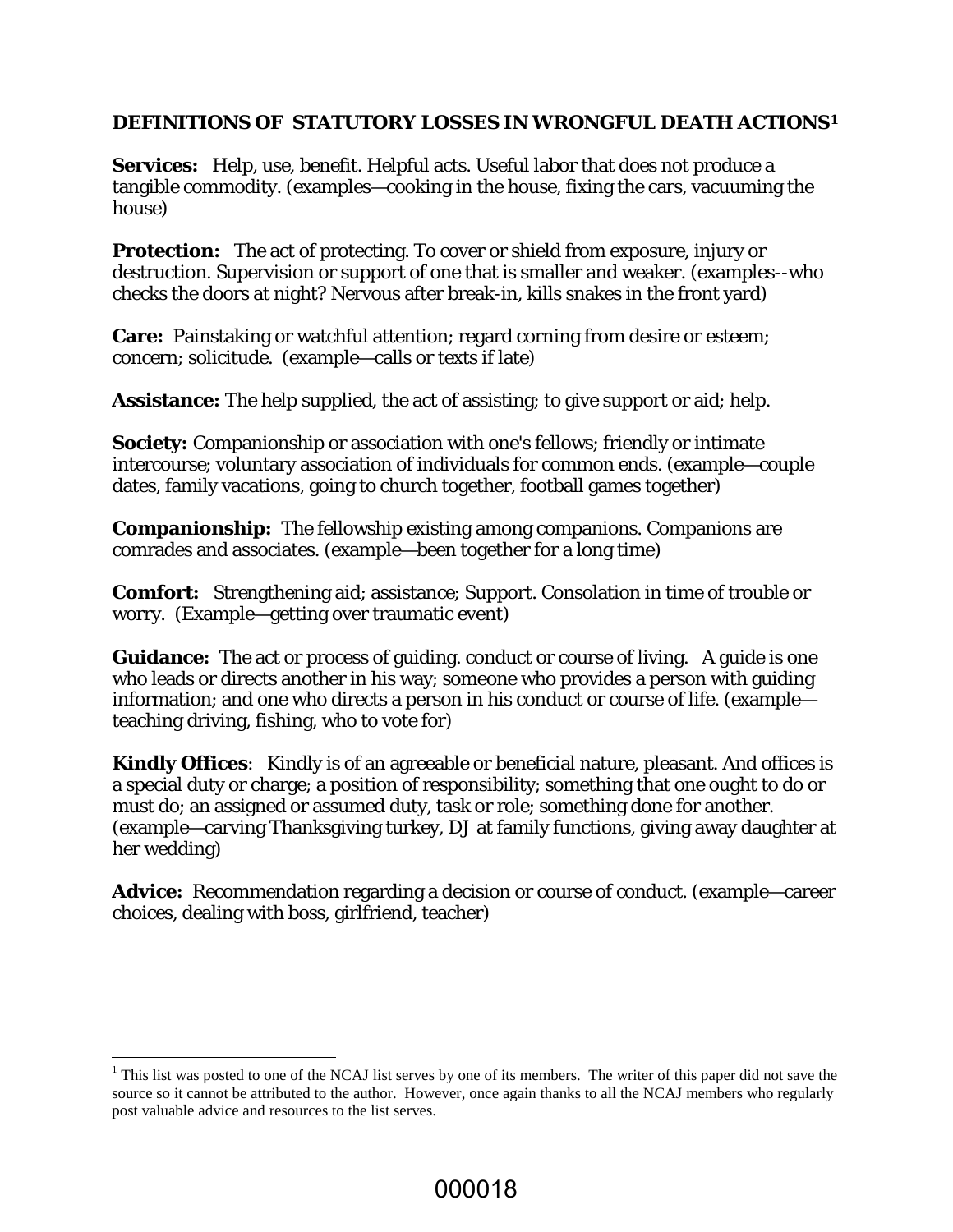#### DIRECT EXAMINATION OF AN ECONOMIST – OUTLINE

#### PREPARED BY WILLIAM S MILLS

#### QUALIFICATIONS

Please introduce yourself to the jury

Have you come here today to share your opinions and calculations of damages caused to the family of Mrs. Decedent by her premature death?

Dr. Econ, before we get to that opinion I want to discuss your education, training and career

Where are you employed

(Exhaust)

What sort of things do you do

(have her define terms as necessary)

Describe your education and training

(Exhaust)

Describe your experience and career as it relates to being an economist.

Cover relevant publications

Cover relevant offices held

Have you been accepted by other Courts as an expert in the field of economics for purposes of providing opinions related to damages in wrongful death cases?

How many times?

Dr. Econ, now that we know something about your qualifications and training, I want to turn out attention to what you have done to educate yourself about the facts in the case.

What have you reviewed?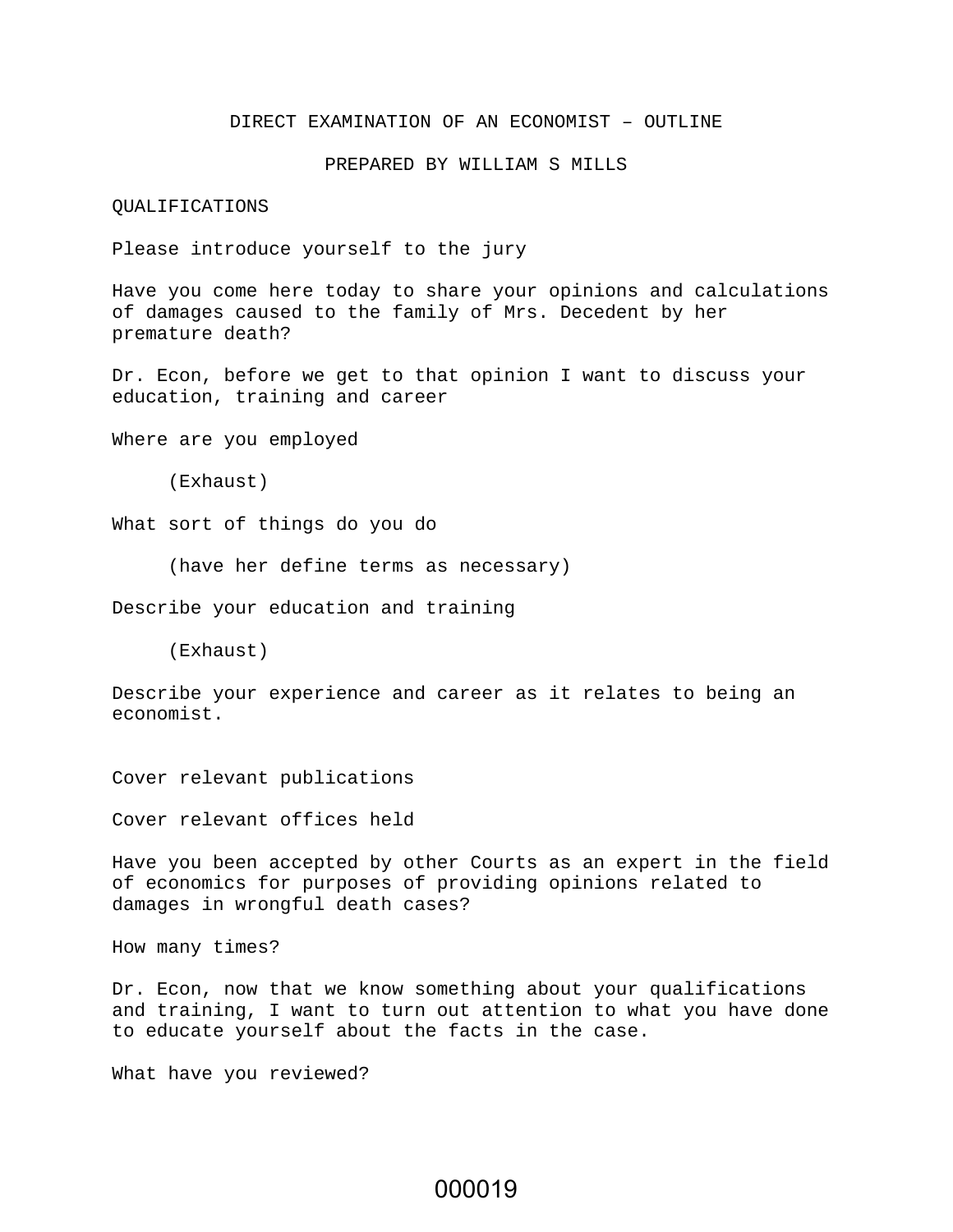Of those materials can you help us understand the facts of significance to your opinion?

Have your formed opinions related to damages to Mrs. Decedent's family?

Without giving us a figure of damages, what are the categories of damages

(lost net earning and loss of services)

Dr. Econ, now that we know about your qualifications and what you did to learn about this case, I have a few more foundation questions to ask

**THIS IS WHERE I STICK THE DAUBERT STUFF AS FOLLOWS** 

### **(a) 702(a)(1): The testimony is based upon sufficient facts or data.**

Example:

Q. Now that you have shared with us what you did to learn about this case, I want to turn your attention to the sufficiency of the facts and data on which you base your<br>opinion. (this is letting the trial court know you are (this is letting the trial court know you are covering that 702(a) prong) Based upon the economic principals you have already explained, did you have sufficient facts or data upon which to form an opinion?

A. Yes.

Q. What are the facts and data significant to your opinion?

A. Blah Blah

Q. Are there additional facts you need to learn before being able to render an opinion?

A. No.

(If you know that your opponent is critical over the fact that the witness failed to learn a particular fact or failed to do something - go ahead and cover that and have the witness explain<br>why it is not critical. Then argue to judge that it may go to Then argue to judge that it may go to weight but not admissibility)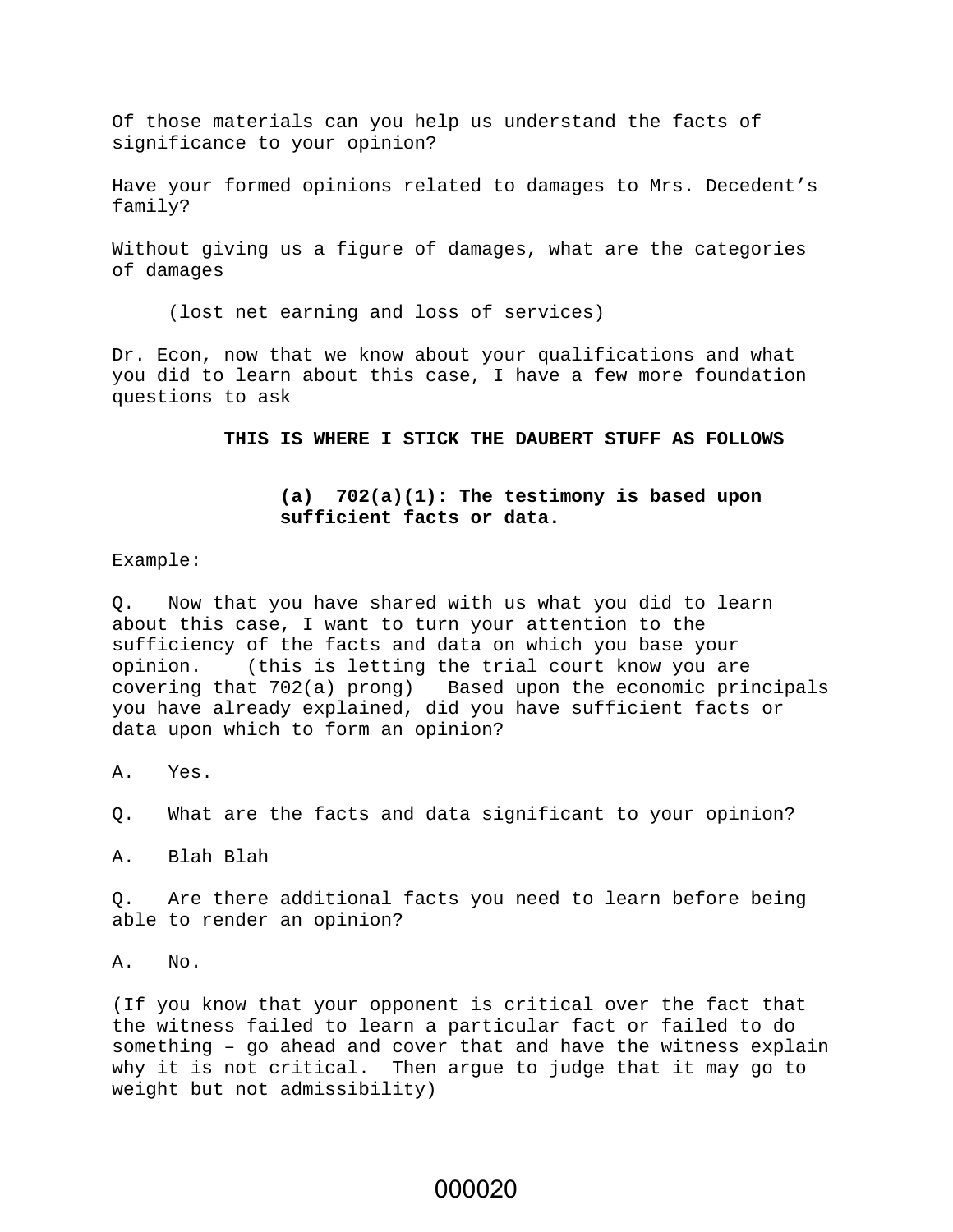Q. Do you believe it is necessary that you know MISSING FACT?

A. No

Q. Why?

A. Brilliant explanation follows.

OR

End of example for 702(a)(1) prong.

 Remember that you are building a record to show that the trial court had received evidence supporting the gate keeping preliminary finding that the opinion is based upon "sufficient facts or data". Once the trial court makes that determination it will only be reversed upon a finding of abuse of discretion.

### **(b) 702(a)(2) The testimony is the product of reliable principles and methods.**

#### EXAMPLE

Q. Now that you have talked about the sufficiency of the facts and data available to you, I want to turn your attention to the principles and methods used by you in forming your opinion. Please describe those principles and methods.

A. Blah Blah (this is probably going to be someone repetitive because the expert has already touch on this when describing what she did after learning what she needed to learn about the facts)

Q. Are those principles and methods reliable? (recall that a trial court is not bound to accept the expert's unsupported statement that the principles and methods are reliable, but she can. Here is where the use of the extensive case law on admissibility of economist's opinion in wrongful death should help)

A. Yes.

Q. Please describe what you believe makes these principles and methods reliable?

A. Blah Blah.

 **(c) 702(a)(3) The witness has applied the principles and methods reliably to the**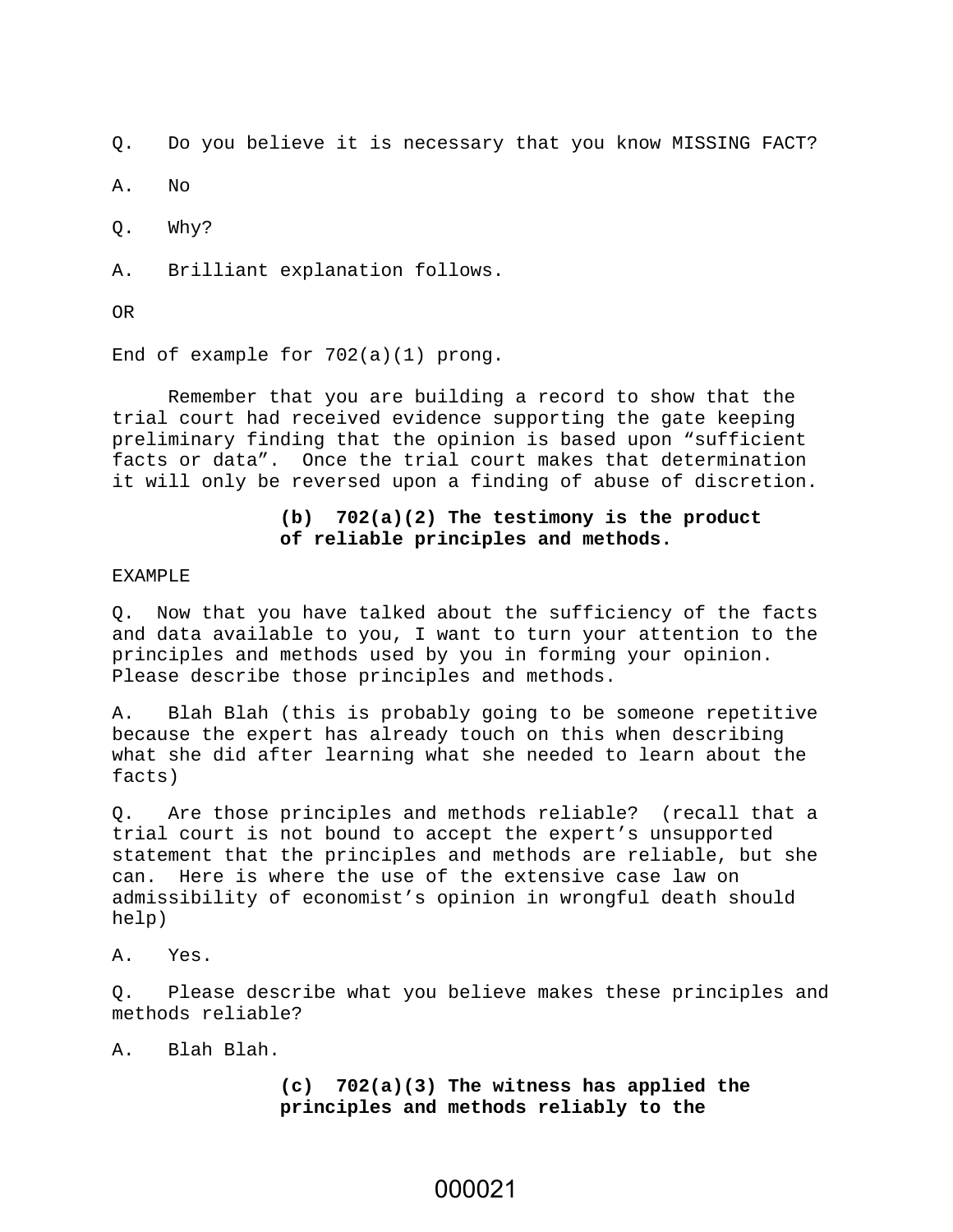#### **facts of the case.**

The last prong of Rule 702(a) is convincing the judge that the expert applied the principles and methods reliably to the facts of the case.

Example:

Q. Now that we have covered the principles and methods, I want to turn our attention to how you applied the principles and methods to the facts of this case and formed your opinion. So please explain to us how you did that?

A. Blah Blah

Q. Why did you (insert the various steps the expert describes in the foregoing answer so that the expert can elaborate on why it is necessary to apply the economic principals and methods, in the way that she did.

**TENDER; ALTHOUGH TENDER IS NO LONGER REQUIRED I STILL LIKE TO DO IT AS IT LETS COURT AND OPPOSING PARTY KNOW I'M DONE WITH FOUNDATION. ASK JUDGE AS PART OF PRE-TRIAL IS SHE HAS ANY OBJECTION TO YOU TENDERING THE EXPERT. I HAVE NEVER HAD THE EXPERIENCE BUT APPARENTLY THERE ARE JUDGES WHO DON'T WANT YOU TO TENDER** 

**YOUR HONOR, AT THIS TIME I TENDER DR. ECON AS AN EXPERT IN THE FIELD OF ECONOMICS TO GIVE HER OPINIONS REGARDING THE PRESENT VALUE OF THE ECONOMIC LOSS TO THE FAMILY OF MRS. DECEDENT.** 

Dr. Econ, earlier you stated you had made calculations (use calculations rather than opinions unless it draws and objection, then use opinions) as to the loss of net income and loss of services, can you first give us the figures for those two items.

Turning our attention to the loss of net income, please walk us through what you did?

 (inject questions as necessary to follow up until this topic is exhausted)

Turning our attention to the loss of services, first, what are loss of services as used in your calculations?

Based upon your review of the evidence, what services were lost by the family of Mrs. Decedent based upon her premature death?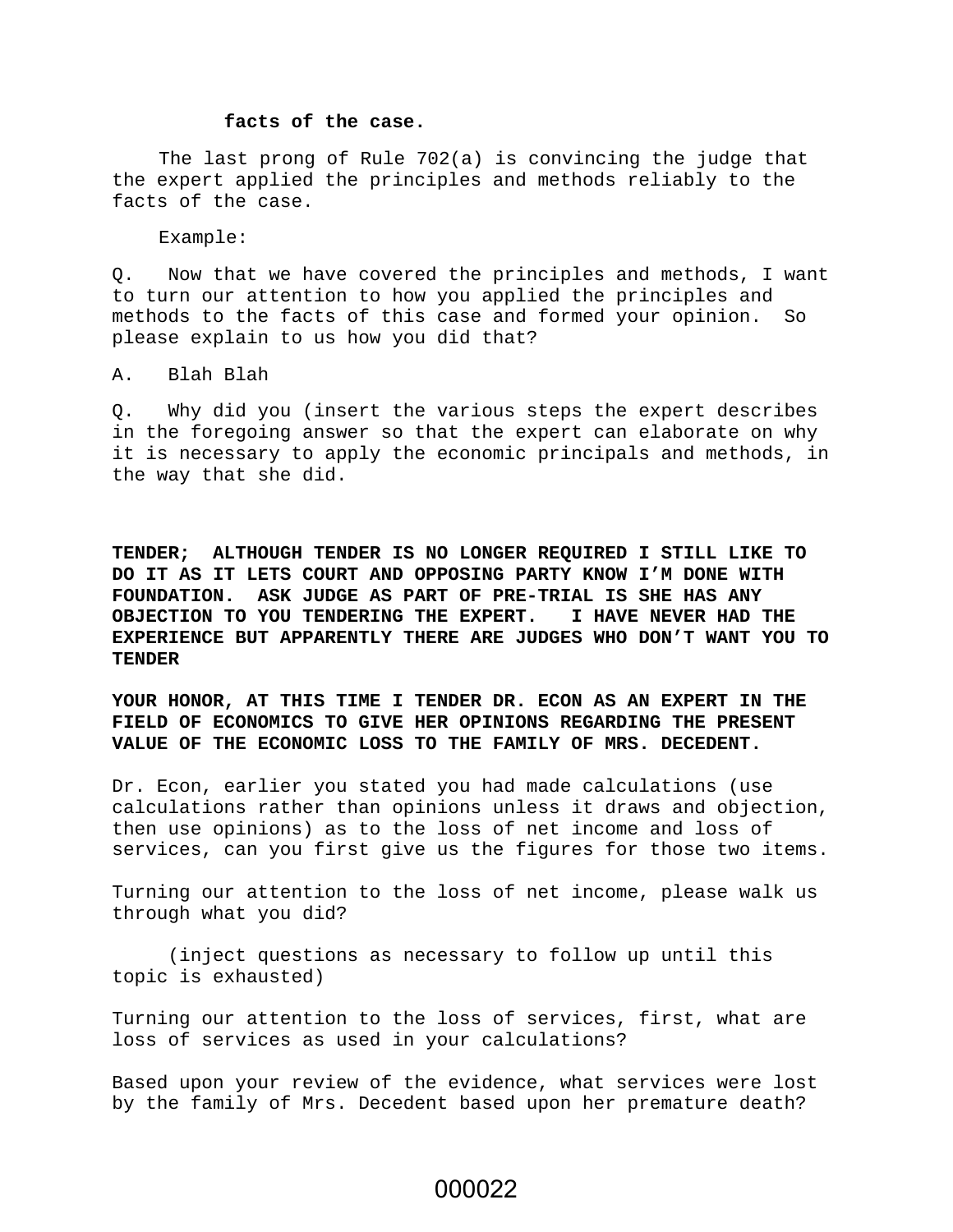Describe the process and calculations you made as to the value of the loss of services to the family of Mrs. Decedent?

 (inject questions as necessary to follow up until this topic is exhausted)

 (TRIAL PLANNING – MAKE SURE THESE ARE DISCUSSED DURING THE DIRECT EXAMINATION OF THE FAMILY MEMBERS)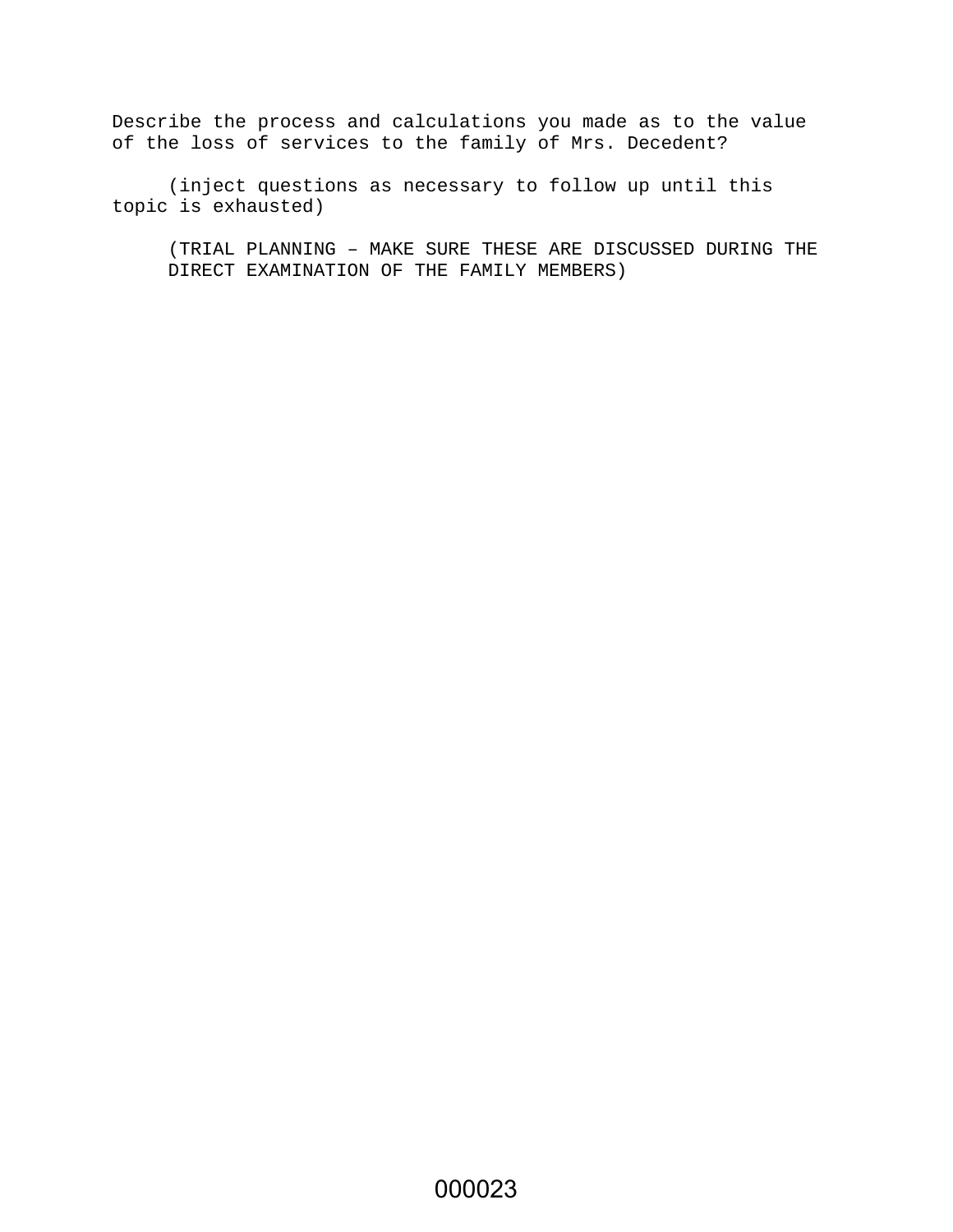### GARY R. ALBRECHT, PH.D. Direct examination with answers

Q PLEASE STATE YOUR NAME

Q WHAT IS THE NATURE OF YOUR OCCUPATION? (ECONOMIST)

Q WHAT IN YOUR EDUCATIONAL BACKGROUND HAS PREPARED YOU TO DEVELOP YOUR OPINIONS, WHICH YOU ARE HERE TO EXPRESS TODAY? (PHD IN ECONOMICS)

Q DR. ALBRECHT, PLEASE DESCRIBE YOUR GENERAL EDUCATIONAL TRAINING AND BACKGROUND

Q WHAT IS YOUR EMPLOYMENT BACKGROUND

A I AM CURRENTLY EMPLOYED BY ALBRECHT ECONOMICS, INC. I HAVE BEEN EMPLOYED BY WAKE FOREST UNIVERSITY, THE UNIVERSITY OF KANSAS AND INDIANA UNIVERSITY

Q DID YOU TEACH AT WAKE FOREST UNIVERSITY (YES)

Q WHAT IN YOUR TEACHING EXPERIENCE AT WAKE FOREST UNIVERSITY HAS PREPARED YOU TO DEVELOP YOUR OPINIONS, WHICH YOU'RE HERE ABOUT TODAY

A ECONOMETRICS, ECONOMIC FORECASTING & MICROECONOMICS

Q HAVE YOU HAD TEACHING EXPERIENCE OTHER THAN AT WAKE FOREST

A YES, I TAUGHT AT INDIANA UNIVERSITY

Q WHAT COURSES DID YOU TEACH AT INDIANA UNIVERSITY THAT PREPARED YOU TO DEVELOP YOUR OPINIONS WHICH YOUR HERE ABOUT TODAY

A STATISTICS, MICROECONOMICS AND MACROECONOMICS

Q OTHER THAN TEACHING, WHAT EXPERIENCE HAVE YOU HAD AS AN ECONOMIST, THAT PREPARED YOU TO DEVELOP YOUR OPINIONS WHICH YOUR HERE ABOUT TODAY?

A 1984-1987

DIRECTOR OF ECONOMETRIC MODELING AND RESEARCH SCIENTIST, INSTITUTE FOR PUBLIC POLICY AND BUSINESS RESEARCH,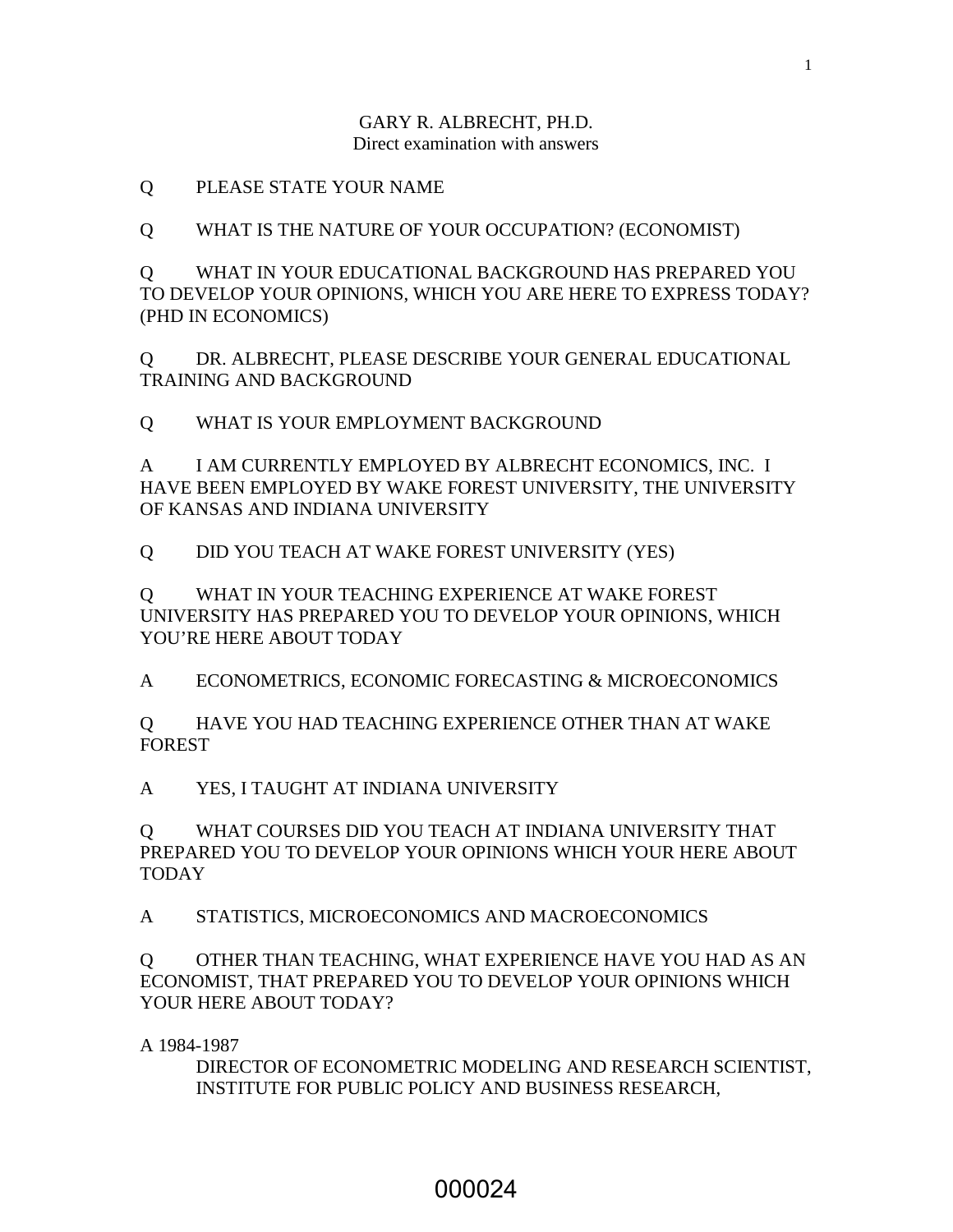UNIVERSITY OF KANSAS, LAWRENCE, KANSAS. MAIN RESPONSIBILITY WAS THE DESIGN AND DEVELOPMENT OF AN ECONOMETRIC FORECASTING MODEL FOR THE STATE OF KANSAS. OTHER RESPONSIBILITIES INCLUDED SUPERVISING IMPACT STUDIES.

1978-1984

RESEARCH ASSOCIATE, DIVISION OF RESEARCH, SCHOOL OF BUSINESS, INDIANA UNIVERSITY, BLOOMINGTON, INDIANA. RESPONSIBILITIES INCLUDED THE DEVELOPMENT OF AND FORECASTING WITH STATE AND SUB-STATE ECONOMETRIC MODELS, AND, ASSISTANCE IN THE GENERATION OF FORECASTS WITH A NATIONAL ECONOMETRIC MODEL.

Q DOCTOR ALBRECHT, ARE THERE ANY SPECIAL AREAS OF ECONOMICS THAT HAVE DRAWN YOUR ATTENTION AS AN ECONOMIST THAT HAVE PREPARED YOU TO DEVELOP YOUR OPINIONS WHICH YOUR HERE ABOUT TODAY?

A YES, IN THE LAST 20 YEARS OR SO I HAVE HAD A PARTICULAR INTEREST IN THE AREA OF WHAT IS CALLED FORENSIC ECONOMICS OR LITIGATION ECONOMICS

Q COULD YOU EXPLAIN TO US WHAT FORENSIC ECONOMICS

A YES, FORENSIC ECONOMICS IS AN AREA OR FIELD OF ECONOMICS THAT SPECIALIZES IN THE APPLICATION OF ECONOMIC PRINCIPLES AND METHODS OF ANALYSIS TO QUESTIONS OF VALUATION THAT ARISE IN THE COURSE OF LITIGATION. FOR EXAMPLE, IN THE CASE WE ARE HERE ABOUT TODAY THERE IS A QUESTION CONCERNING THE ECONOMIC LOSS AS A RESULT OF AN INJURY. FORENSIC ECONOMICS IS THE USE ECONOMIC METHODS AND PRINCIPLES TO ANSWER THIS QUESTION

Q I SEE FROM YOUR VITAE THAT YOU HAVE PUBLISHED ARTICLES IN ACADEMIC JOURNALS.

A YES, I HAVE

Q WHAT IS THE PROCESS OF HAVING AN ARTICLE PUBLISHED IN AN ACADEMIC JOURNAL

A THE ARTICLE MUST GO THROUGH THE "REVIEW PROCESS" WHICH CONSISTS OF….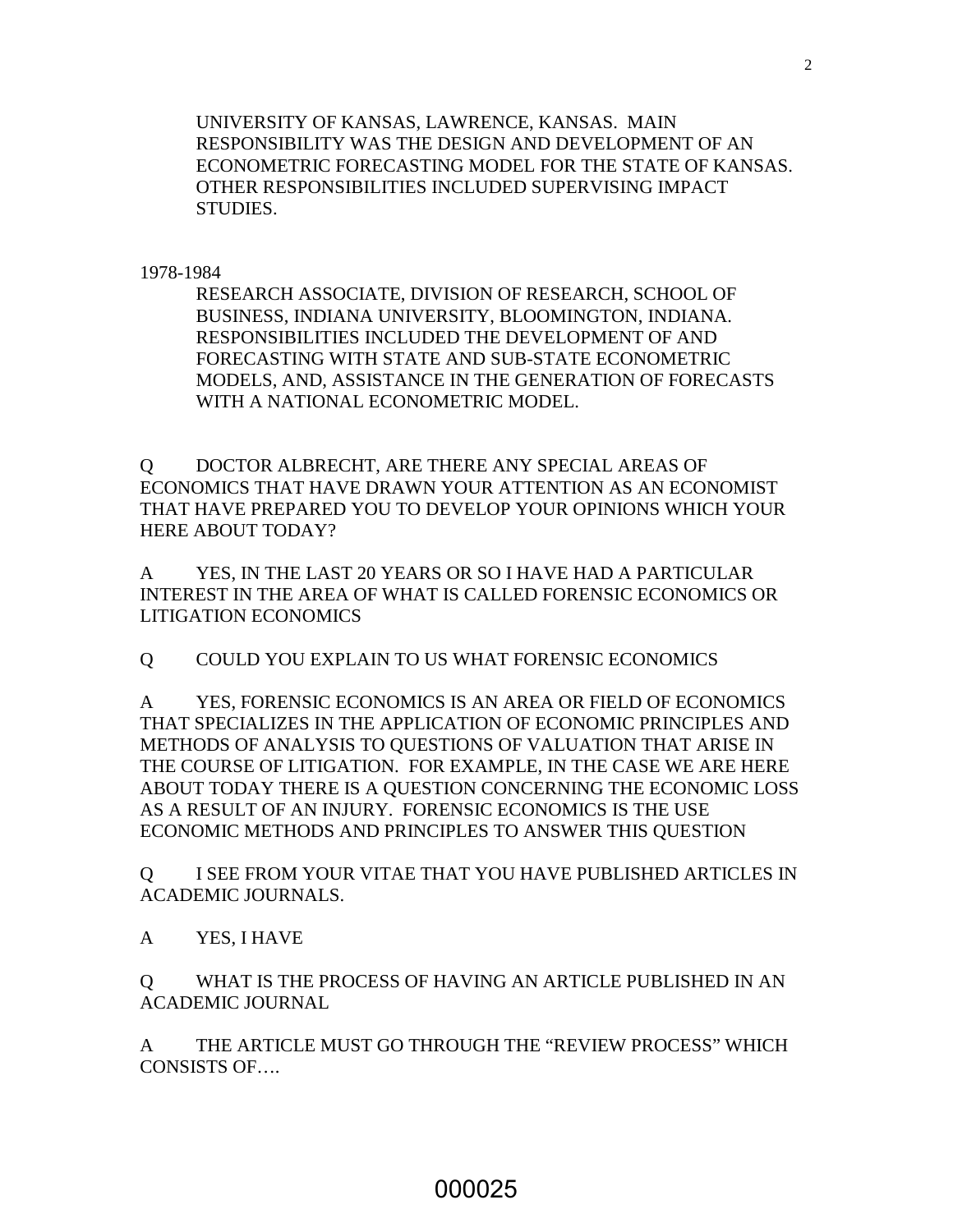Q SO, NOT ALL PAPERS THAT ARE SUBMITTED FOR PUBLICATION WOULD ACTUALLY BE PUBLISHED

A CORRECT, ONLY A SMALL PORTION OF PAPERS THAT ARE SUBMITTED ARE ACTUALLY PUBLISHED

Q ARE ANY OF THE ARTICLES RELEVANT TO THE TESTIMONY YOU ARE ABOUT TO GIVE TODAY?

A YES.

Q COULD YOU BRIEFLY TELL US ABOUT THOSE?

A YES, I HAVE PUBLISHED SEVERAL PAPERS THAT DEAL WITH THE CALCULATION OF THE PRESENT VALUE...

- Q HAVE YOU PRESENTED ACADEMIC PAPERS?
- A YES.
- Q TO WHOM HAVE YOU PRESENTED THE ACADEMIC PAPERS?
- A TO OTHER ECONOMISTS.
- Q HAVE YOU MADE OTHER PRESENTATIONS?

A YES, I HAVE MADE CONTINUING LEGAL EDUCATION PRESENTATIONS.

Q DOCTOR, ARE YOU CURRENTLY A MEMBER OF ANY PROFESSIONAL ORGANIZATIONS OR SOCIETIES THAT ARE DEDICATED TO INCREASING THE KNOWLEDGE AND UNDERSTANDING CONCERNING THE TESTIMONY YOU ARE ABOUT TO GIVE TODAY?

A YES

Q WHAT ARE THOSE

A THE NATIONAL ASSOCIATION OF FORENSIC ECONOMICS, THE AMERICAN ACADEMY OF ECONOMIC AND FINANCIAL EXPERTS

Q HAVE YOU HOLD ANY OFFICES IN THESE ORGANIZATIONS

A YES, I HAVE BEEN A VICE PRESIDENT AND MEMBER OF THE BOARD OF DIRECTORS OF THE NATIONAL ASSOCIATION OF FORENSIC ECONOMICS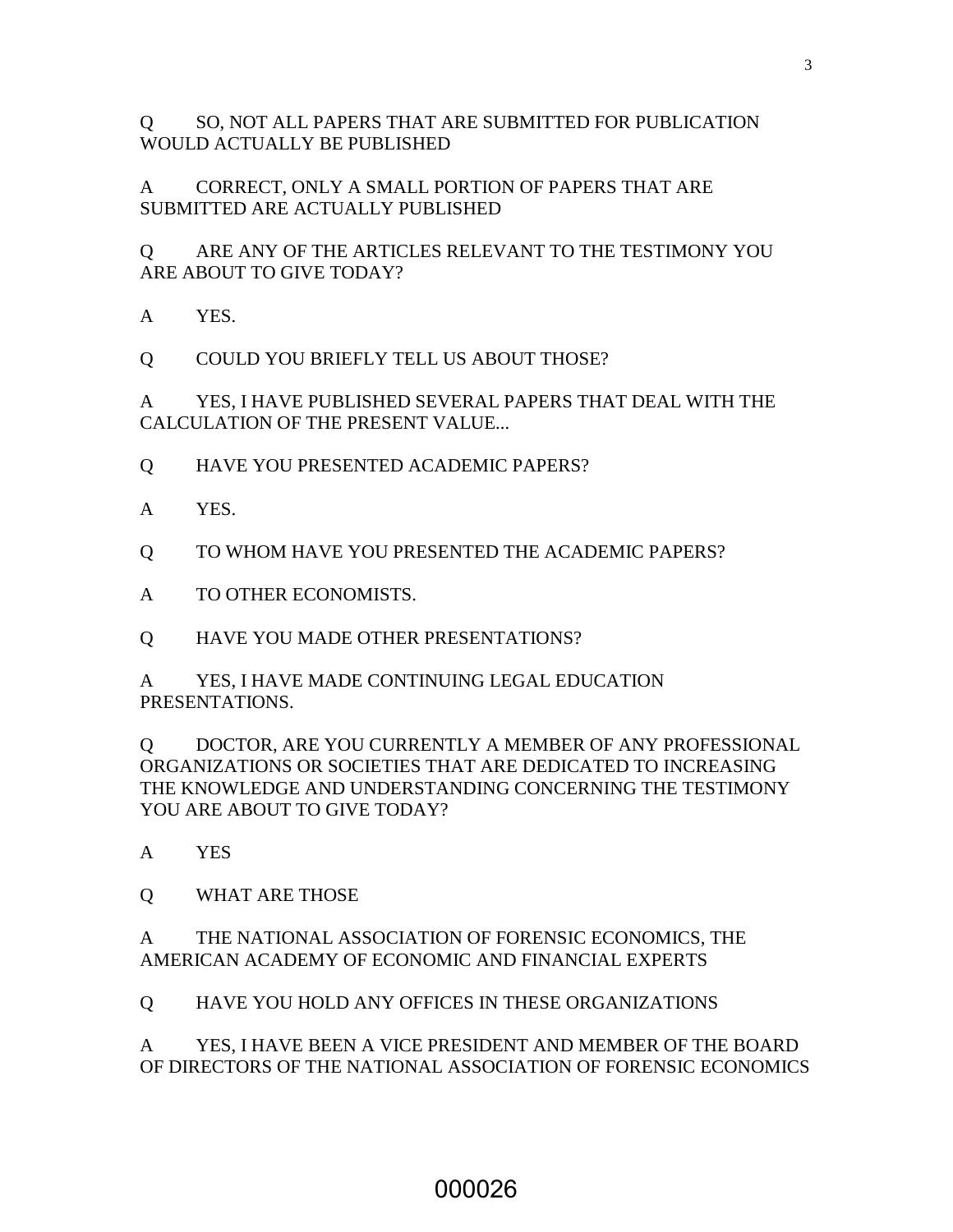### Q HOW DID YOU BECOME A BOARD MEMBER

### A I WAS ELECTED BY THE MEMBERSHIP

Q HOW MANY MEMBERS ARE THERE IN THE NATIONAL ASSOCIATION OF FORENSIC ECONOMICS

A AROUND 700

Q DOCTOR, HAVE YOU PREVIOUSLY BEEN ACCEPTED BY A COURT OF LAW IN THE STATE OF FLORIDA AS AN EXPERT IN THE FIELD OF ECONOMICS?

Q HAVE YOU PREVIOUSLY TESTIFIED AS AN EXPERT IN THE FIELD OF ECONOMICS?

### END OF QUALIFICATIONS

Q HAVE YOU RECEIVED A SUBPOENA REQUIRING YOU TO APPEAR IN COURT IN THIS CASE

A YES

Q DOCTOR, JUST GENERALLY AND PRELIMINARY TO DETAILED QUESTIONS I WILL ASK YOU, COULD YOU TELL THE JURY THE BASIC NATURE OF YOUR ROLE IN THIS CASE?

A YES, I WAS ASKED TO REVIEWED MRS. REDACTED'S SITUATION AND CALCULATED THE ECONOMIC CONSEQUENSES, IF ANY, AS A RESULT OF HER DEATH.

Q DO YOU HAVE AN OPINION AS TO WHETHER OR NOT THERE ARE ECONOMIC CONSEQUENSES TO MRS. REDACTED AS A RESULT OF HER DEATH.

A YES, I HAVE AN OPINION

Q WHAT IS THAT OPINION

A IT IS MY OPINION THAT THERE ARE ECONOMIC CONSEQUENSES AS A RESULT OF HER DEATH.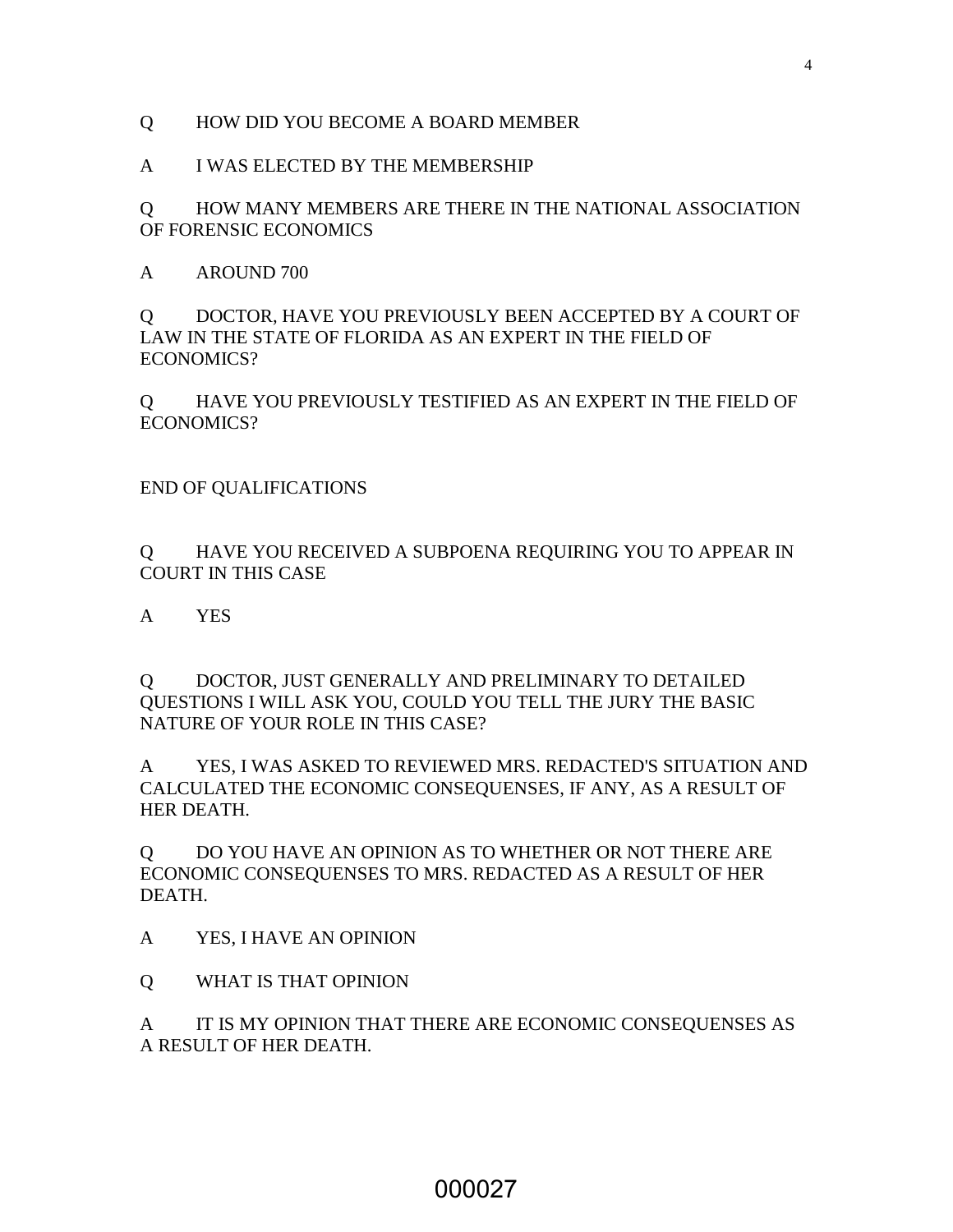Q WHAT ASSUMPTIONS DID YOU MAKE THAT LEAD TO YOUR OPINION THAT THERE ARE ECONOMIC CONSEQUENSES AS A RESULT OF MRS. REDACTED'S DEATH

A THAT SHE WAS PROVIDING CARE FOR THREE OF HER CHILDREN. THAT THREE OF HER CHILDREN LIVED IN HER HOUSEHOLD AND THAT SHE PREFORMED THE TYPICAL SERVICES THAT A MOTHER PROVIDES

Q WHAT ARE THE TYPICAL SERVICES THAT A MOTHER PROVIDES

A COOKING,CLEANING, LAUNDRY, GOING TO THE GROCERY STORE. THOSE TYPES OF ACTIVITIES. AND TO SOME EXTENT BEING THERE.

Q WAS MRS. REDACTED BEING PAID FOR DOING THESE ACTIVITIES

A NO

Q IF SHE WAS NOT BEING PAID HOW IS THERE AN ECONOMIC LOSS

A THE FACT THAT SHE WAS NOT BEING PAID DOES NOT MEAN THE ACTIVITIES DO NOT HAVE VALUE. FOR EXAMPLE, HOUSEWIVES ARE NOT PAID TO DO ALL THE ACTIVITIES THAT THEY DO BUT THE SERVICES PROVIDED ADD TO THE STANDARD OF LIVING OF THE HOUSEHOLD, THE ACTIVITIES HAVE VALUE.

Q HOW WOULD YOU MEASURE THE VALUE OF THE ACTIVITIES

A BY CALCULATING THE REPLACEMENT COST. THAT IS WHAT WOULD IT COST TO HIRE SOMEONE TO DO ALL THE ACTIVITIES THAT THE PERSON PROVIDED. IT WOULD BE POSSIBLE TO HIRE SOMEONE TO DO THE ACTIVITIES. THE COST OF HIRING SOMEONE TO DO THE ACTIVITIES IS A MEASUREMENT OF THE VALUE THAT WAS PROVIDED BY THE DECEASED.

Q WHAT INFORMATION HAVE YOU REVIEWED THAT ENABLES YOU TO BE ABLE TO CALCULATE THE VALUE OF THE ACTIVITIES THAT MRS. REDACTED PROVIDED

A AS I MENTIONED, I ASSUMED THAT MRS. REDACTED PROVIDED THE SERVICES THAT A TYPICAL MOTHER PROVIDES. SHE MAY HAVE PROVIDED MORE THAN THE TYPICAL MOTHER OR SHE MAY HAVE PROVIDED LESS. I SIMPLY DO NOT KNOW.

THE BUREAU OF LABOR STATISTICS COLLECTS DATA ON HOW INDIVIDUALS USE THEIR TIME. THE DATA ARE PUBLISHED IN THE AMERICAN TIME USE SURVEY. THE SURVEY IS ACTUALLY VERY GOOD.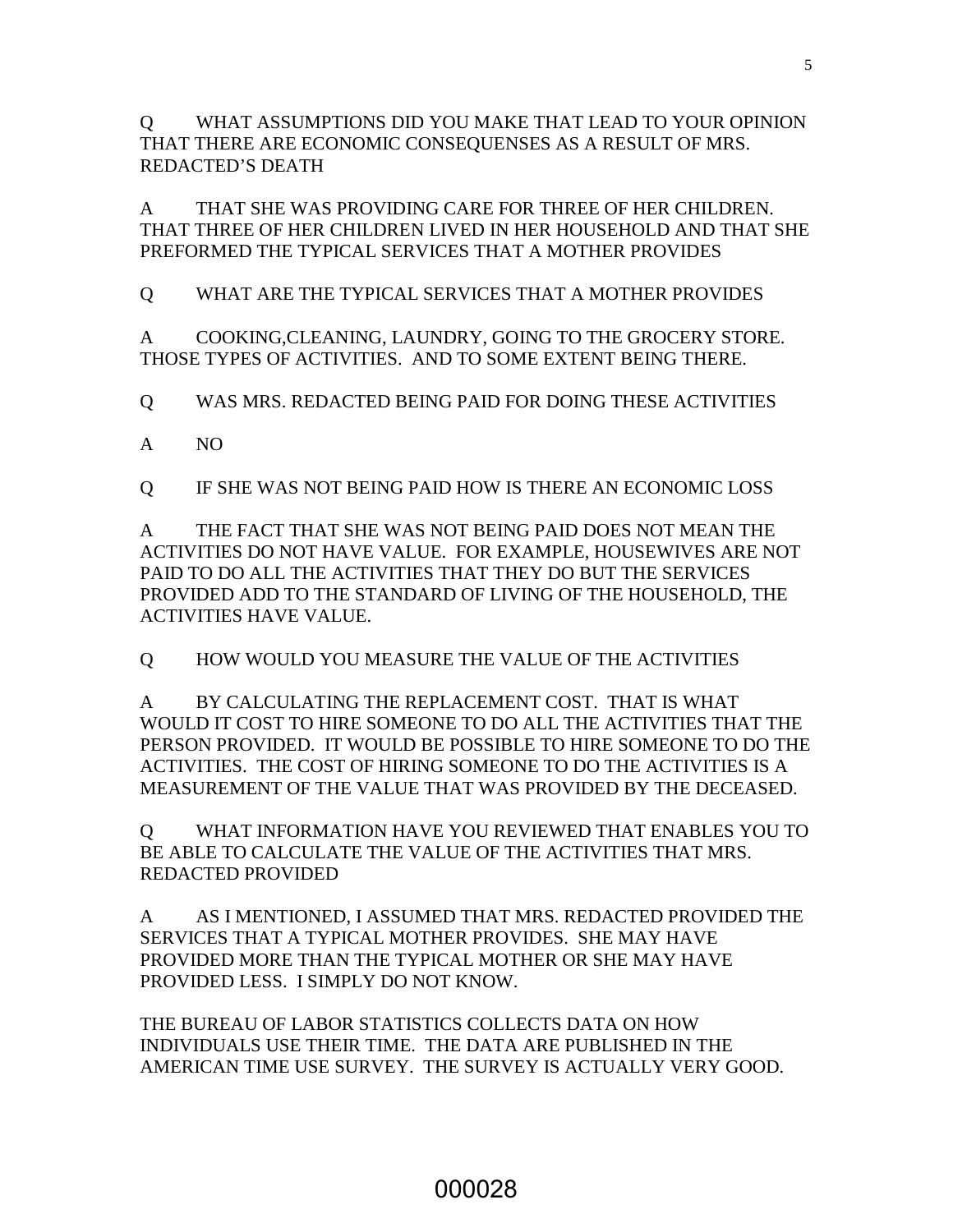FOR EXAMPLE IT BREAKS DOWN THE TIME A WOMAN IN A HOUSE WITH CHILDREN OF VARIOUS AGES SPENDS ON HOUSEHOLD CHORES, SLEEPING BEING WITH THE FAMILY.

SO, FROM THESE DATA WE CAN GET THE AMOUNT OF TIME THAT ARE SPENT ON THE ACTIVITIES.

AND, DATA EXIST ABOUT HOURLY WAGE RATES. THEN, THE HOURLY WAGE RATES ARE APPLIED TO THE NUMBER OF HOURS. THIS PROVIDES THE REPLACEMENT COST.

Q HAVE YOU PREPARED TABLES, WHICH WOULD HELP YOU EXPLAIN TO THE JURY HOW YOU MADE THE CALCULATIONS FOR QUANTIFYING THE DIMINISHED EARNING CAPACITY.

A YES.

Q PLEASE EXPLAIN YOUR CALCULATIONS TO THE JURY.

AT THIS POINT I WILL GO THROUGH THE CALCULATIONS OF THE DIMINISHED EARNING CAPACITY USING THE TABLES. INTERRUPT AS NECESSARY.

Q DO YOUR CALCULATIONS INCLUDE ANY HISTORICAL MEDICAL EXPENSES THAT WERE INCURRED

A NO

Q DO THE AMOUNTS YOU HAVE CALCULATED INCLUDE ANY PAYMENTS FOR PAIN AND SUFFERING

A NO

Q DO THE AMOUNTS YOU HAVE CALCULATED INCLUDE ANY PAYMENTS FOR THE LOST ABILITY TO ENJOY LIFE

A NO

### **MY DIRECT WILL TAKE APPROXIMATELY 60 MINUTES**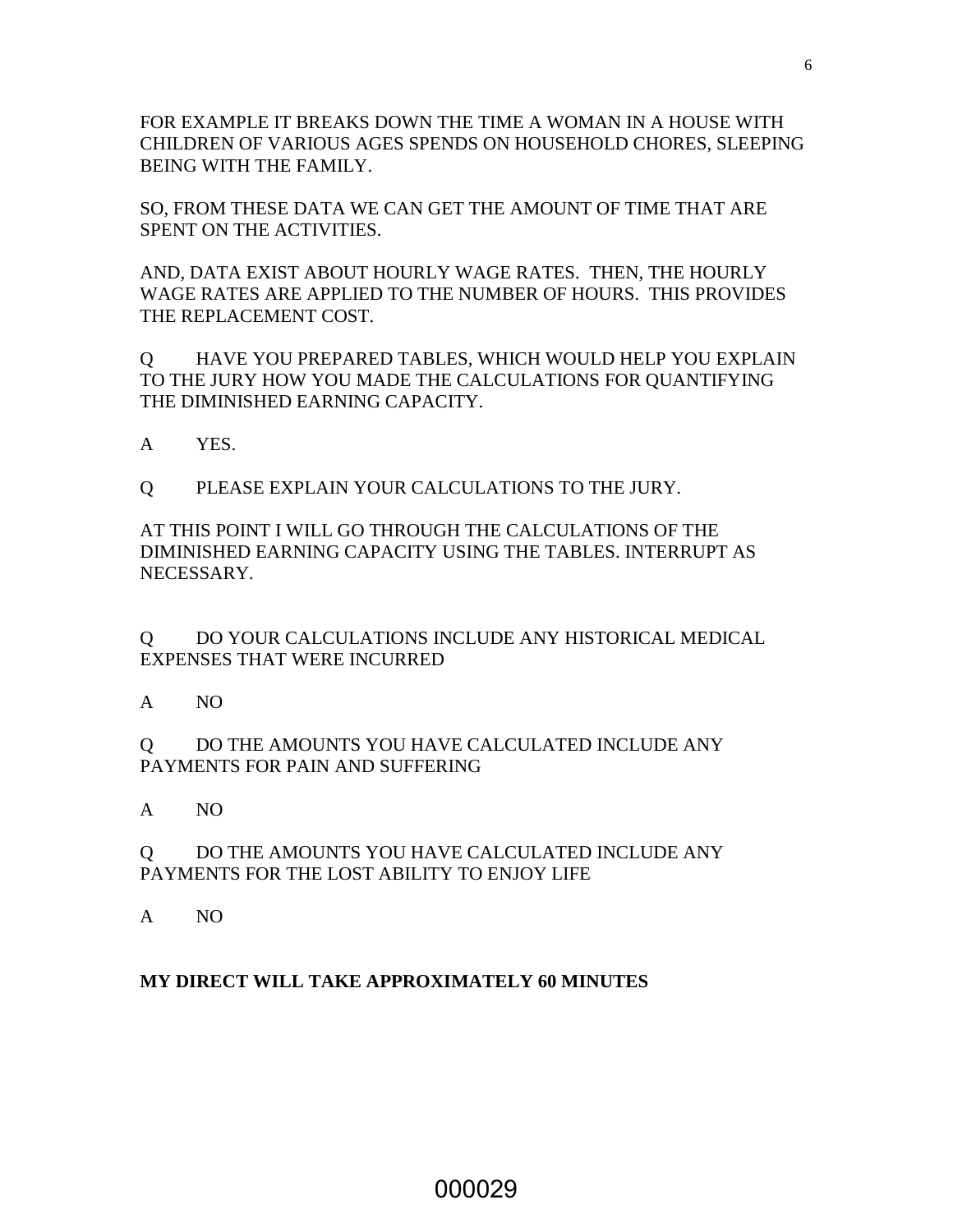| STATE OF NORTH CAROLINA                   | IN THE GENERAL COURT OF JUSTICE<br>SUPERIOR COURT DIVISION |
|-------------------------------------------|------------------------------------------------------------|
| COUNTY OF DURHAM                          |                                                            |
| THE ESTATE OF<br>REDACTED, by and through |                                                            |
| Executrix REDACTED,                       |                                                            |
| Plaintiff,                                |                                                            |
| v.                                        |                                                            |
| Defendants.                               |                                                            |
|                                           |                                                            |

PETITION FOR APPROVAL OF A WRONGFUL DEATH CLAIM  $\overline{\phantom{a}}$  , and the contribution of the contribution of  $\overline{\phantom{a}}$  ,  $\overline{\phantom{a}}$  ,  $\overline{\phantom{a}}$  ,  $\overline{\phantom{a}}$  ,  $\overline{\phantom{a}}$  ,  $\overline{\phantom{a}}$  ,  $\overline{\phantom{a}}$  ,  $\overline{\phantom{a}}$  ,  $\overline{\phantom{a}}$  ,  $\overline{\phantom{a}}$  ,  $\overline{\phantom{a}}$  ,  $\overline{\phantom{a$ 

 NOW COMES the undersigned counsel for plaintiff, pursuant to North Carolina General Statute §28A-13-3(23), and moves this Court for an Order approving settlement of the above-referenced action. Court approval is needed due to the fact that one of the beneficiaries, Mr. REDACTED's daughter REDACTED, is a minor.

1. This is a wrongful death action arising out of the death of DECEDENT, as a result of a motor vehicle collision on February 6, 2015. The intestate beneficiaries of this claim are Mr. REDACTED's surviving spouse, REDACTED, and their minor daughter REDACTED. REDACTED is 11 years old.

2. After the accident, Mr. REDACTED was initially transported to Danville Regional Medical Center in Danville Virginia, but then had to be flown to Carillion Medical Center in Roanoke, Virginia due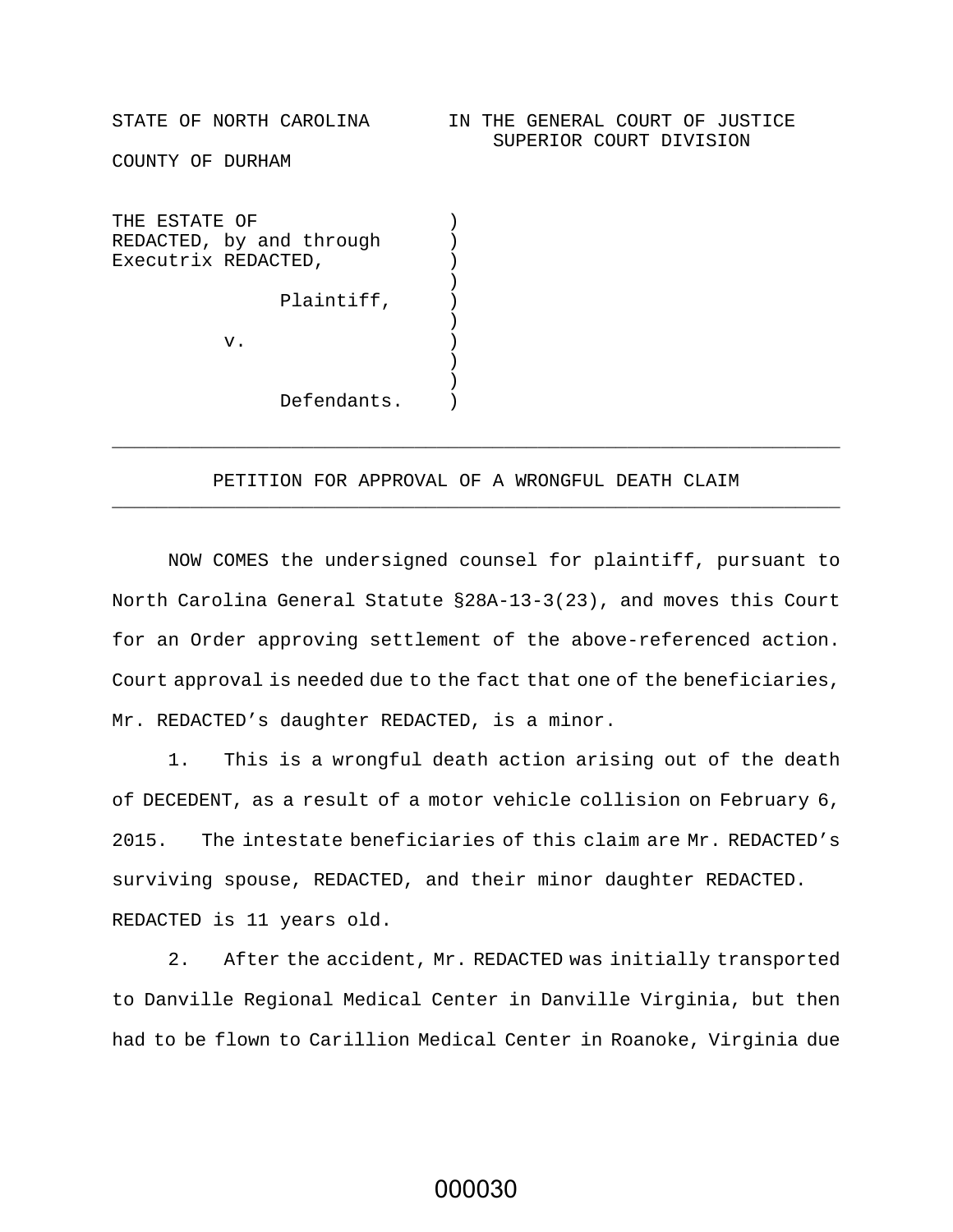to his need for a neuro-surgeon. He remained hospitalized in Roanoke until his death on February 20, 2015.

3. The owner of the vehicle, defendant Howard, has a liability insurance policy issued by North Carolina Farm Bureau with limits of \$50,000.00. Those limits have been tendered.

4. The driver of the vehicle, defendant Woods, has a liability insurance policy issued by Nationwide Insurance Company with limits of \$50,000.00. Those limits have been tendered.

5. DECEDENT, III had Underinsured Motorist Coverage in the amount of \$100,000 with State Farm Insurance. There is no coverage available due to the fact that the two liability policies combined provide a total of \$100,000 in coverage. Counsel for plaintiff requested and obtained all documentation pertaining to Mr. REDACTED's application for automobile insurance to confirm that Mr. REDACTED had in fact purchased only \$100,000 in underinsured motorist coverage.

6. Mr. REDACTED's total medical bills exceeded \$230,000.

7. The decedent was a tenured full professor at North Carolina State University and was covered by the State Employees Health Plan. Plaintiff's counsel attempted to persuade SEHP to waive or reduce that lien but that request was denied. The SEHP paid \$117,087.03 and has asserted its statutory lien in the amount of \$32,761.01. (See attachment A for correspondence).

8. The claim of SEHP is not subject to the \$4,500 cap for the payment of medical bills set forth in 28A-18-2(a) and the SEHP lien

-2-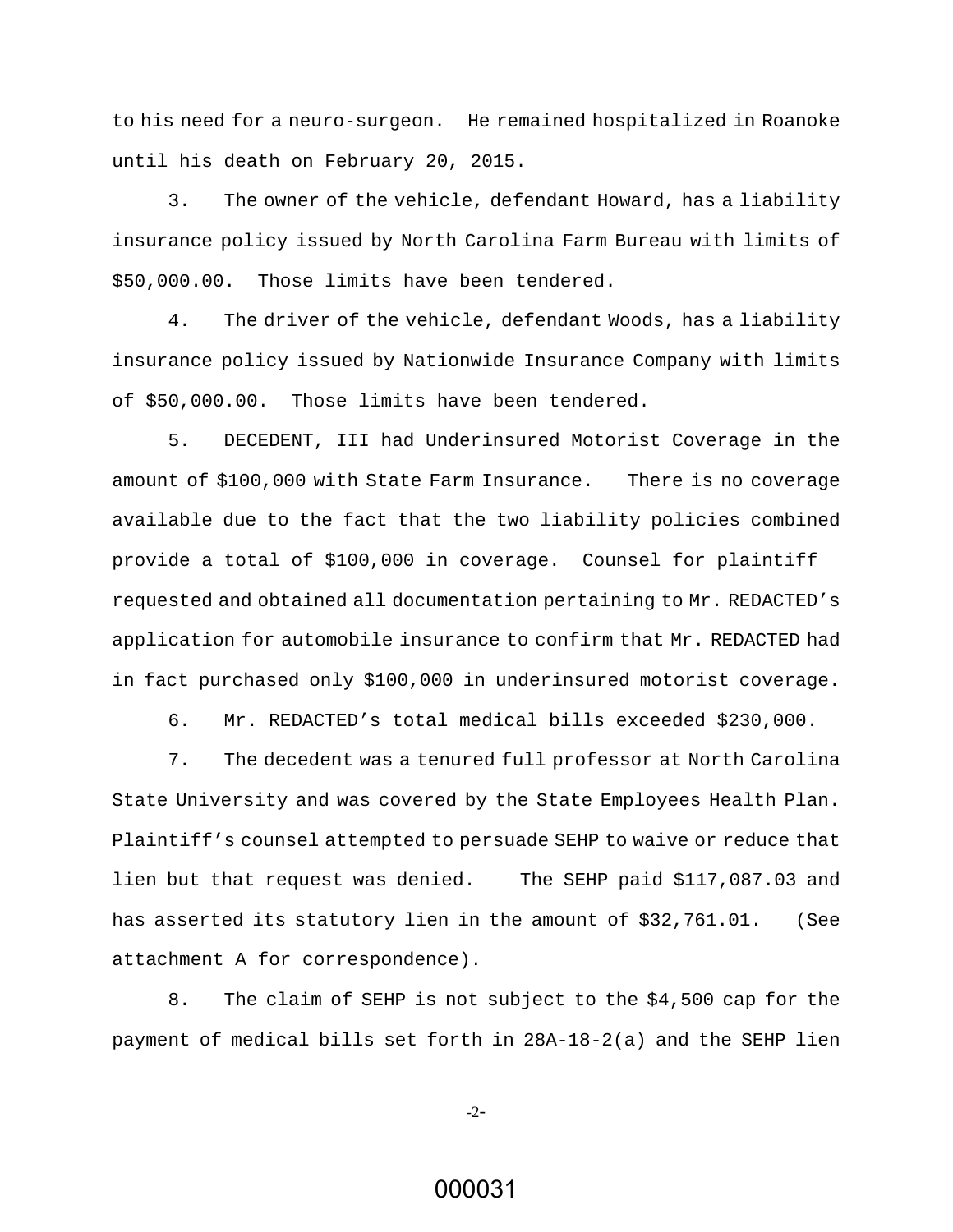exhausts the funds available for the payment of any remaining medical charges.

9. Counsel for plaintiff have investigated the financial status of the defendants and believes that any effort to recover from the defendants' individual assets will be fruitless and cause an extensive delay in obtaining funds for the plaintiff estate.

10. Counsel for plaintiff have investigated the potential for bringing a products liability suit against Toyota due to the fact that the airbag failed to deploy in the decedent's Toyota Camry. Unfortunately the statute of repose has expired. Maintenance records were obtained to determine if any service had been performed that would have extended the time period in which suit could be filed and it was determined that no such service had occurred.

11. Counsel for plaintiff have also evaluated whether a medical negligence claim exists and determined that there was no viable and meritorious medical negligence claim.

12. Drew Haywood, Esquire, has served as the Guardian Ad litem to review this matter and is in agreement that this settlement should be approved so that the minor's mother can receive the limited funds available. The minor child will not receive any funds due to the fact that the first \$60,000 of any net recovery is paid to the surviving spouse pursuant to N.C.G.S §29-14(b)(1).

13. The plaintiff estate was represented by William S. Mills of Glenn, Mills, Fisher & Mahoney, P.A. The retainer agreement calls

-3-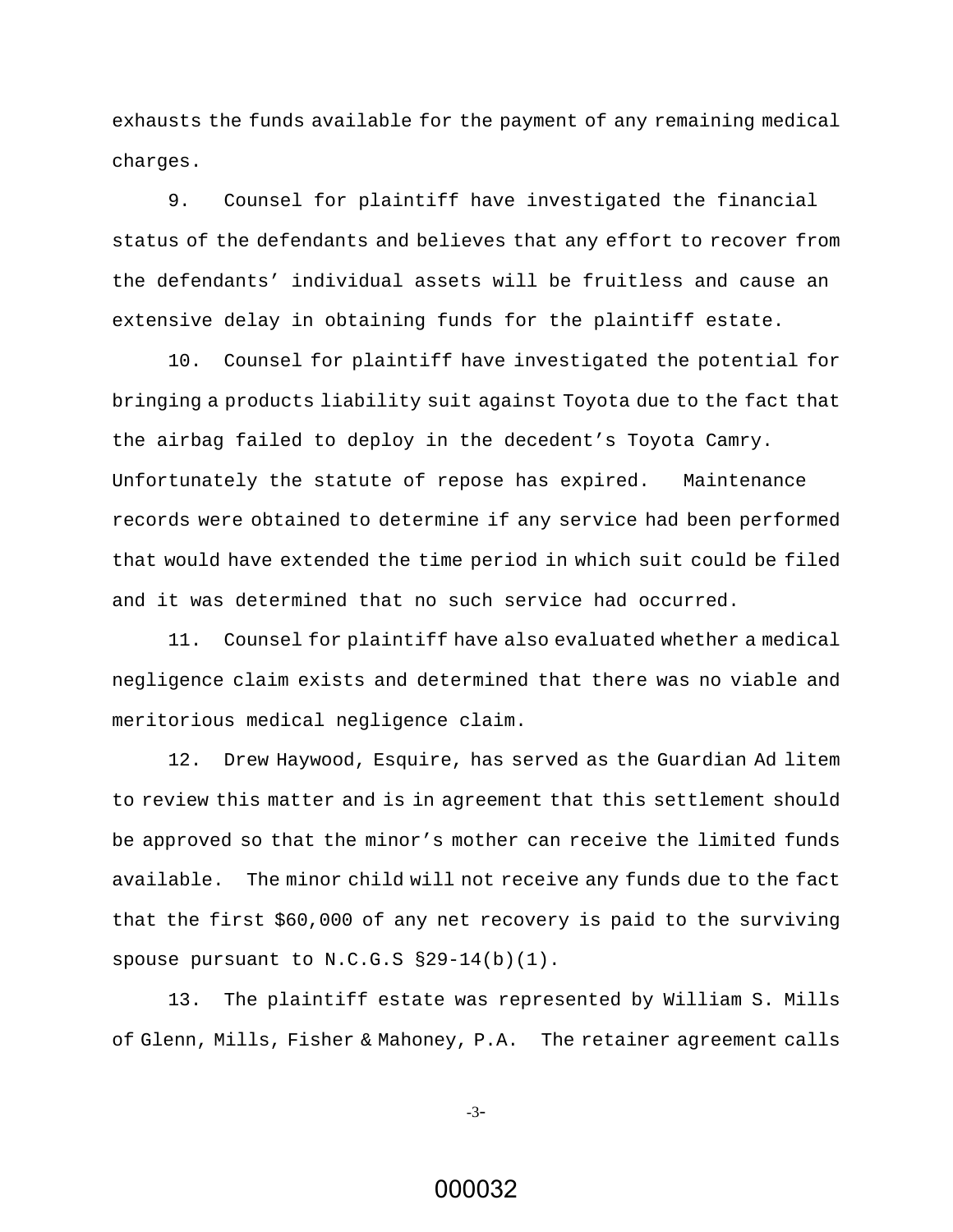for a contingent fee of one-third and the recovery of all expenses advanced.

14. The law firm of Glenn, Mills, Fisher & Mahoney, P.A. has advanced expenses on behalf of the plaintiff in the amount of \$1,144.65.

WHEREFORE, plaintiff respectfully request this Court:

1. To approve the settlement of this wrongful death and to approve all disbursements reflected on Exhibit B attached to the Consent Order.

2. To approve this settlement based upon this Petition and the documents filed herewith as consented to by the parties without requiring the parties to appear in court for a hearing. All parties, or their attorneys, have executed the Consent Order tendered to the Court simultaneously with this Petition.

This the \_\_\_\_ day of March, 2016.

 $\overline{\phantom{a}}$  , and the contract of the contract of the contract of the contract of the contract of the contract of the contract of the contract of the contract of the contract of the contract of the contract of the contrac William S. Mills Glenn, Mills, Fisher & Mahoney, P.A. 404 Hunt Street – Suite 100 Post Office Drawer 3865 Durham, North Carolina 27702-3865 Telephone: (919) 683-2135 Attorney for Plaintiff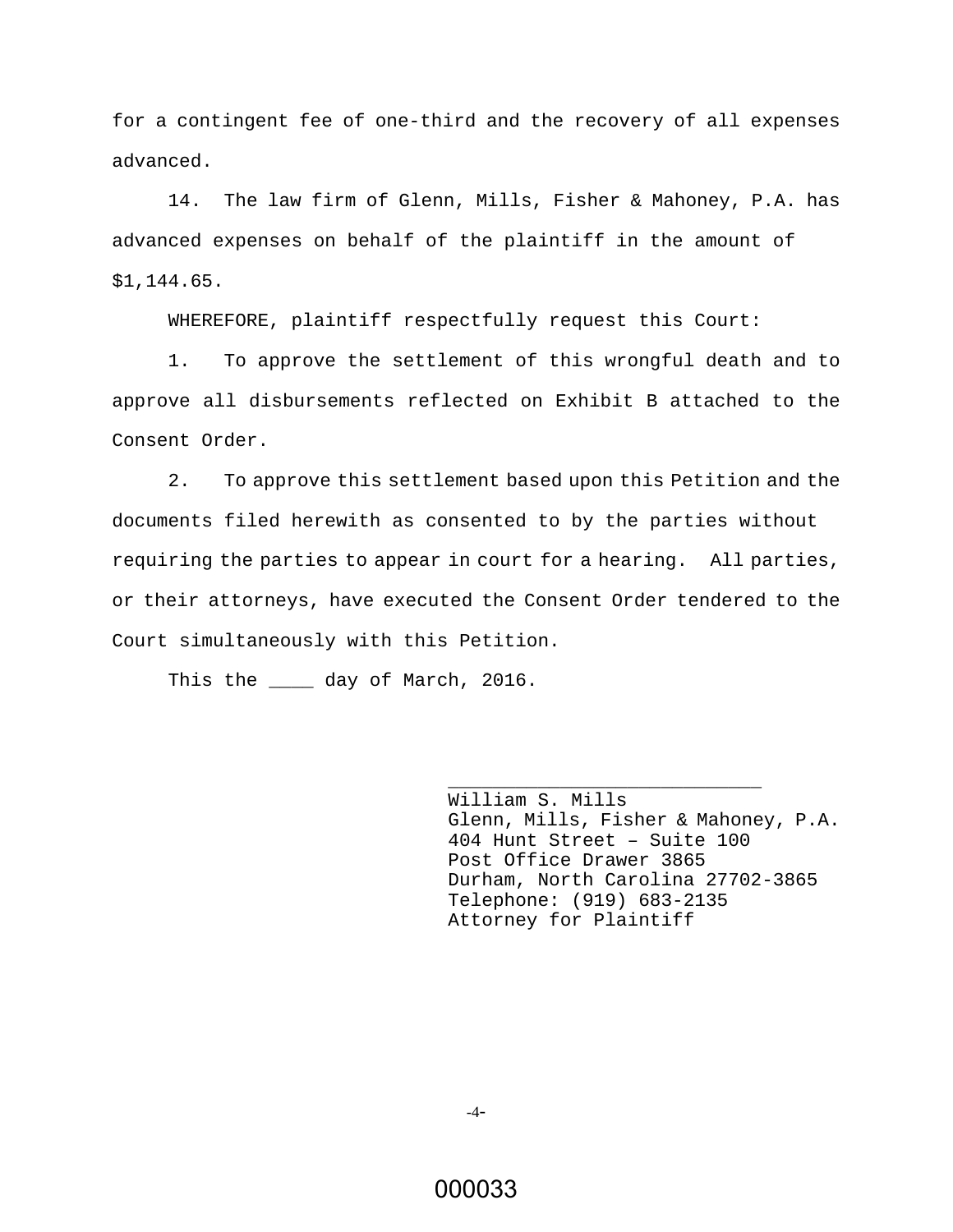| STATE OF NORTH CAROLINA<br>COUNTY OF DURHAM     | IN THE GENERAL COURT OF JUSTICE<br>SUPERIOR COURT DIVISION |
|-------------------------------------------------|------------------------------------------------------------|
|                                                 |                                                            |
| THE ESTATE OF redacted<br>Executrix REDACTED, ) |                                                            |
| Plaintiff,                                      |                                                            |
| v.                                              |                                                            |
| Defendants.                                     |                                                            |

# ORDER APPROVING SETTLEMENT OF WRONGFUL DEATH CLAIM  $\overline{\phantom{a}}$  , and the contribution of the contribution of  $\overline{\phantom{a}}$  ,  $\overline{\phantom{a}}$  ,  $\overline{\phantom{a}}$  ,  $\overline{\phantom{a}}$  ,  $\overline{\phantom{a}}$  ,  $\overline{\phantom{a}}$  ,  $\overline{\phantom{a}}$  ,  $\overline{\phantom{a}}$  ,  $\overline{\phantom{a}}$  ,  $\overline{\phantom{a}}$  ,  $\overline{\phantom{a}}$  ,  $\overline{\phantom{a$

 $\overline{\phantom{a}}$  , and the contribution of the contribution of  $\overline{\phantom{a}}$  ,  $\overline{\phantom{a}}$  ,  $\overline{\phantom{a}}$  ,  $\overline{\phantom{a}}$  ,  $\overline{\phantom{a}}$  ,  $\overline{\phantom{a}}$  ,  $\overline{\phantom{a}}$  ,  $\overline{\phantom{a}}$  ,  $\overline{\phantom{a}}$  ,  $\overline{\phantom{a}}$  ,  $\overline{\phantom{a}}$  ,  $\overline{\phantom{a$ 

 This matter came before the undersigned Superior Court Judge presiding upon the Plaintiff's motion pursuant to North Carolina General Statute §28A-13-3(23), seeking approval of the settlement of this wrongful death action. Court approval is needed due to the fact that one of the beneficiaries, Mr. REDACTED's daughter REDACTED REDACTED, is a minor.

 Based upon the petition filed herein, and with the consent of all parties or their attorneys, the Court makes the following FINDINGS OF FACT:

1. This is a wrongful death action arising out of the death of REDACTED, as a result of a motor vehicle collision on February 6, 2015. The intestate beneficiaries of this claim are Mr. REDACTED's surviving spouse, REDACTED, and their minor daughter REDACTED REDACTED. REDACTED is 11 years old.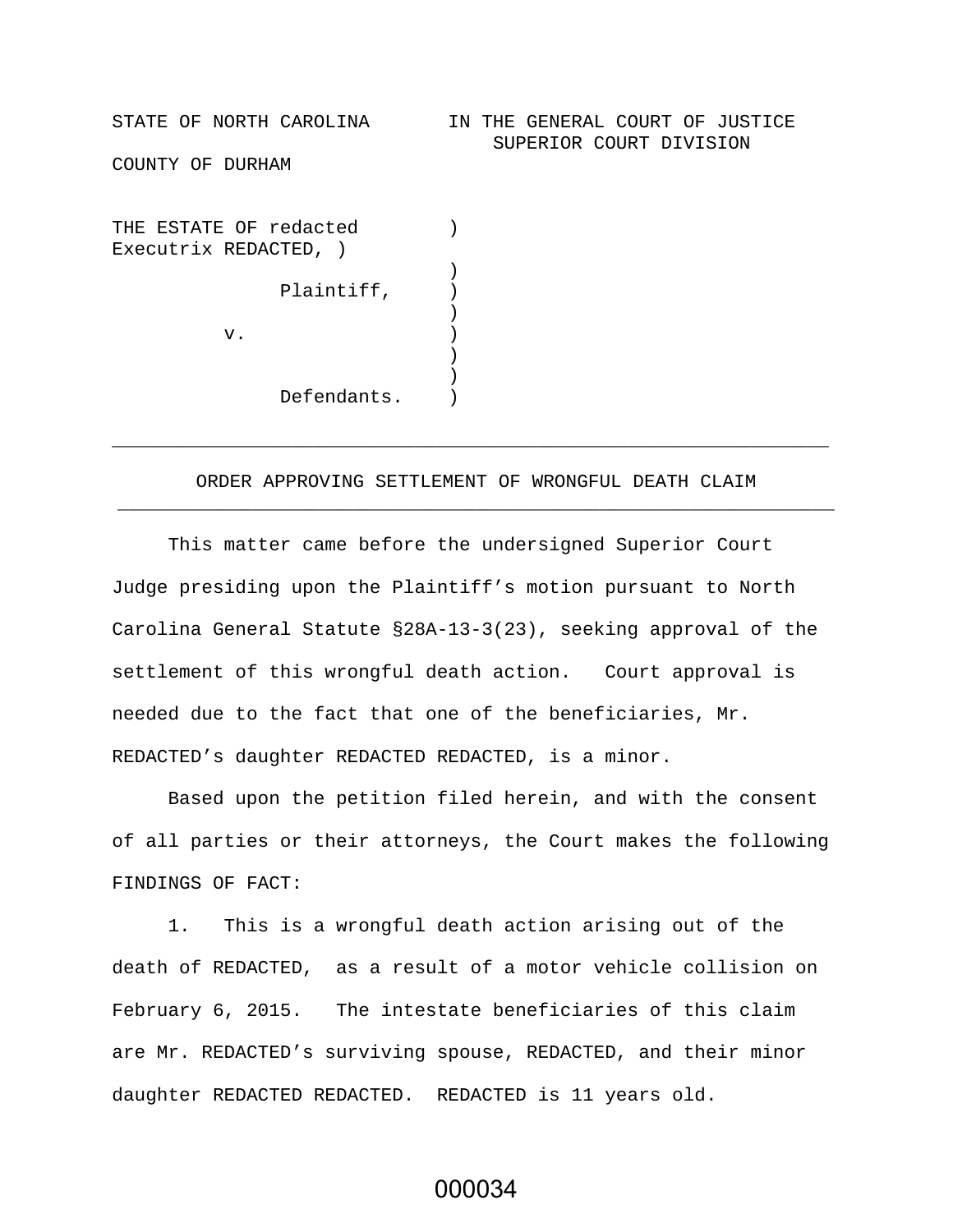2. Mr. REDACTED was transported initially to Danville Regional Medical Center in Danville Virginia, but then had to be flown to Carillion Medical Center in Roanoke, Virginia due to his need for a neuro-surgeon. He remained hospitalized in Roanoke until his death on February 20, 2015.

3. The owner of the vehicle, defendant Howard, has a liability insurance policy issued by North Carolina Farm Bureau with limits of \$50,000.00. Those limits have been tendered.

4. The driver of the vehicle, defendant Woods, has a liability insurance policy issued by Nationwide Insurance Company with limits of \$50,000.00. Those limits have been tendered.

5. Walter REDACTED had Underinsured Motorist Coverage in the amount of \$100,000 with State Farm Insurance. Counsel for plaintiff requested and obtained all documentation pertaining to Mr. REDACTED's application for automobile insurance to confirm that Mr. REDACTED had in fact purchased only \$100,000 in underinsured motorist coverage. There is no underinsured motorist coverage available due to the fact that the two liability policies combined provide a total of \$100,000 in coverage.

6. Mr. REDACTED's total medical bills exceeded \$230,000.

7. The decedent was a full tenured professor at North Carolina State University and was covered by the State Employees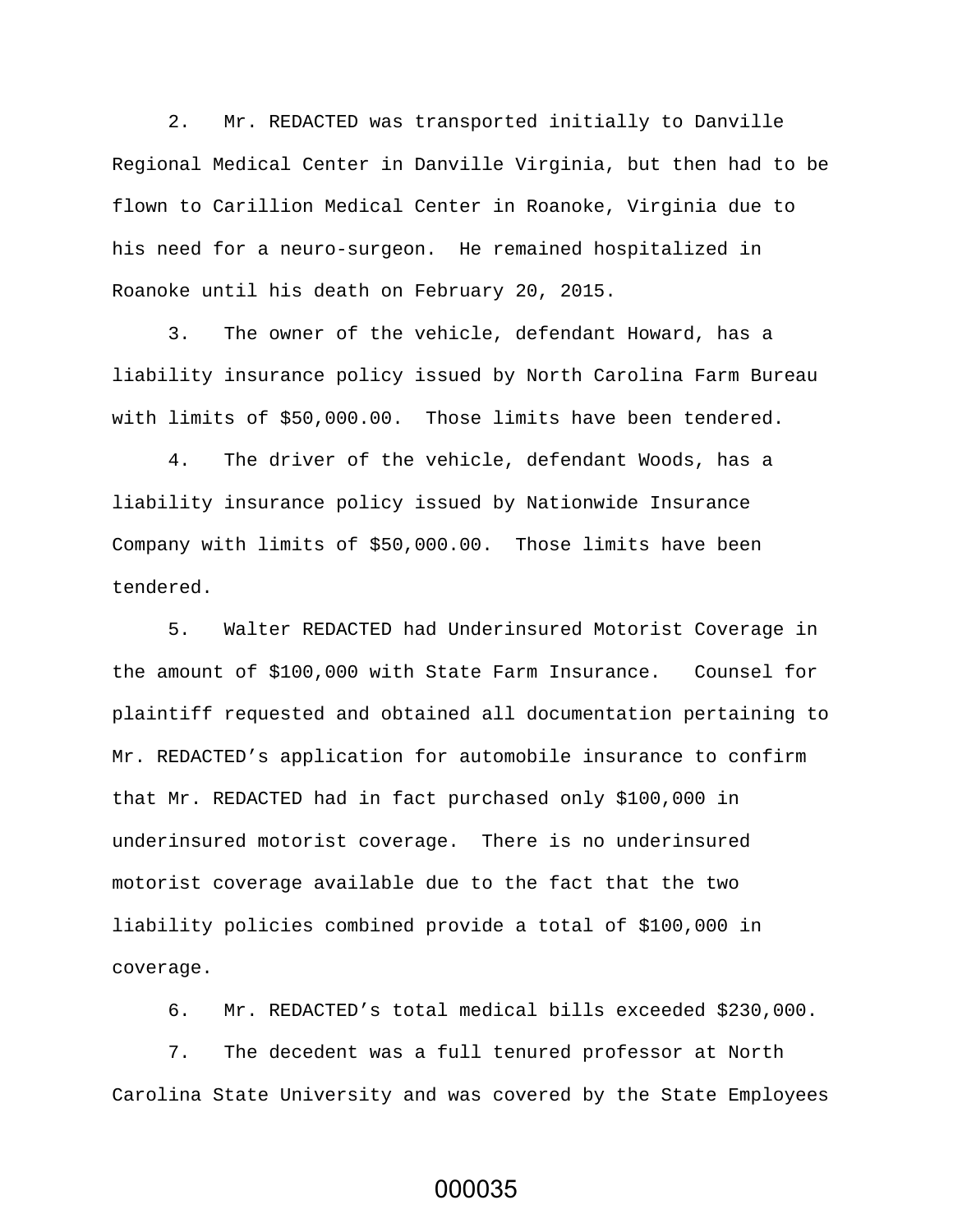Health Plan. Plaintiff's counsel attempted to persuade SEHP to waive or reduce that lien but that request was denied. The SEHP paid \$117,087.03 and has asserted its statutory lien in the amount of \$32,761.01.

8. The claim of SEHP is not subject to the \$4,500 cap for the payment of medical bills set forth in 28A-18-2(a) and the SEHP lien exhausts the funds available for the payment of any remaining medical charges.

9. Counsel for plaintiff have investigated the financial status of the defendants and believes that any effort to recover from the defendants' individual assets will be fruitless and cause an extensive delay in obtaining funds for the plaintiff estate.

10. Counsel for plaintiff have investigated the potential for bringing a products liability suit against Toyota due to the fact that the airbag failed to deploy in the decedent's Toyota Camry. The statute of repose has expired on any such claim.

11. Counsel for plaintiff have also evaluated whether a medical negligence claim exists and determined that there was no viable and meritorious medical negligence claim.

12. Drew Haywood, Esquire, was appointed as the Guardian Ad litem to review this matter and is in agreement that this settlement should be approved. The minor child will not receive any funds due to the fact that the first \$60,000 of any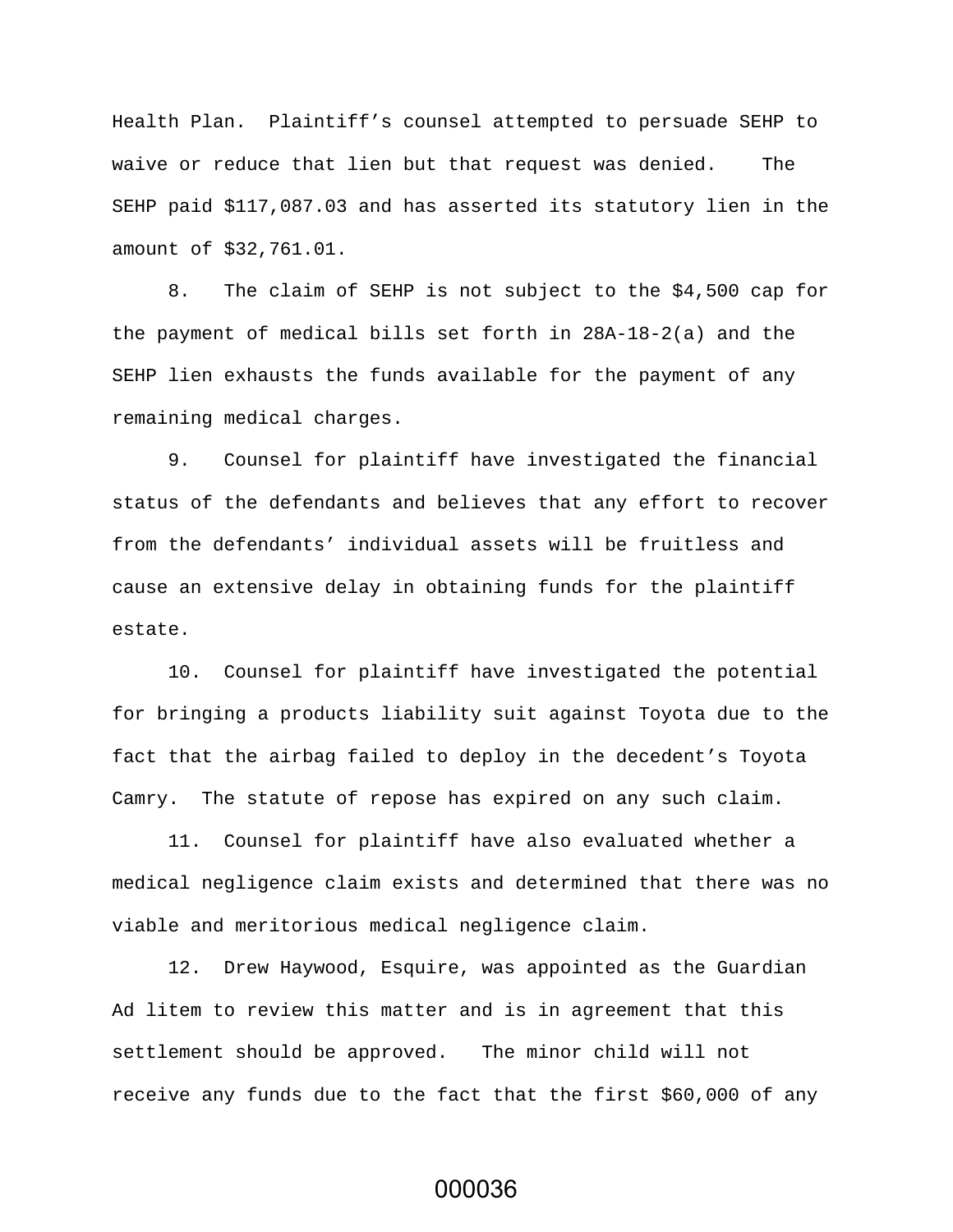net recovery is paid to the surviving spouse pursuant to N.C.G.S  $$29-14(b)(1)$ .

13. The plaintiff estate was represented by William S. Mills of Glenn, Mills, Fisher & Mahoney, P.A. The retainer agreement calls for a contingent fee of one-third and the recovery of all expenses advanced.

14. The law firm of Glenn, Mills, Fisher & Mahoney, P.A. has advanced expenses on behalf of the plaintiff in the amount of \$1,144.65.

Based upon the foregoing Findings of Fact, the Court makes the following Conclusions of Law:

 15. The settlement of this wrongful death claim has been consented to by all parties having an interest in this settlement as evidenced by their signatures below.

16. This settlement is in the best interest of the plaintiff estate and is hereby, approved.

17. The statutory lien of the State Employee's Health Plan in the amount of \$32,761.01 exhausts all funds available for the payment of any remaining amounts due to medical care providers.

 Based upon the foregoing, it is therefore ORDERED, ADJUDGED, AND DECREED as follows:

1. The settlement of this wrongful death action is hereby approved and counsel for plaintiff shall proceed to disburse those funds as set forth on Exhibit 1 hereto.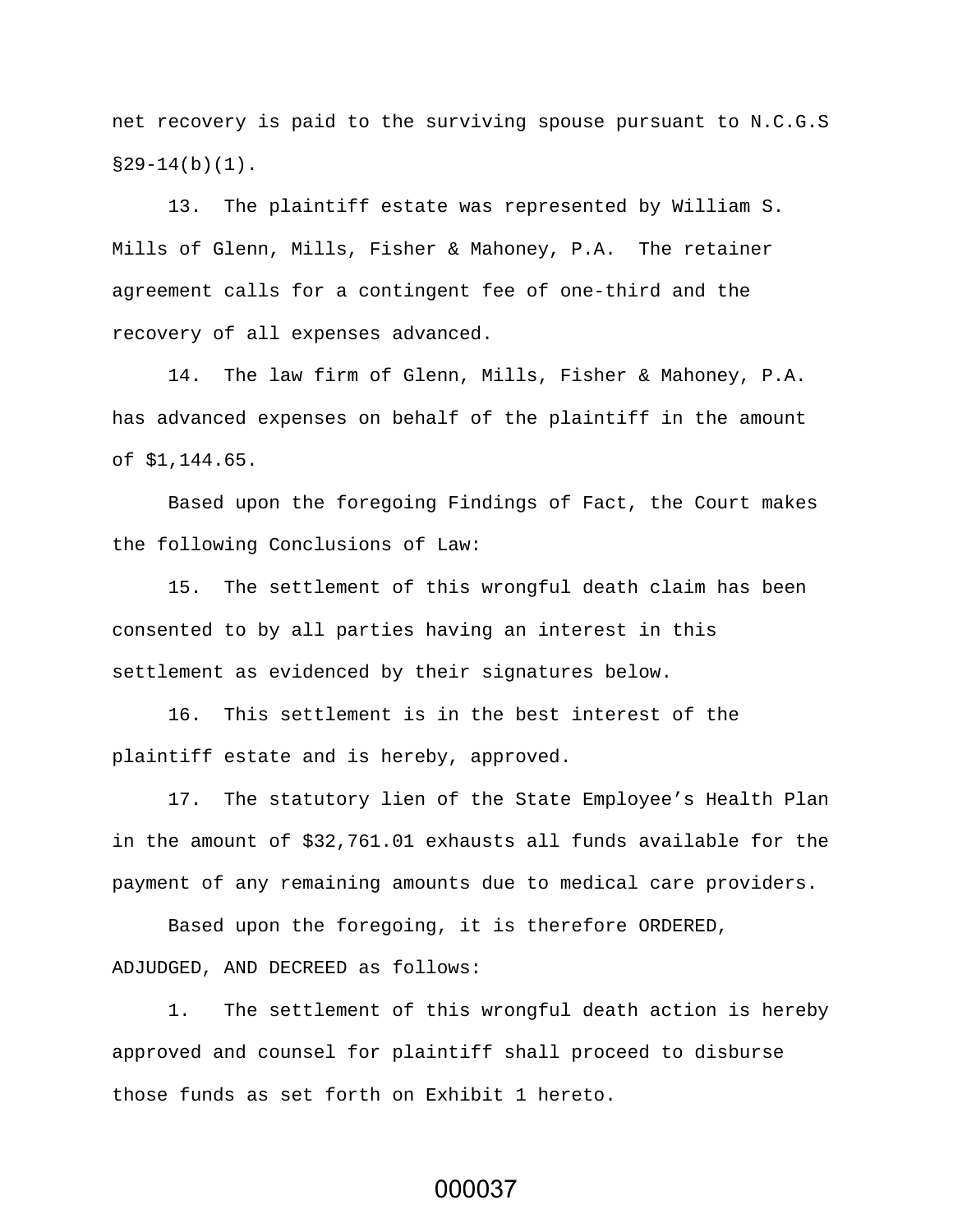2. This action is now dismissed with prejudice based upon the approval of this settlement.

 $\overline{\phantom{a}}$  , and the contract of the contract of the contract of the contract of the contract of the contract of the contract of the contract of the contract of the contract of the contract of the contract of the contrac

This the \_\_\_\_\_\_\_\_\_\_ day of March, 2016.

Judge Presiding

WE CONSENT TO THE ENTRY OF THIS JUDGMENT:

\_\_\_\_\_\_\_\_\_\_\_\_\_\_\_\_\_\_\_\_\_\_\_\_\_\_\_\_\_\_\_\_ William S. Mills Glenn, Mills, Fisher & Mahoney 404 Hunt Street – Suite 100 Durham, North Carolina 27702-3865 Telephone: (919)683-2135 Attorney for Plaintiff

\_\_\_\_\_\_\_\_\_\_\_\_\_\_\_\_\_\_\_\_\_\_\_\_\_\_\_\_\_\_\_\_\_\_

 Drew Haywood The Law Office of Drew Haywood 311 E. Main Street Durham, North Carolina 27701 Telephone: (919)525-1775 Guardian Ad Litem to REDACTED

REDACTED,

a minor child

 Durham, NC 27707 P.O. Box 51429 Durham, NC 27717 Telephone:(919)403-0000 Attorney for Defendants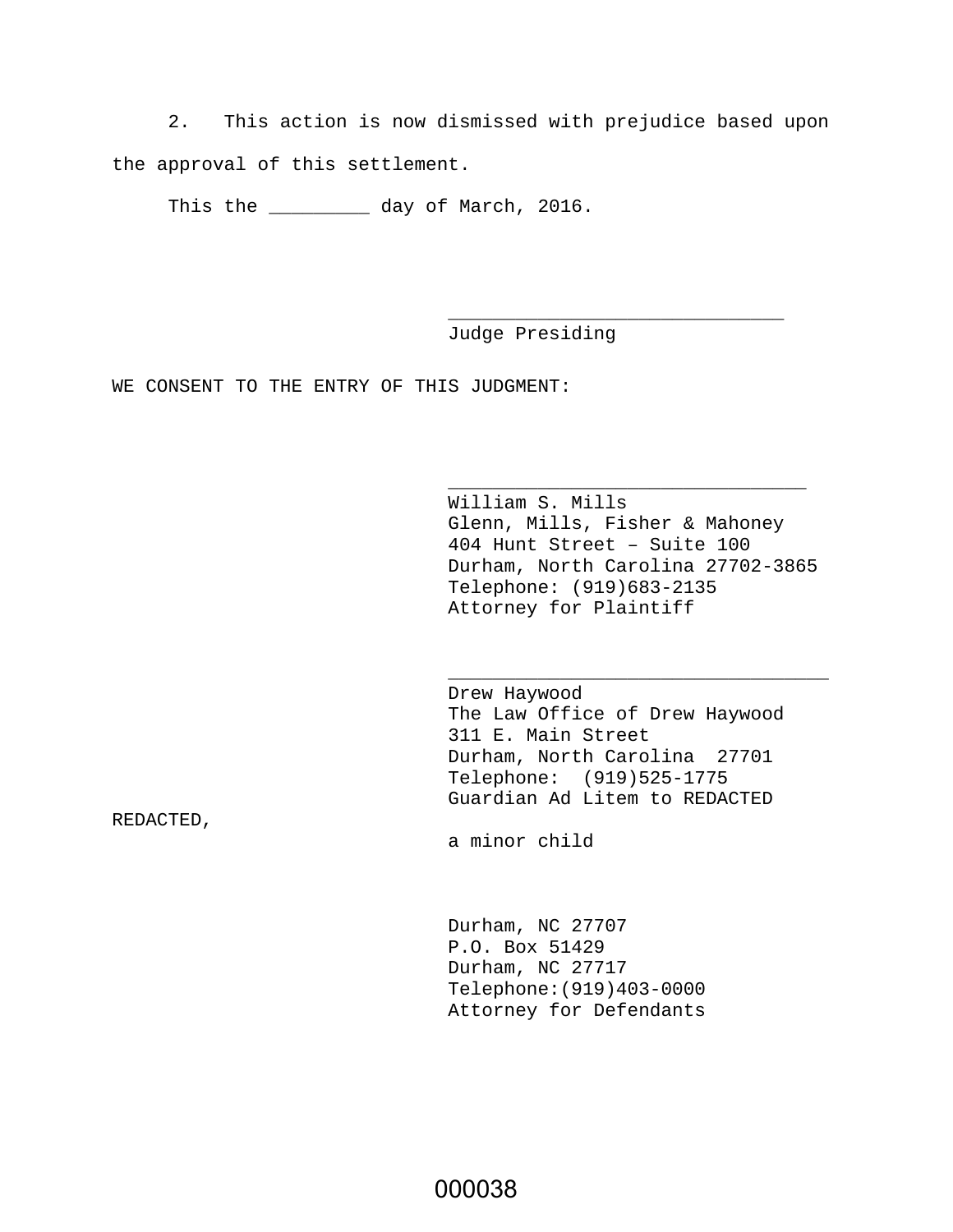\_\_\_\_\_\_\_\_\_\_\_\_\_\_\_\_\_\_\_\_\_\_\_\_\_\_\_\_\_\_\_\_\_ REDACTED Executor of the Estate of REDACTED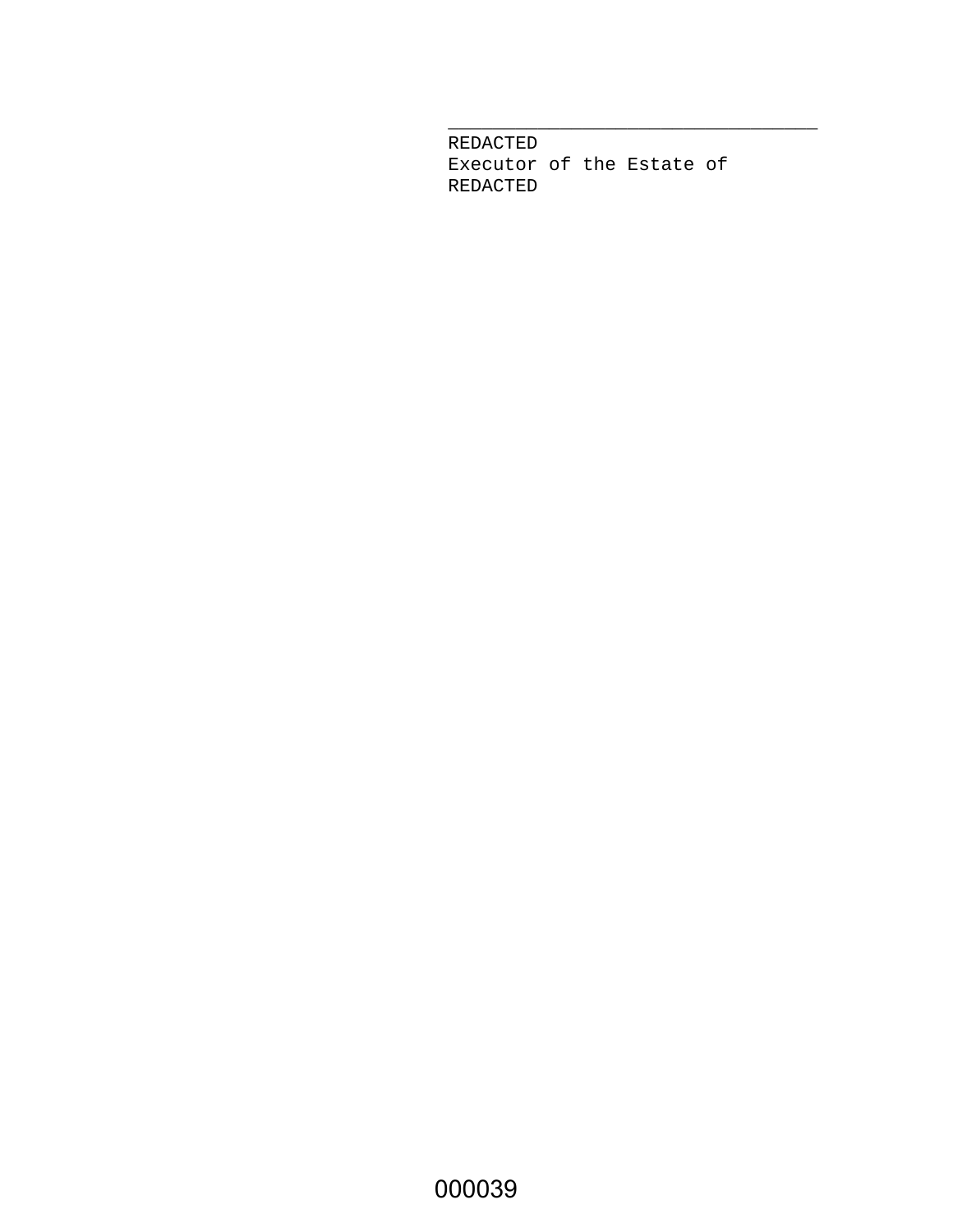### CLOSING ARGUMENT IN FRYE VS MCDOWELL COUNTY SHERIFF'S OFFICE DELIVERED BY WILLIAM S. MILLS 2009

# **The Complete family**

Describe their wonderful life,

You heard David describe the fact that he had just changed jobs so that he would not have to travel as much and would be there for his family.

The family was complete

# **Remind them of the purpose of their trip that day**

The trip was taken because Kim was taking care of her daughter - they were returning from being at the pediatricians' office.

This family has done everything we can possibly ask of a young family

# **The Special relationship of parent child**

You all understand how the loss of a child is the biggest loss parents can have, none other comes close.

No other relationship compares to that of parent and child. It is a relationship that is unique - complex - There is the connection that is biological and emotional. A child is the parents link to the future - the promise that life will go on - After the birth of a child a parents life is changed forever and the parent's life revolves around the child. When a child is ripped suddenly from its parents - there is a hole that remains forever.

Friends and acquaintances just do not know what to do. An awkward silence will exist; a friend will be relunctant to share the joys of a child's achievement or milestone reached, because they fear that saying such a thing will again remind david or kimberly of their loss. To speak of a child's death is unnatural, too painful. But today we must speak of it.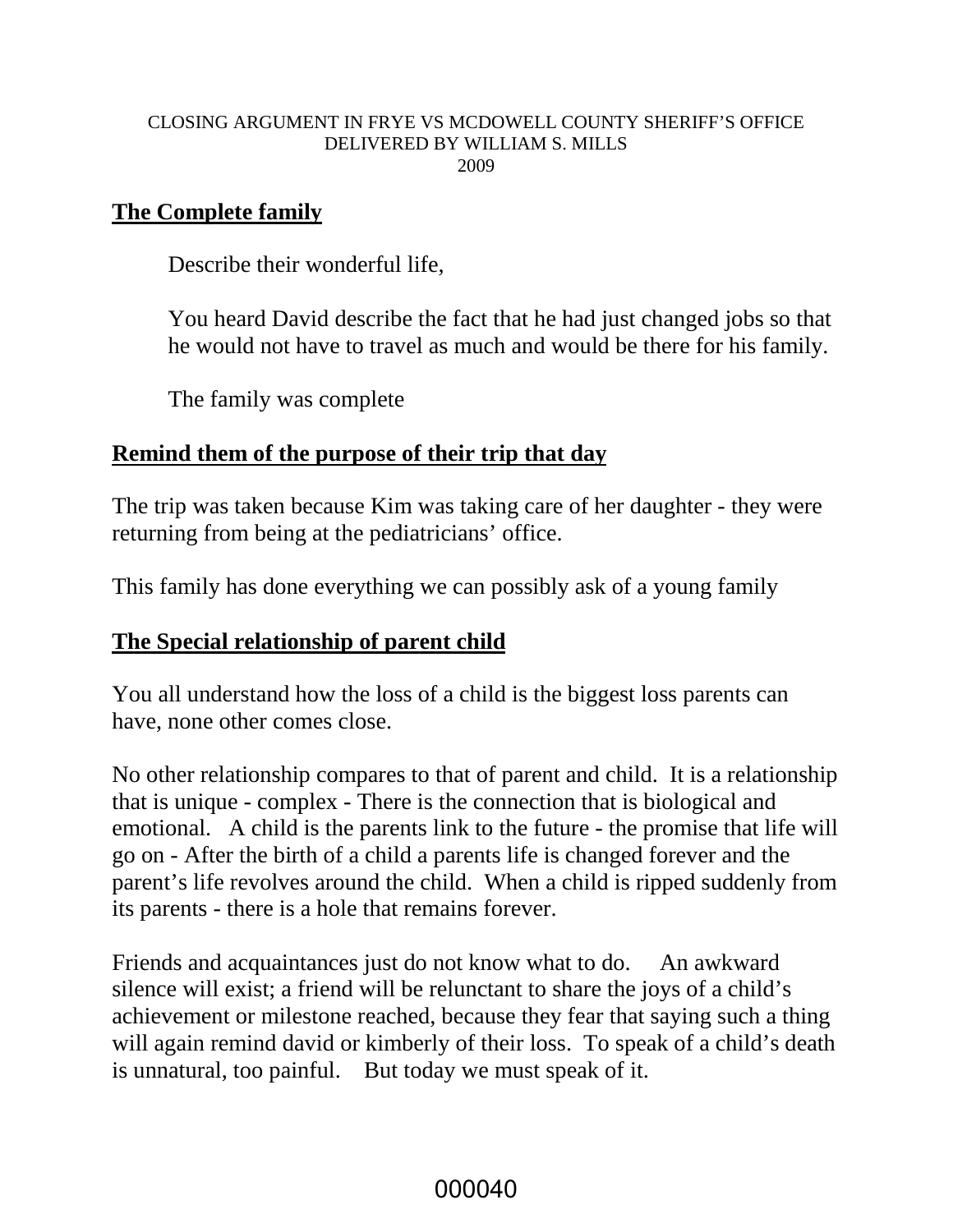All the events they will miss over the next 40 years

birthdays

graduations

special honors and recognitions

The Proms

The first love

The growth of the relationship as kennedy would transition from teen to young adult

For kimberly, planning her daughters wedding, and for David - walking

down that isle and giving her away

The birth of a grandchild and joy of that relationship

Seeing Katherine and Kennedy grow together and form the special bond like Kimberly had with her sister Kathy.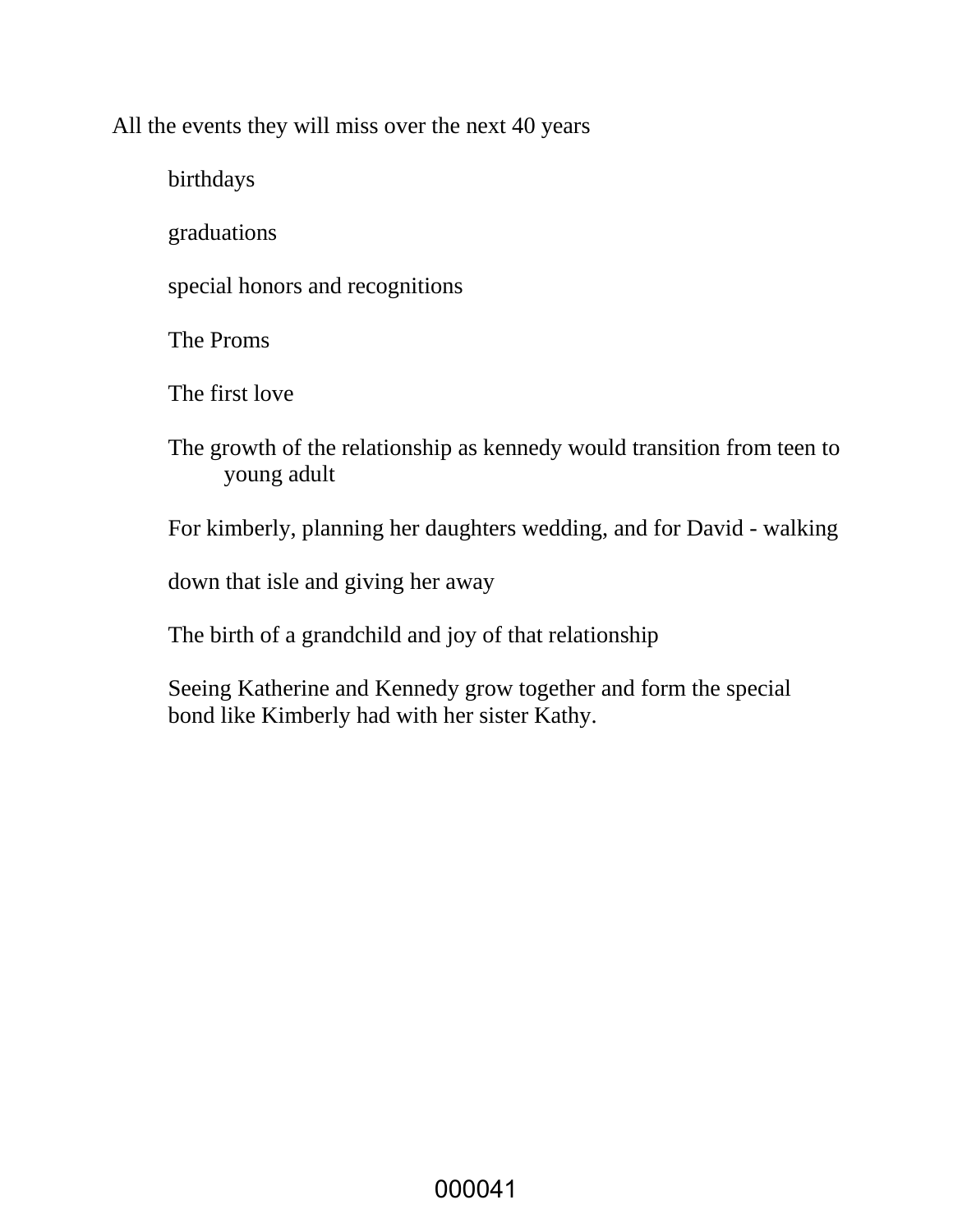All the reminders of her loss:

Every meal

Every holiday

Christmas -when we celebrate the birth of christ we do it with family.

Every special event

Every time you see another child the same age as Kennedy would have been

When you learn of the milestones missed that are being celebrated by other parents

Every night when they see only one of their daughters - sometimes bored because no one to play with, Sometimes sad at the memory of her lost sister that is etched forever by her physical scars - and the hole in their previously complete family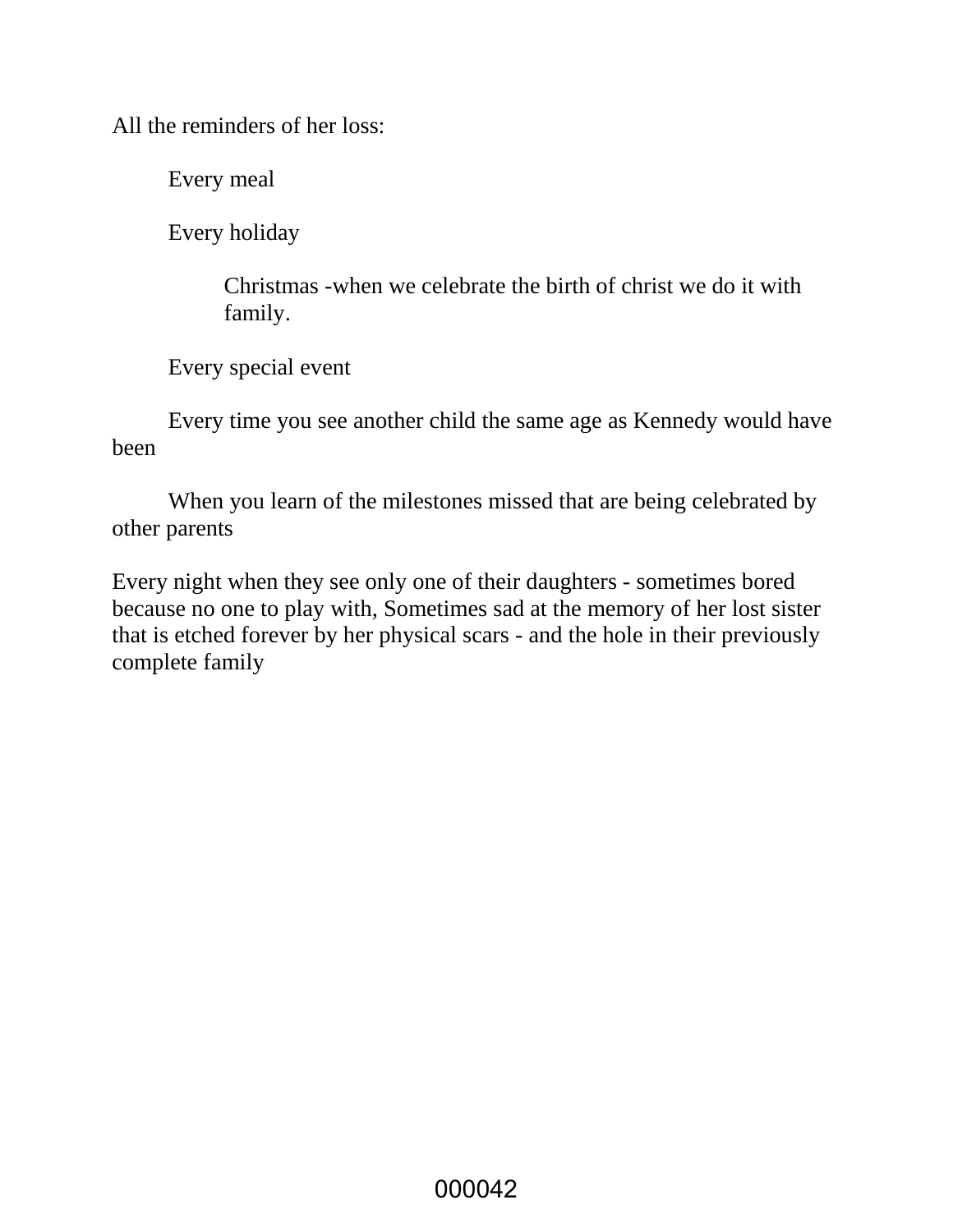# **The law**

Wrongful Death Damages

# **How do we value the life of a child**

Eminent Domain - we all recognize and except without question that if the government takes you land they have to pay full value for that land.

How do we get our arms around the concept of placing a value on a child's life - the loss of that child to her parents?

Let's Look at some examples of our society recognizes the value of our children:

Recently we have all seen how quickly an industry was forced to recall millions of toys because of traces of lead. - Why, because it might harm our children. We do not hestitate to act despite the great costs to protect our children

Think of the millions of dollars that have been spent in this state and Nationally putting guard rails in the medians of interstates - all for the purpose of protecting life.

Jessica McClure - some of you are of an age, like myself, that can remember how the nation was captivated by the efforts to save Jessica McClure - the 18 month old girl who fell down the well in Texas. The Nation watched as hundreds of people worked night and day to do whatever needed to be done to keep Jessica alive and to get her out of that deep well, without regard to the cost of getting jessica back into the loving arms of her parents.

These are but a handful of reflections of our public policy that says "the lives of our children are valuable and we will do whatever it takes to take care of them"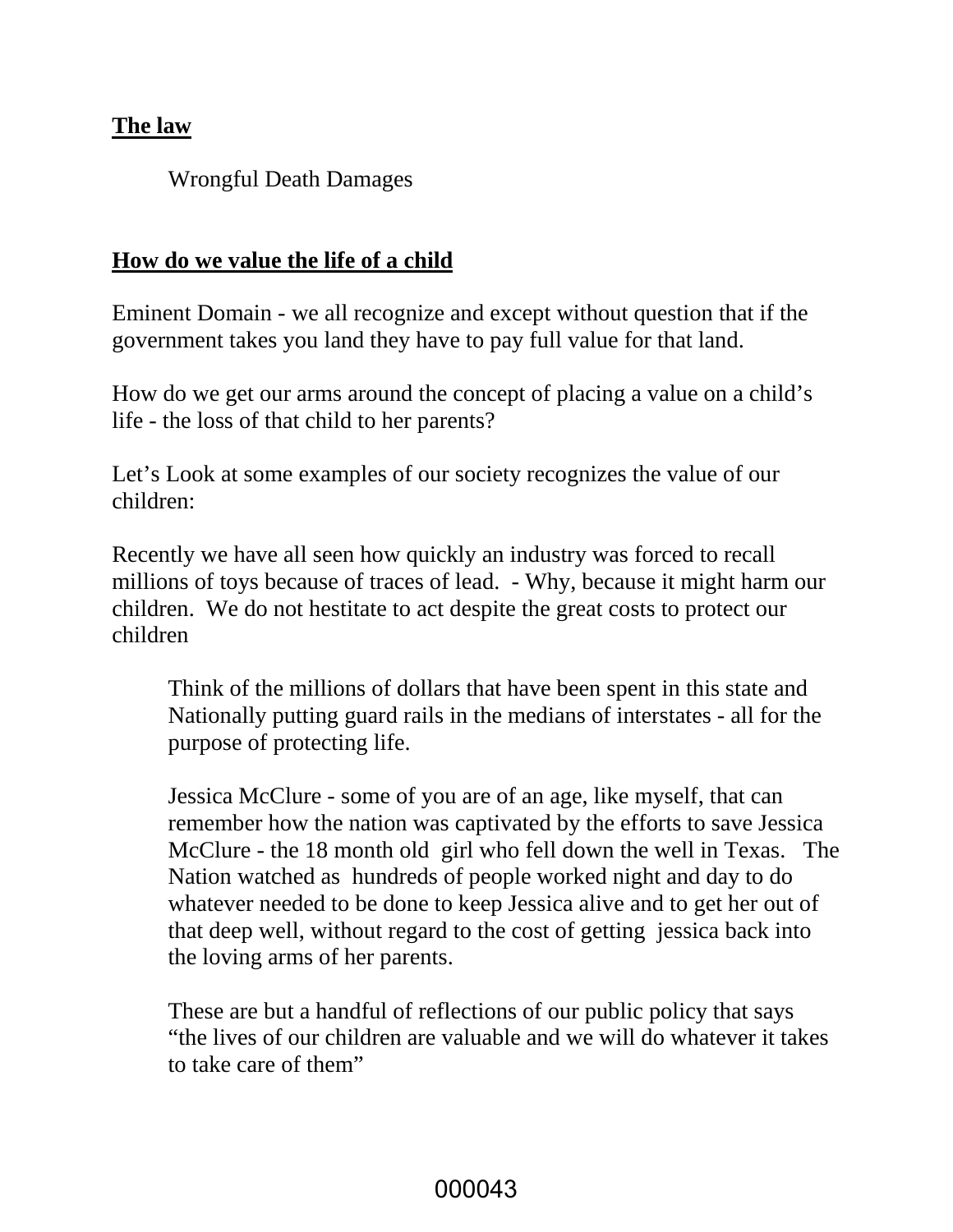# **The loss of Kennedy**

The witnesses who came before you gave you a full and consistent picture of a family that lived by the family values and traditions held dear by this community - Family, Church, hard work.

Their life is forever changed and they have suffered a loss that no parent should have to endure.

our society values the uniqueness of skilled athletes by paying them 10s of millions for just one year. Kennedy was every bit as unique, special and wonderful to Kimberly and David. I suggest to you that the minimal value of this loss that will be with them until the day they die, over 40 years, is at least \$1,000,000 per parent - an award of at least \$2,000,000 is a reasonable Verdict.

Kimberly and David have endured so many hardships, heartbreaks and horrows since that tragic day. Verdict comes from latin for speak the truth. When you speak with your Verdict - gives this family some good news. Let David and Kimberly know that you recognize that Kennedy's life had great value.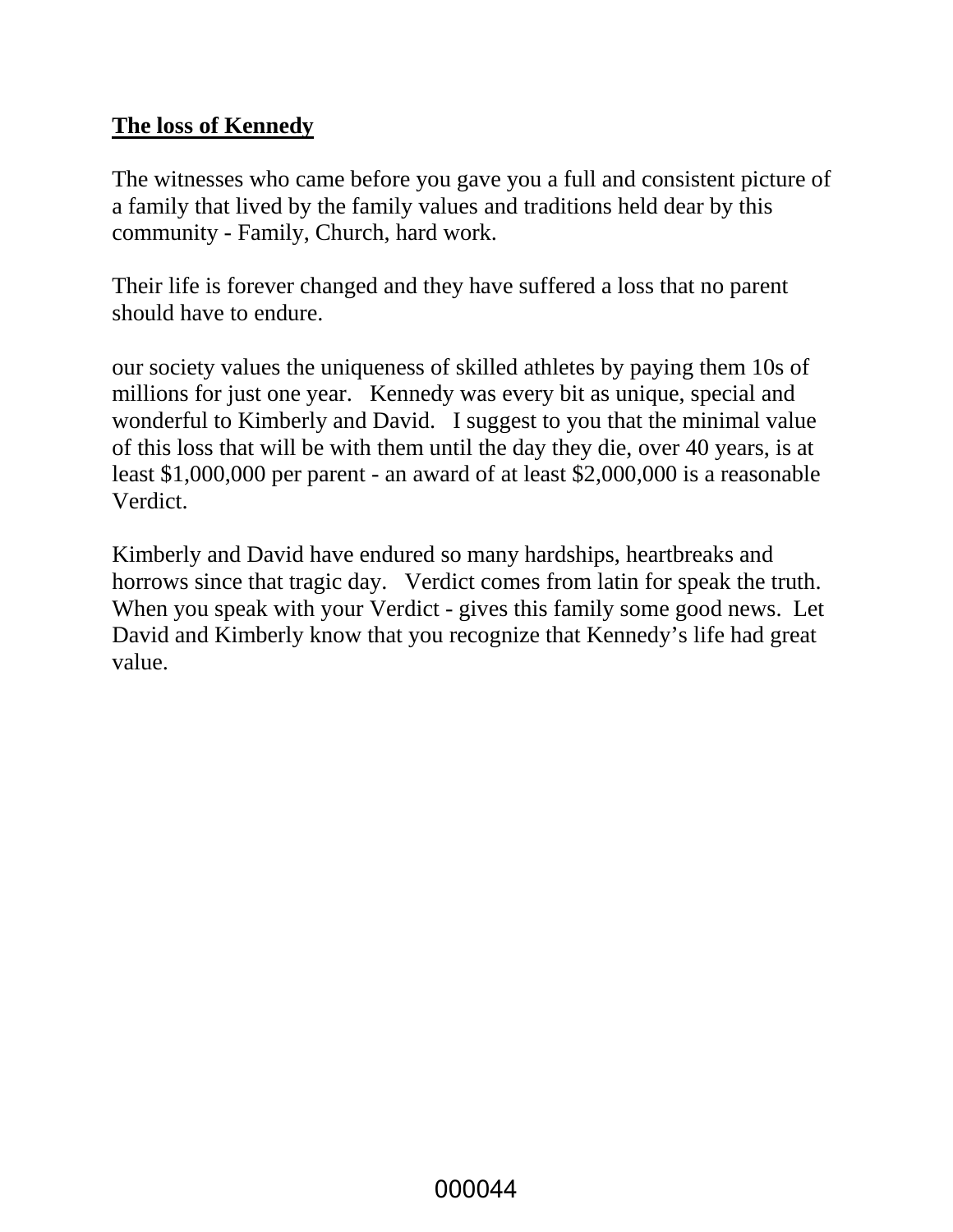# **When the Defendant argues**

The defendants have told you that they accept responsibility but yet I suspect that they will stand before you and try to get you to minimize your Verdict.

The defendants will have the lawyers stand before you, not witnesses, and say "they have accepted responsibility" as if that somehow makes it better. You know that they accepted responsibility because of the evidence of what happened. It does not lessen the loss, it just shortens the trial.

The defense lawyers will tell you that this was an accident. An accident is something that happens despite everyone being careful, an Accident is something that can't be avoided. This was a terrible tragedy caused by the negligence of defendant watson and could have easily been avoided. So please don't let the repetition by the lawyer that this was an accident have anything to do with your Verdict.

They have presented no evidence to diminish anything our witnesses have testified about

We will not get to respond, the defendants, who caused all this harm, get the last word because of the way the law is - We can't get up and respond, so...

As they attempt to minimize your Verdict for this family, I want you to think about the following three things:

First, I don't know if they are going to suggest any numbers for you. But if they do, don't let them get away with suggesting one number for all four claims, each claim must stand on its own merits.

Second, if they suggest a number, you should expect them to justify it based on the evidence presented, which is what the law requires

Third, and finally, please think about what David or Kimberly, or any of our witnesses you came before you and did testify, would say in response to the lawyers' arguments.

# **Accountability theme**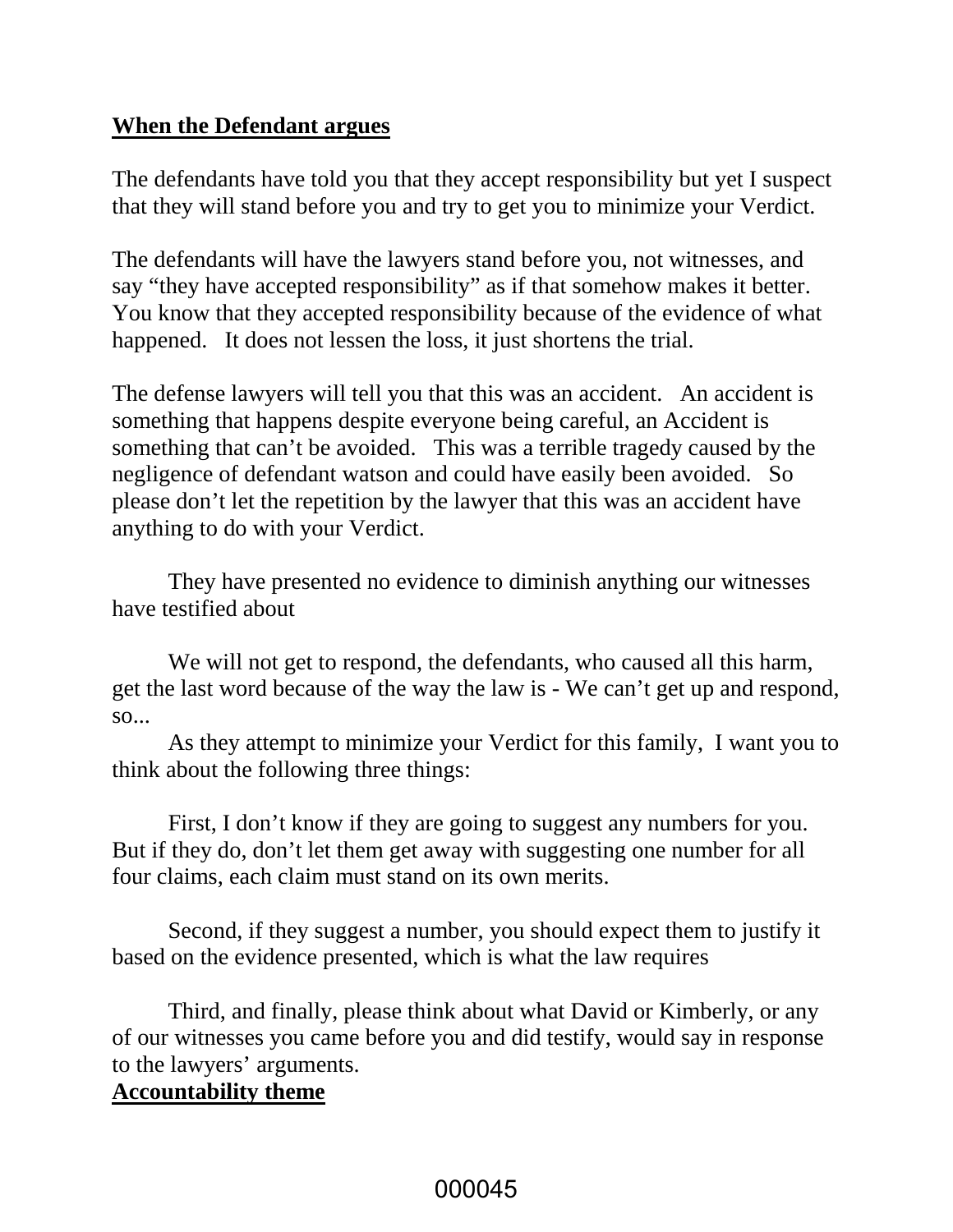AS I SAID DURING THE OPENING OF THIS TRIAL, WHEN AN AGENT OF THE GOVERNMENT VIOLATES THEIR RULES AND TRAINING, KILLING AND MAIMING INNOCENT MEMBERS OF YOUR COMMUNITY HE SHOULD BE HELD ACCOUNTABLE, JUST LIKE ANY OF US WOULD BE.

YOUR VERDICT WILL SPEAK TO THE VALUES OF FAMILY IN THIS COMMUNITY.

WE ARE NOW AT THAT POINT WHERE THE POWER TO DETERMINE THAT ACCOUNTABILITY IS IN YOUR HANDS AS THE VOICE OF THE COMMUNITY. YOU HAVE BEEN CHOSEN TO DECIDE THIS CASE. YOUR VERDICT OF COMPENSATION THAT YOU WILL SOON DECIDE, IS THE ONLY ACCOUNTABILITY THE LAW ALLOWS FOR THIS FAMILY.

THE FRYE'S ARE CONFIDENT THAT WHEN YOU RENDER YOUR VERDICT AND SPEAK THE TRUTH - THAT THEY WILL RECEIVE THAT ACCOUNTABILITY.

WE ASK THAT YOU GIVE EACH OF KENNEDY'S PARENTS ONE MILLION DOLLARS, NOT A PENNY LESS.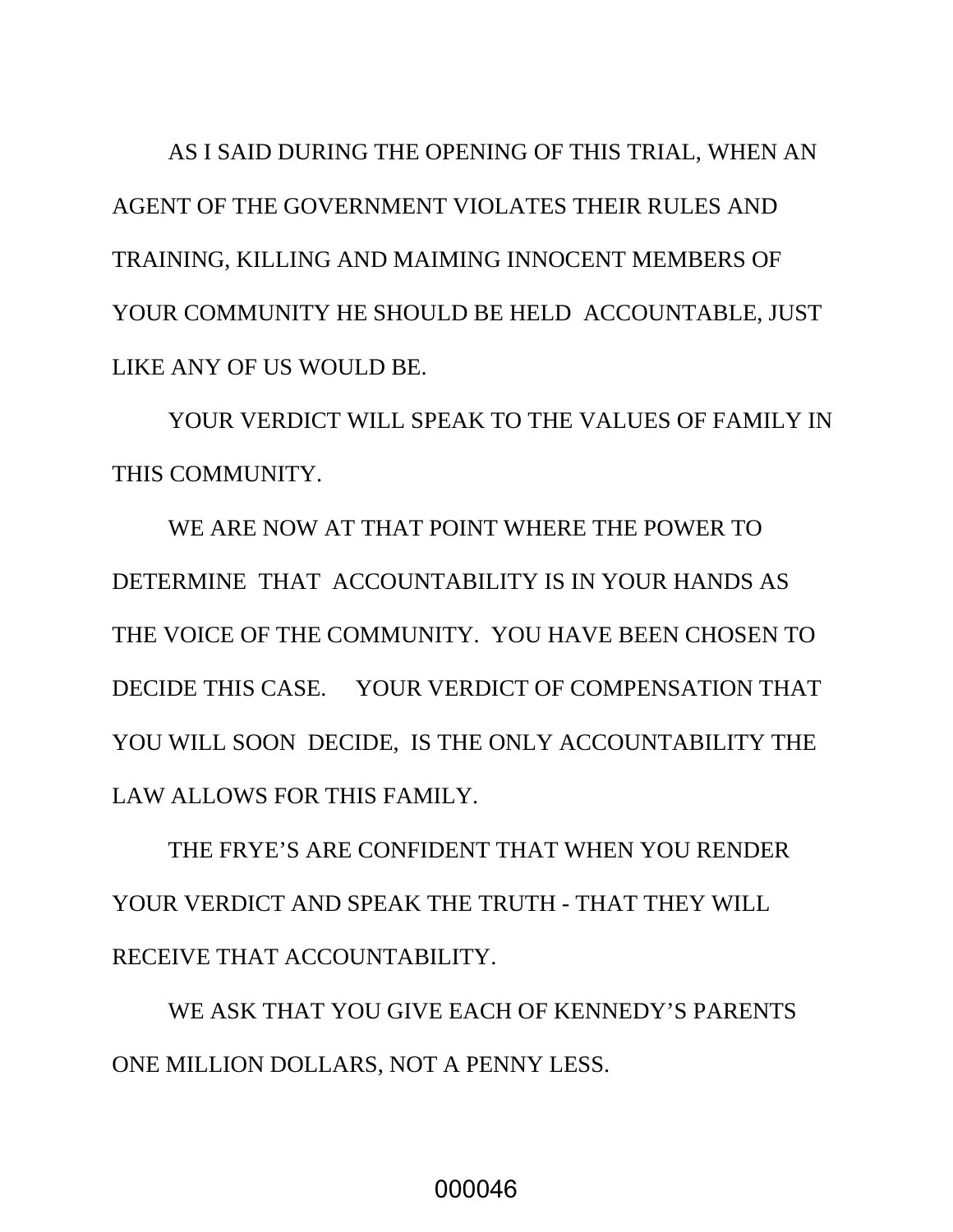# REMARKS OF PRESIDENT OBAMA IN NEWTOWN

Thank you. Thank you, Governor. To all the families, first responders, to the community of Newtown, clergy, guests -- Scripture tells us: "…do not lose heart. Though outwardly we are wasting away…inwardly we are being renewed day by day. For our light and momentary troubles are achieving for us an eternal glory that far outweighs them all. So we fix our eyes not on what is seen, but on what is unseen, since what is seen is temporary, but what is unseen is eternal. For we know that if the earthly tent we live in is destroyed, we have a building from God, an eternal house in heaven, not built by human hands."

We gather here in memory of twenty beautiful children and six remarkable adults. They lost their lives in a school that could have been any school; in a quiet town full of good and decent people that could be any town in America.

Here in Newtown, I come to offer the love and prayers of a nation. I am very mindful that mere words cannot match the depths of your sorrow, nor can they heal your wounded hearts. I can only hope it helps for you to know that you're not alone in your grief; that our world too has been torn apart; that all across this land of ours, we have wept with you, we've pulled our children tight. And you must know that whatever measure of comfort we can provide, we will provide; whatever portion of sadness that we can share with you to ease this heavy load, we will gladly bear it. Newtown -you are not alone.

As these difficult days have unfolded, you've also inspired us with stories of strength and resolve and sacrifice. We know that when danger arrived in the halls of Sandy Hook Elementary, the school's staff did not flinch, they did not hesitate. Dawn Hochsprung and Mary Sherlach, Vicki Soto, Lauren Rousseau,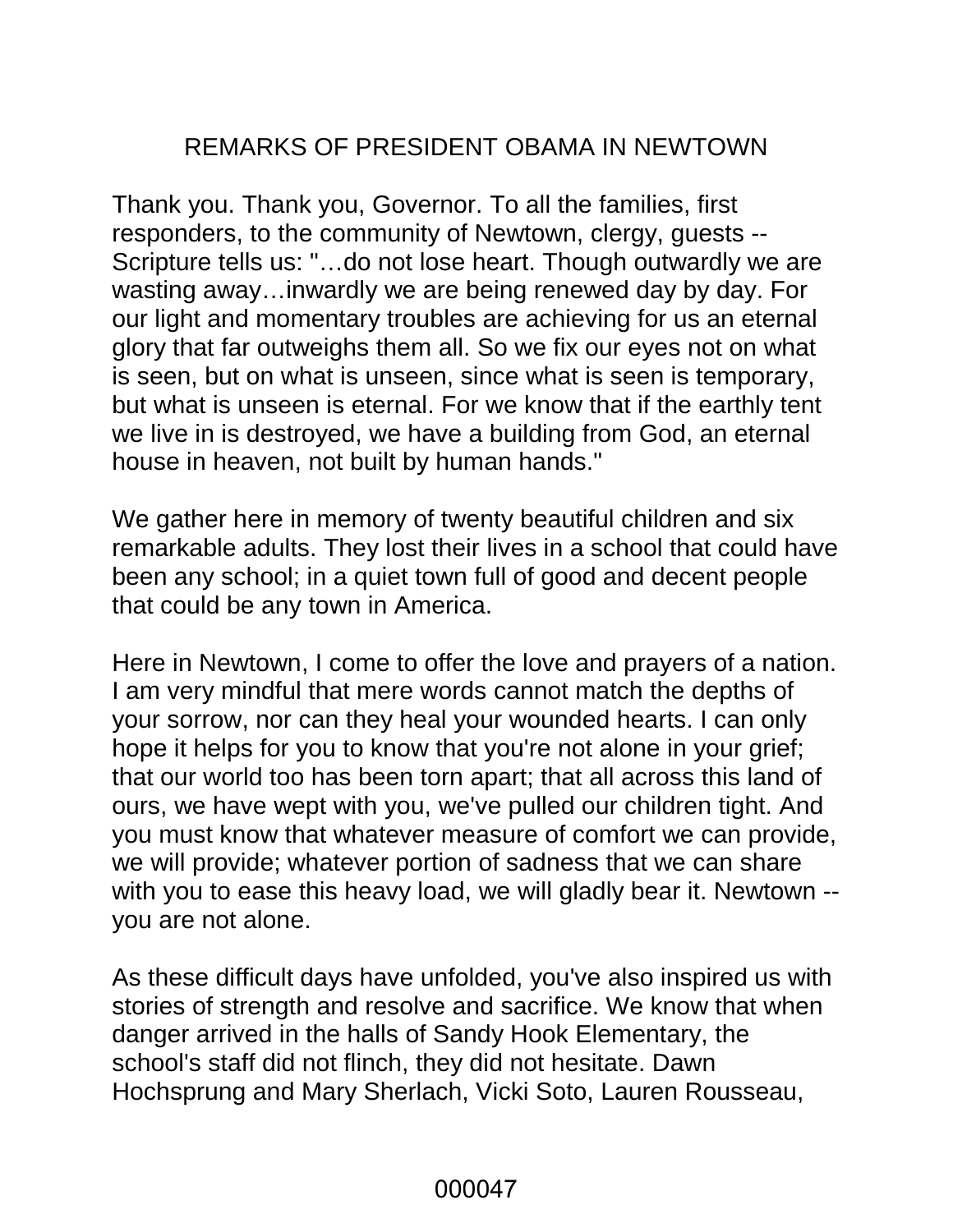Rachel Davino and Anne Marie Murphy -- they responded as we all hope we might respond in such terrifying circumstances -- with courage and with love, giving their lives to protect the children in their care.

We know that there were other teachers who barricaded themselves inside classrooms, and kept steady through it all, and reassured their students by saying "wait for the good guys, they're coming"; "show me your smile."

And we know that good guys came. The first responders who raced to the scene, helping to guide those in harm's way to safety, and comfort those in need, holding at bay their own shock and trauma because they had a job to do, and others needed them more.

And then there were the scenes of the schoolchildren, helping one another, holding each other, dutifully following instructions in the way that young children sometimes do; one child even trying to encourage a grown-up by saying, "I know karate. So it's okay. I'll lead the way out."

As a community, you've inspired us, Newtown. In the face of indescribable violence, in the face of unconscionable evil, you've looked out for each other, and you've cared for one another, and you've loved one another. This is how Newtown will be remembered. And with time, and God's grace, that love will see you through.

But we, as a nation, we are left with some hard questions. Someone once described the joy and anxiety of parenthood as the equivalent of having your heart outside of your body all the time, walking around. With their very first cry, this most precious, vital part of ourselves -- our child -- is suddenly exposed to the world, to possible mishap or malice. And every parent knows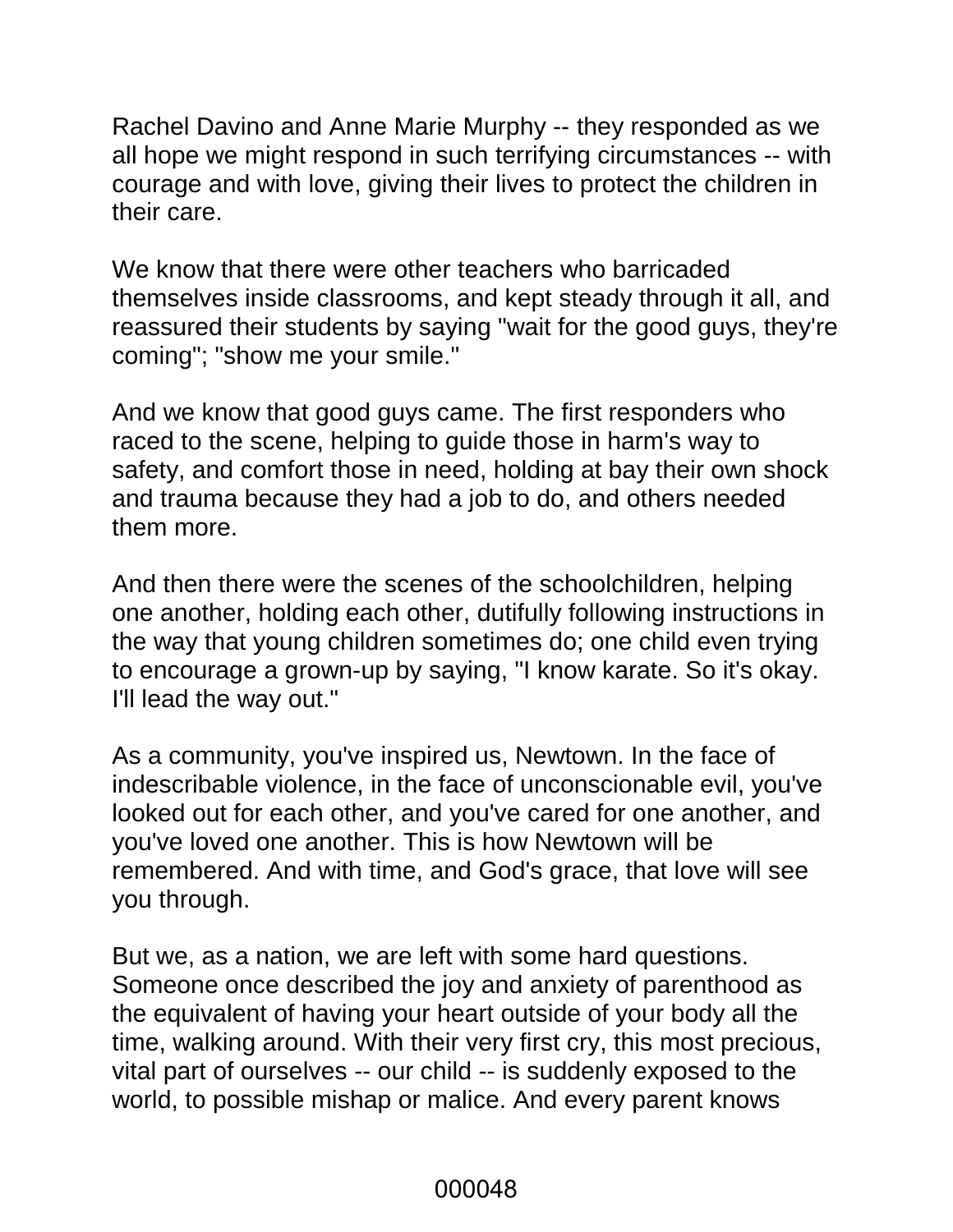there is nothing we will not do to shield our children from harm. And yet, we also know that with that child's very first step, and each step after that, they are separating from us; that we won't - that we can't always be there for them. They'll suffer sickness and setbacks and broken hearts and disappointments. And we learn that our most important job is to give them what they need to become self-reliant and capable and resilient, ready to face the world without fear.

And we know we can't do this by ourselves. It comes as a shock at a certain point where you realize, no matter how much you love these kids, you can't do it by yourself. That this job of keeping our children safe, and teaching them well, is something we can only do together, with the help of friends and neighbors, the help of a community, and the help of a nation. And in that way, we come to realize that we bear a responsibility for every child because we're counting on everybody else to help look after ours; that we're all parents; that they're all our children.

This is our first task -- caring for our children. It's our first job. If we don't get that right, we don't get anything right. That's how, as a society, we will be judged.

And by that measure, can we truly say, as a nation, that we are meeting our obligations? Can we honestly say that we're doing enough to keep our children -- all of them -- safe from harm? Can we claim, as a nation, that we're all together there, letting them know that they are loved, and teaching them to love in return? Can we say that we're truly doing enough to give all the children of this country the chance they deserve to live out their lives in happiness and with purpose?

I've been reflecting on this the last few days, and if we're honest with ourselves, the answer is no. We're not doing enough. And we will have to change.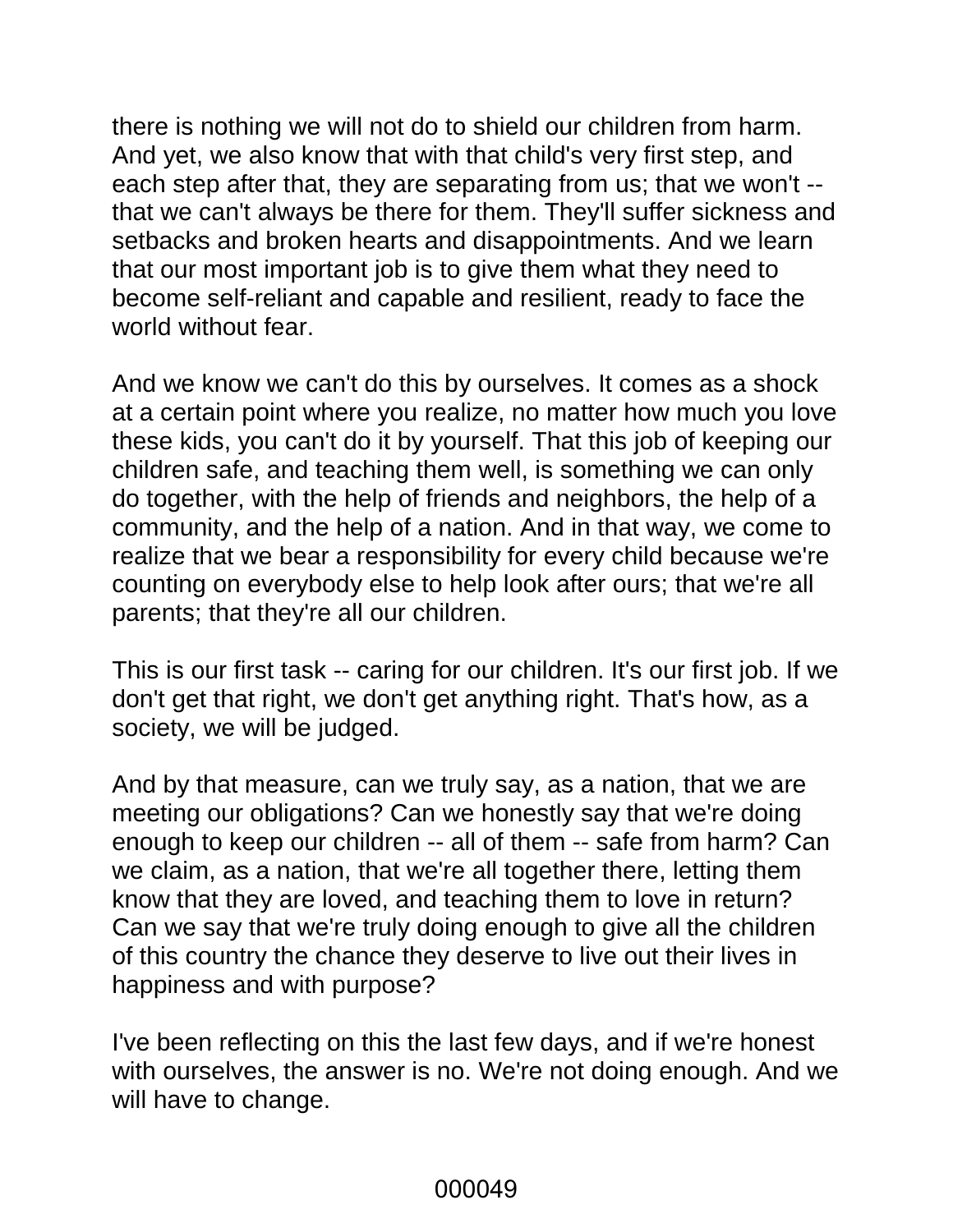Since I've been President, this is the fourth time we have come together to comfort a grieving community torn apart by a mass shooting. The fourth time we've hugged survivors. The fourth time we've consoled the families of victims. And in between, there have been an endless series of deadly shootings across the country, almost daily reports of victims, many of them children, in small towns and big cities all across America -- victims whose - much of the time, their only fault was being in the wrong place at the wrong time.

We can't tolerate this anymore. These tragedies must end. And to end them, we must change. We will be told that the causes of such violence are complex, and that is true. No single law -- no set of laws can eliminate evil from the world, or prevent every senseless act of violence in our society.

But that can't be an excuse for inaction. Surely, we can do better than this. If there is even one step we can take to save another child, or another parent, or another town, from the grief that has visited Tucson, and Aurora, and Oak Creek, and Newtown, and communities from Columbine to Blacksburg before that -- then surely we have an obligation to try.

In the coming weeks, I will use whatever power this office holds to engage my fellow citizens -- from law enforcement to mental health professionals to parents and educators -- in an effort aimed at preventing more tragedies like this. Because what choice do we have? We can't accept events like this as routine. Are we really prepared to say that we're powerless in the face of such carnage, that the politics are too hard? Are we prepared to say that such violence visited on our children year after year after year is somehow the price of our freedom?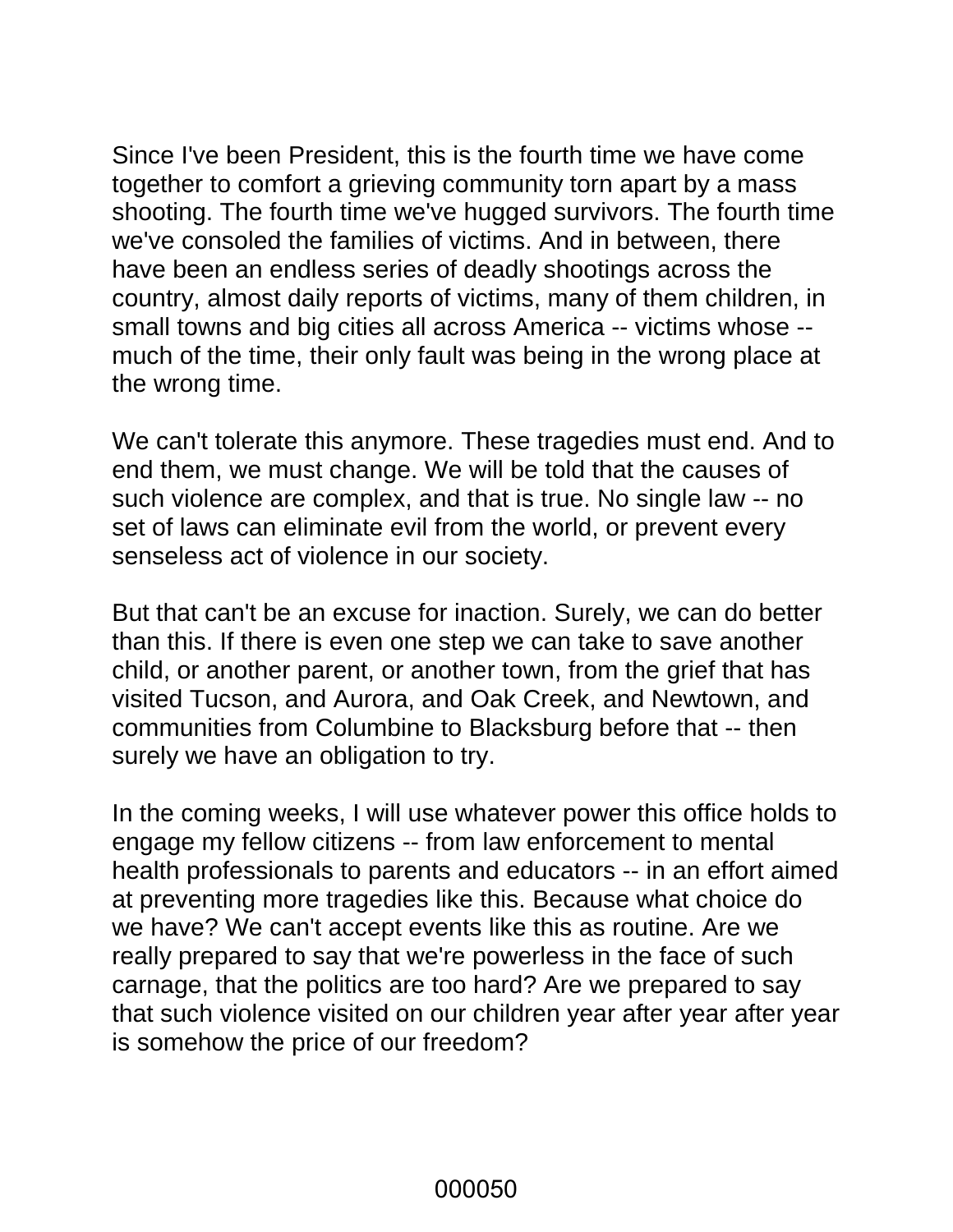All the world's religions -- so many of them represented here today -- start with a simple question: Why are we here? What gives our life meaning? What gives our acts purpose? We know our time on this Earth is fleeting. We know that we will each have our share of pleasure and pain; that even after we chase after some earthly goal, whether it's wealth or power or fame, or just simple comfort, we will, in some fashion, fall short of what we had hoped. We know that no matter how good our intentions, we will all stumble sometimes, in some way. We will make mistakes, we will experience hardships. And even when we're trying to do the right thing, we know that much of our time will be spent groping through the darkness, so often unable to discern God's heavenly plans.

There's only one thing we can be sure of, and that is the love that we have -- for our children, for our families, for each other. The warmth of a small child's embrace -- that is true. The memories we have of them, the joy that they bring, the wonder we see through their eyes, that fierce and boundless love we feel for them, a love that takes us out of ourselves, and binds us to something larger -- we know that's what matters. We know we're always doing right when we're taking care of them, when we're teaching them well, when we're showing acts of kindness. We don't go wrong when we do that.

That's what we can be sure of. And that's what you, the people of Newtown, have reminded us. That's how you've inspired us. You remind us what matters. And that's what should drive us forward in everything we do, for as long as God sees fit to keep us on this Earth.

"Let the little children come to me," Jesus said, "and do not hinder them -- for to such belongs the kingdom of heaven."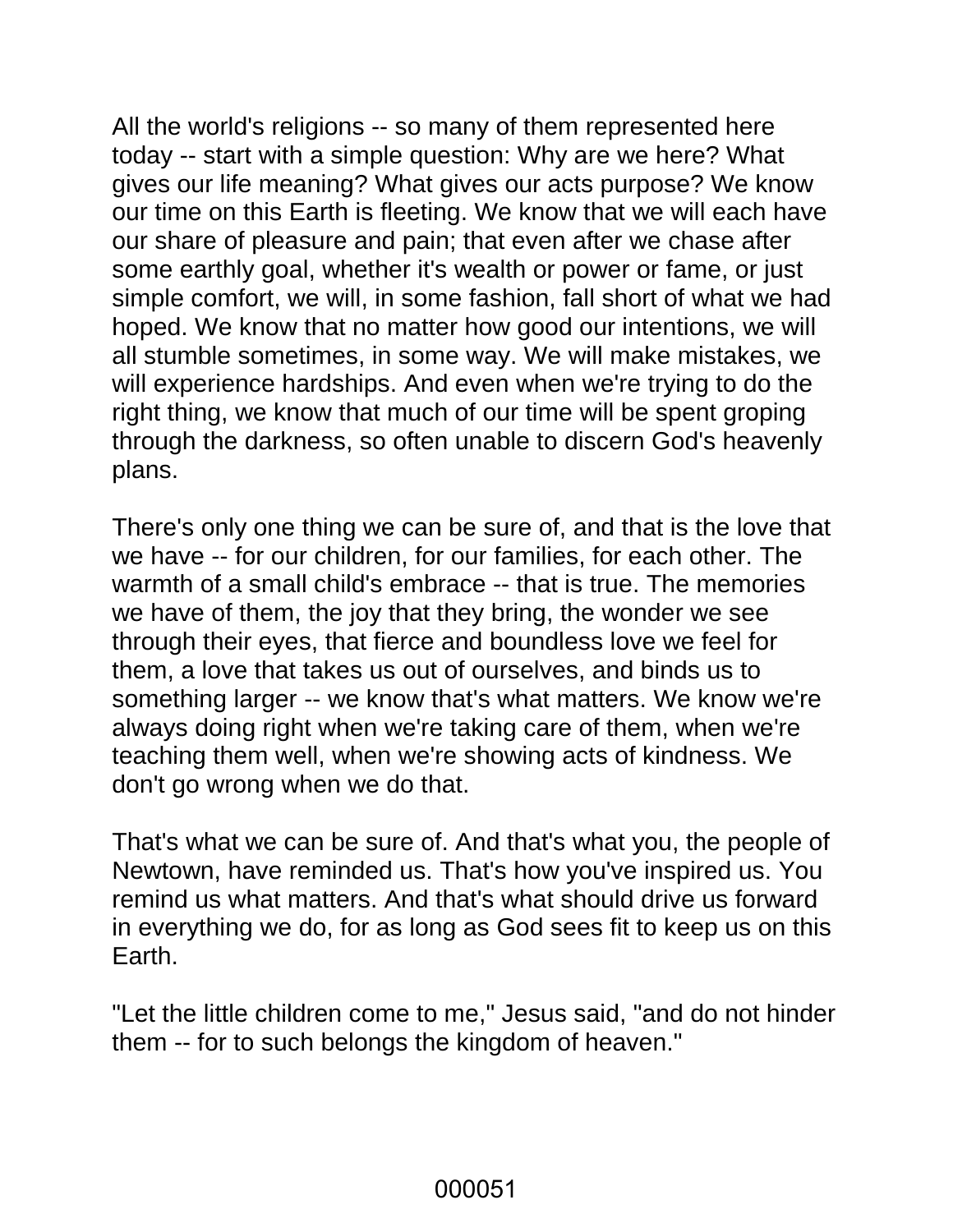Charlotte. Daniel. Olivia. Josephine. Ana. Dylan. Madeleine. Catherine. Chase. Jesse. James. Grace. Emilie. Jack. Noah. Caroline. Jessica. Benjamin. Avielle. Allison.

God has called them all home. For those of us who remain, let us find the strength to carry on, and make our country worthy of their memory.

May God bless and keep those we've lost in His heavenly place. May He grace those we still have with His holy comfort. And may He bless and watch over this community, and the United States of America.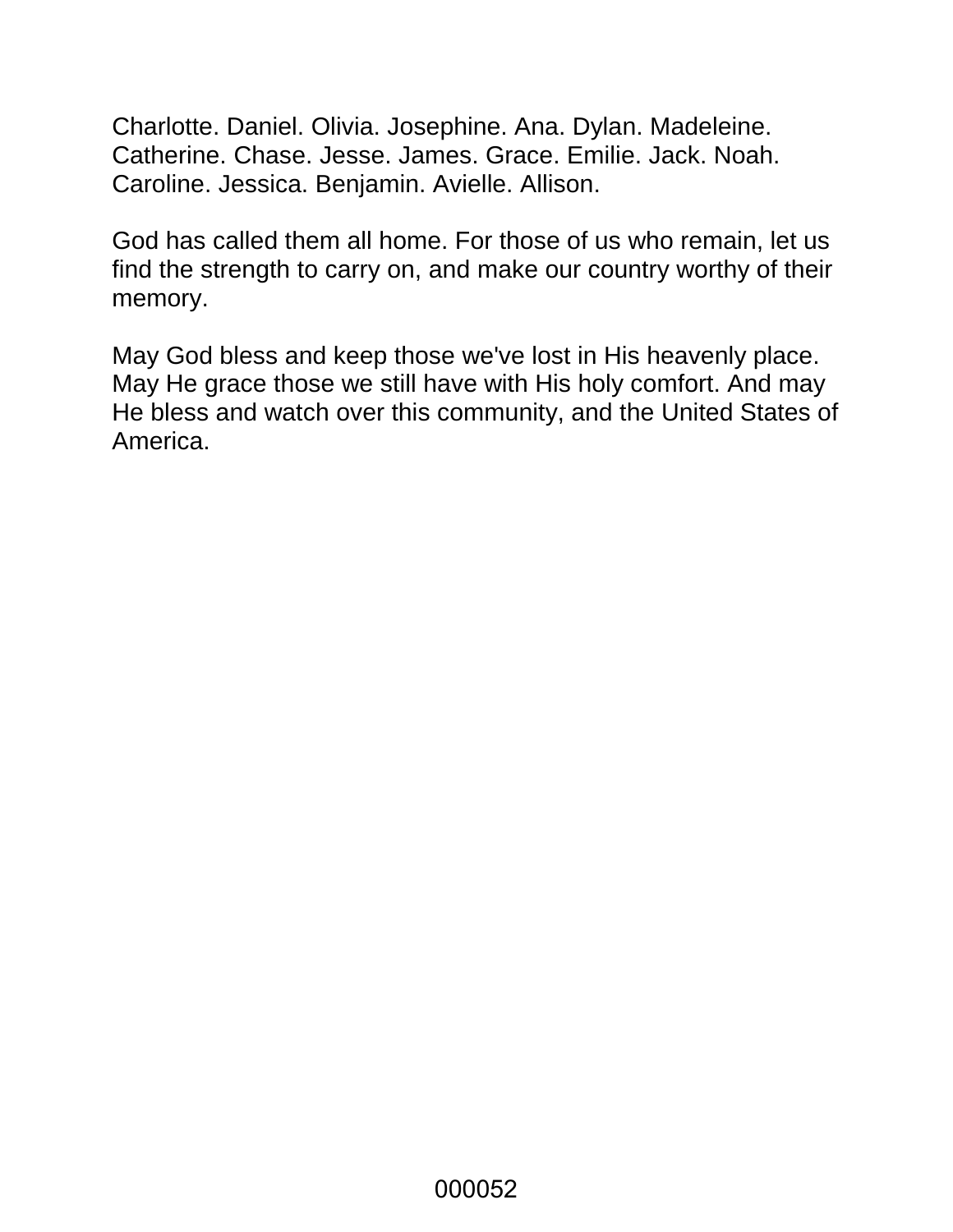------------------------------

# 810.40 WRONGFUL DEATH DAMAGES - ISSUE AND BURDEN OF PROOF.

The (*state number*) issue reads:

"What amount is the estate of (*name deceased*) entitled to recover for wrongful death?"

If you have answered the (*state number*) issue "Yes" (and the (*state number*) issue "No") in favor of the estate, the estate is entitled to recover nom[i](#page-52-0)nal damages even without proof of actual damages.<sup>i</sup> Nominal damages consist of some trivial amount such as one dollar in recognition of the technical damages incurred by the estate.

The estate may also be entitled to recover actual damages.<sup>[ii](#page-52-1)</sup> On this issue, the burden of proof is on the estate. This means the estate must prove, by the greater weight of the evidence, the amount of actual damages [proximately caused by the negligence] [caused by the wrongful conduct] of the defendant.

<span id="page-52-1"></span><span id="page-52-0"></span>-

i. *Porter v. Leneave*, 119 N.C. App. 343, 458 S.E.2d 513 (1995).

ii. N.C. Gen. Stat. § [28A-18-2\(](http://www.ncleg.net/EnactedLegislation/Statutes/HTML/BySection/Chapter_28A/GS_28A-18-2.html)b).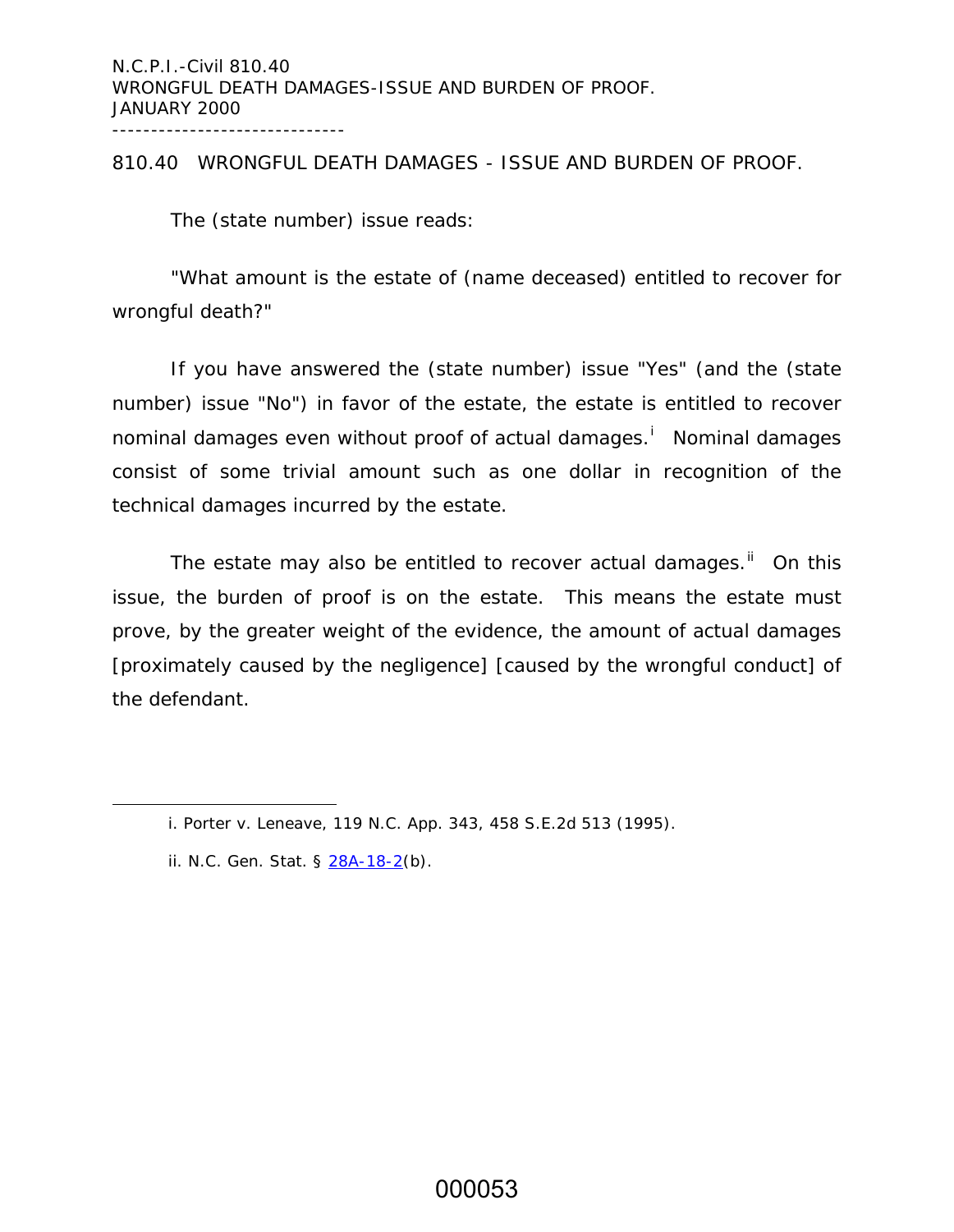### N.C.P.I.-Civil 810.41 WRONGFUL DEATH DAMAGES-SET OFF/DEDUCTION OF WORKERS' COMPENSATION AWARD. JANUARY 2000 ------------------------------

810.41 WRONGFUL DEATH DAMAGES - SET OFF/DEDUCTION OF WORKERS' COMPENSATION AWARD.

Evidence has been introduced that the estate received (*state dollar amount*) in workers' compensation benefits from (*name deceased's*) employer, (*state employer's name*). Under North Carolina law, the Court is required to deduct this amount from any amount of damages that you award the estate.<sup>[i](#page-53-0)</sup>

I have advised you of the amount of the estate's workers' compensation award for the sole purpose of informing you that such amount will be deducted by the Court from any amount of damages you award the estate. You are not to consider the amount of the estate's workers' compensation recovery for any other purpose. Such awards are not calculated in accordance with the law of damages applicable to a civil trial, such as this one. They are determined by statute, according to a fixed formula.

I therefore instruct you that you are not to be guided or influenced by the amount of the estate's workers' compensation award in determining the amount of damages, if any, that you award the estate. Your decision on the amount of the damages the estate is entitled to recover is to be governed exclusively by the evidence in this case and the rules of law I have given you with respect to the measure of damages.

<span id="page-53-0"></span>-

i. N.C. Gen. Stat. § [97-10.2\(](http://www.ncleg.net/EnactedLegislation/Statutes/HTML/BySection/Chapter_97/GS_97-10.2.html)e).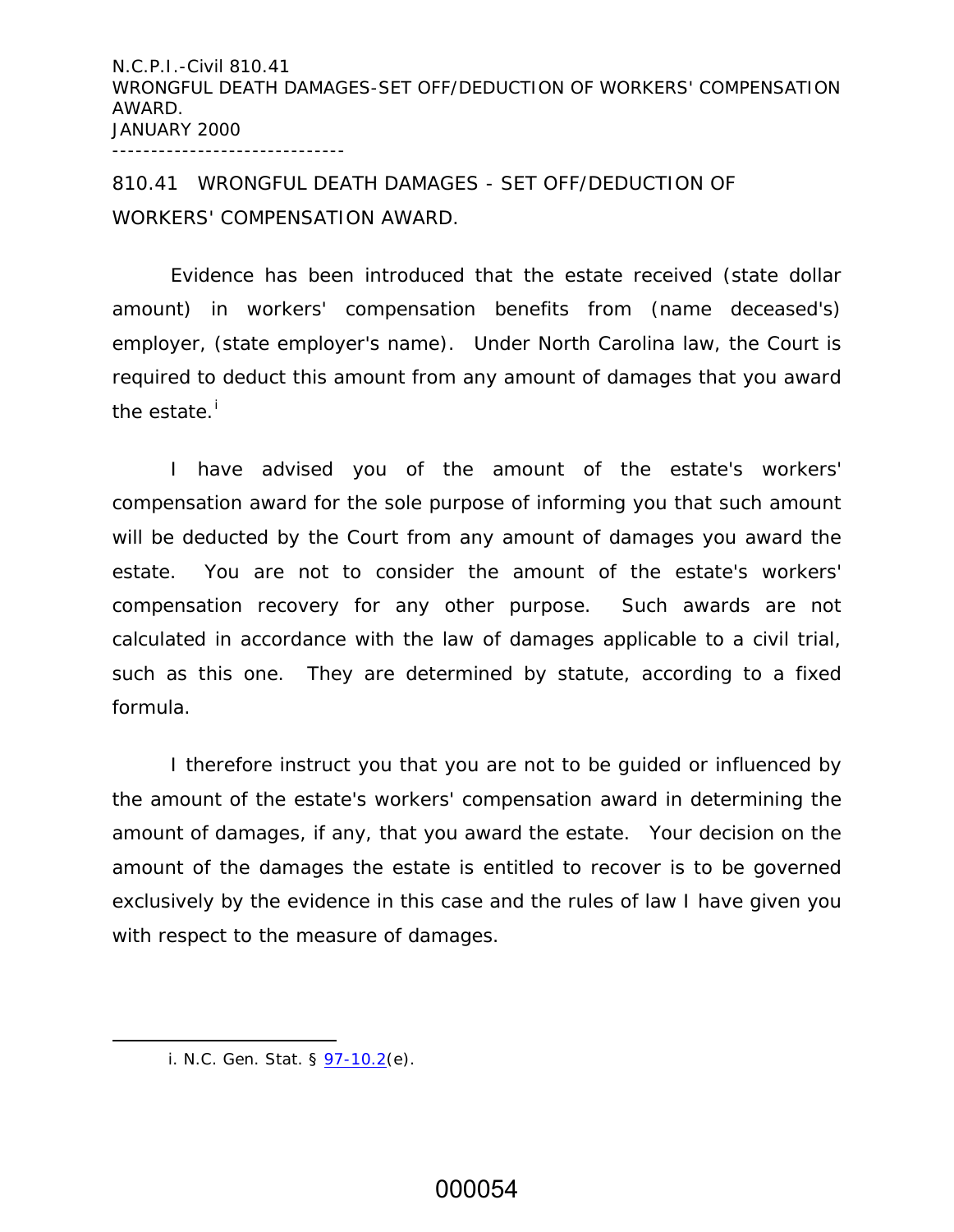### N.C.P.I.-Civil 810.42 WRONGFUL DEATH DAMAGES-IN GENERAL. JUNE 2012 ------------------------------

810.42 WRONGFUL DEATH DAMAGES - IN GENERAL.<sup>[i](#page-55-0)</sup>

*(For medical malpractice cases filed on or after 1 October 2011, use N.C.P.I. -Civil 809.142.)* 

Actual damages are the fair compensation to be awarded to the estate for the death of (*name deceased*) [proximately caused by the negligence] [caused by the wrongful conduct] of the defendant. Such damages may include:

[expenses for care, treatment and hospitalization incident to the injury resulting in death]<sup>[ii](#page-55-1)</sup>

[pain and suffering]<sup>[iii](#page-55-2)</sup>

[reasonable funeral expenses][iv](#page-55-3)

[the present monetary [v](#page-55-4)alue of *(name deceased)* to *his* next-of-kinl.<sup>v</sup>

The total of all damages<sup>[vi](#page-55-5)</sup> are to be awarded in one lump sum.  $\frac{v}{u}$  I will now explain the law of damages as it relates to (each of) these.

- ii. N.C. Gen. Stat. § [28A-18-2\(](http://www.ncleg.net/EnactedLegislation/Statutes/HTML/BySection/Chapter_28A/GS_28A-18-2.html)b)(1).
- iii. N.C. Gen. Stat. § [28A-18-2\(](http://www.ncleg.net/EnactedLegislation/Statutes/HTML/BySection/Chapter_28A/GS_28A-18-2.html)b)(2).
- iv. N.C. Gen. Stat. § [28A-18-2\(](http://www.ncleg.net/EnactedLegislation/Statutes/HTML/BySection/Chapter_28A/GS_28A-18-2.html)b)(3).
- v. N.C. Gen. Stat. § [28A-18-2\(](http://www.ncleg.net/EnactedLegislation/Statutes/HTML/BySection/Chapter_28A/GS_28A-18-2.html)b)(4).

 i. *Bifurcation Note*: For actions commenced on or after 1 October 2011, N.C. [R. Civ.](http://www.ncleg.net/EnactedLegislation/Statutes/HTML/BySection/Chapter_1A/GS_1A-1,_Rule_42.html)  P.  $42(b)(3)$  specifies: "Upon motion of any party in an action in tort wherein the plaintiff seeks damages exceeding one hundred fifty thousand dollars (\$150,000), the court shall order *separate trials for the issue of liability and the issue of damages, unless the court for good cause shown orders a single trial. Evidence relating solely to compensatory damages shall not be admissible until the trier of fact has determined that the defendant is liable.* The same trier of fact that tries the issues relating to liability shall try the issues relating to damages."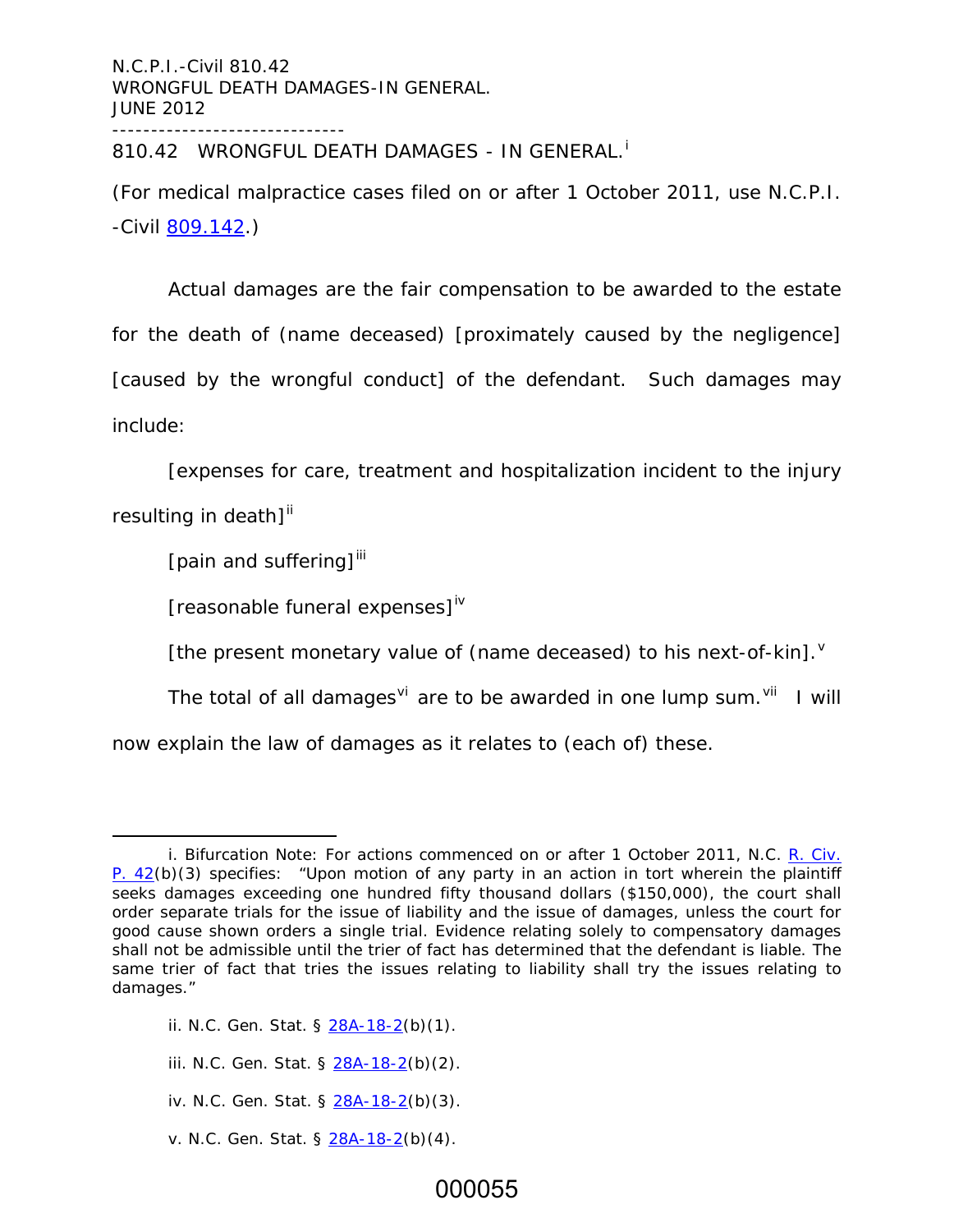------------------------------

-

<span id="page-55-6"></span><span id="page-55-5"></span>vi . In addition, punitive damages may be awarded for wrongful death of the deceased through the malice or willful or wanton conduct of the defendant as defined at N.C. Gen. Stat. § [1D-5.](http://www.ncleg.net/EnactedLegislation/Statutes/HTML/BySection/Chapter_1D/GS_1D-5.html) N.C. Gen. Stat. § [28A-18-2\(](http://www.ncleg.net/EnactedLegislation/Statutes/HTML/BySection/Chapter_28A/GS_28A-18-2.html)b)(5). Punitive damages issues should be submitted separately, however. *See Jones v. McCaskill*, 99 N.C. App. 764, 394 S.E.2d 254 (1990).

<span id="page-55-4"></span><span id="page-55-3"></span><span id="page-55-2"></span><span id="page-55-1"></span><span id="page-55-0"></span>vii. *Kendrick v. Cain*, 272 N.C. 719, 159 S.E.2d 33 (1968).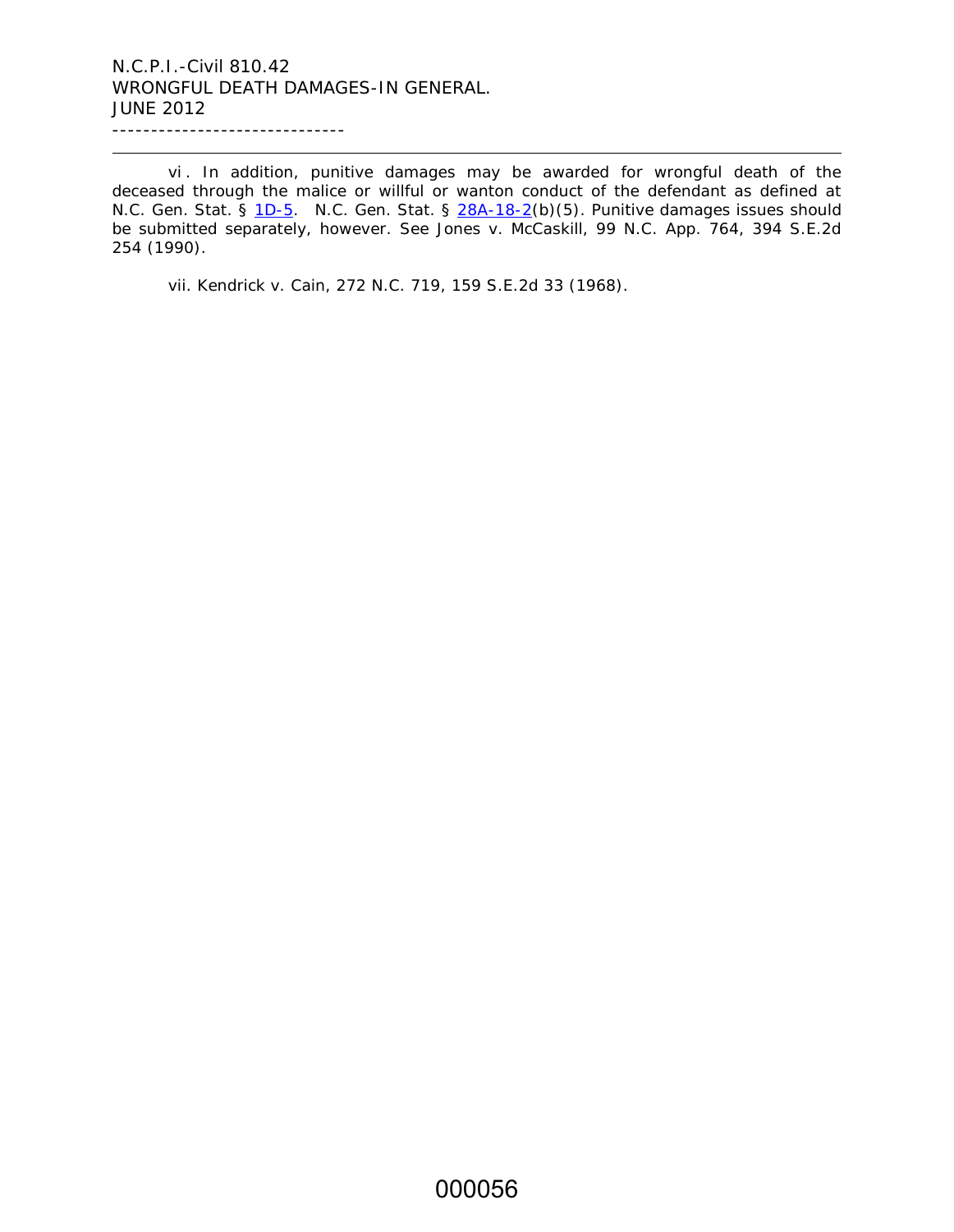------------------------------

810.44 WRONGFUL DEATH DAMAGES - MEDICAL EXPENSES.<sup>[i](#page-56-0)</sup>

*(Use for claims arising before 1 October 2011. For claims arising on or after 1 October 2011, use N.C.P.I.-Civil 810.44A, 810.04B, 810.44C or 810.04D[ii\)](#page-56-1)* 

Expenses for care, treatment and hospitalization include all [hospital] [doctor] [drug] [*state other*] expenses reasonably paid<sup>[iii](#page-56-2)</sup> or incurred<sup>[iv](#page-56-3)</sup> by (*name deceased*) as a [proximate result of the negligence] [result of the wrongful conduct] of the defendant.

(The parties have agreed and stipulated that (*name deceased*)'s reasonable medical expenses were (*state amount*).)

i. N.C. Gen. Stat. § [28A-18-2\(](http://www.ncleg.net/EnactedLegislation/Statutes/HTML/BySection/Chapter_28A/GS_28A-18-2.html)b)(1).

<span id="page-56-0"></span><u>.</u>

ii. *See* 2011 N.C. Sess. Laws 317 § 1.1 (modifying 2011 N.C. Sess. Laws 283 § 4.2).

<span id="page-56-2"></span><span id="page-56-1"></span>iii. The cases speak of "actual" expenses. *See Taylor v. Boger*, 289 N.C. 560, 570, 223 S.E.2d 850, 356 (1976); *Williams v. Charles Stores Co.*, 209 N.C. 591, 601, 184 S.E.2d 496, 502 (1936). Where there is an issue as to the reasonableness of the medical expenses, the jury also should be instructed:

As to the reasonableness of the expenses, the plaintiff has the burden of proof by the greater weight of the evidence. However, where the plaintiff has testified regarding the amount of such expenses and has provided records or copies of such charges, you may find from this evidence alone that the charges are reasonable, but you are not compelled to do so.

*See* N.C. Gen. Stat. § [8-58.1](http://www.ncleg.net/EnactedLegislation/Statutes/HTML/BySection/Chapter_8/GS_8-58.1.html) and [Rule of Evidence 301.](http://www.ncleg.net/EnactedLegislation/Statutes/HTML/BySection/Chapter_8C/GS_8C-301.html)

<span id="page-56-3"></span>iv. If the expense has been incurred, there need not be evidence of actual payment. *See Williams*, 209 N.C. at 601–02, 184 S.E. at 502 (1936). Further, the fact that medical expenses were paid by the plaintiff's employer, his medical insurer, or some other collateral source generally does not deprive the plaintiff of the right to recover them. *Cates v. Wilson*, 321 N.C. 1, 5, 361 S.E.2d 734, 737 (1987); *Fisher v. Thompson*, 50 N.C. App. 724, 731, 275 S.E.2d 507, 513 (1981).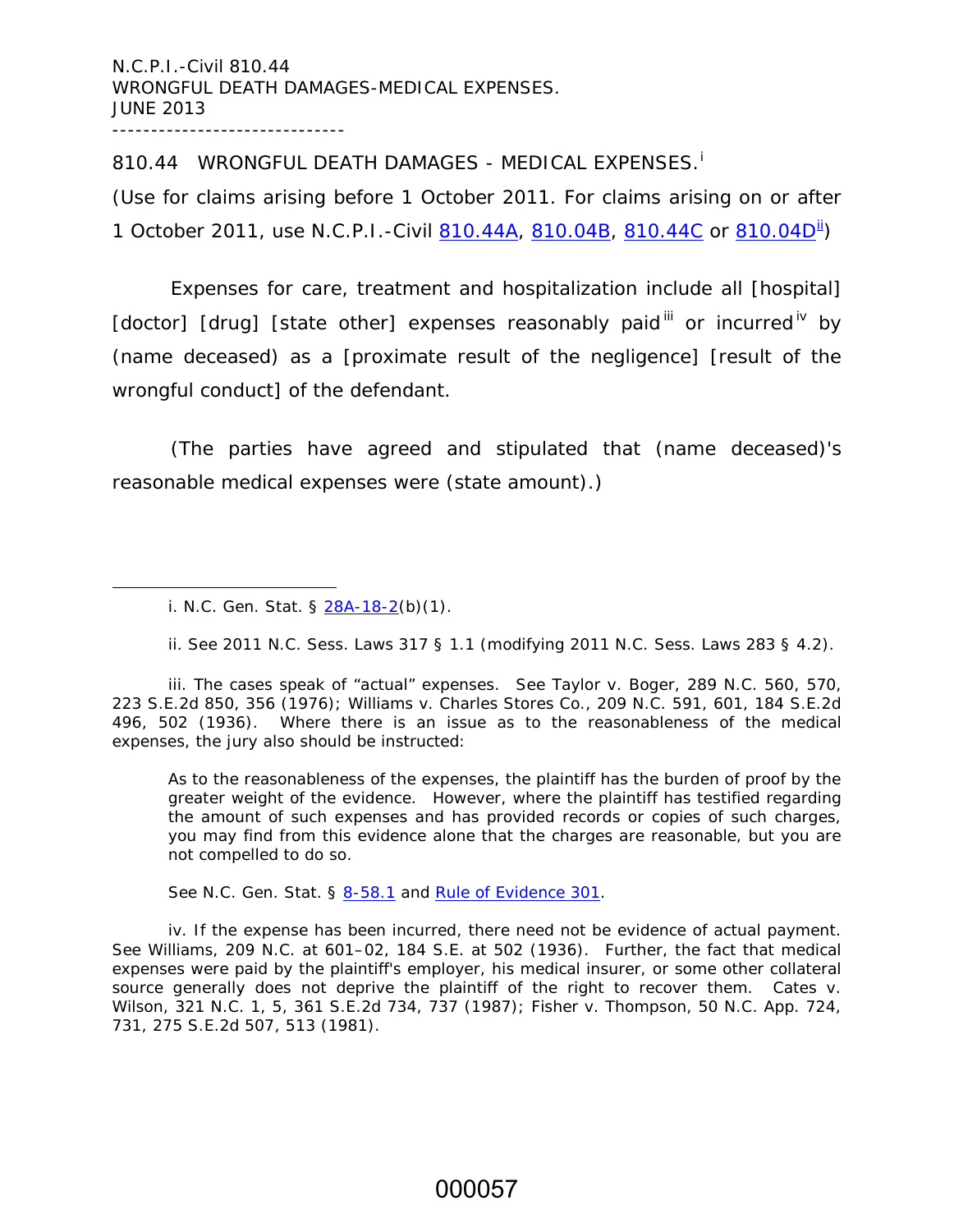N.C.P.I.-Civil 810.46 WRONGFUL DEATH DAMAGES-PAIN AND SUFFERING. JANUARY 2000

------------------------------

# 810.46 WRONGFUL DEATH DAMAGES - PAIN AND SUFFERING.

Damages for (*name deceased's*) death also include fair compensation for the actual phys[i](#page-57-0)cal pain and mental suffering<sup>1</sup> experienced by (*name deceased*) between the time of *his* injury and the time of *his* death. You may consider:

[the nature, extent and degree of the injury(ies) sustained by (*name deceased*)<sup>[ii](#page-57-1)</sup>l

[the length of time (name deceased) lived and was conscious<sup>[iii](#page-57-2)</sup> of his pain and suffering]

[*state any other factor supported by the evidence*].

There is no fixed formula for valuing physical pain and mental suffering. You will determine what is fair compensation by applying logic and common sense to the evidence.

<span id="page-57-0"></span>-

iii. *Livingston v. United States*, 817 F.Supp. 601 (E.D.N.C. 1993).

i. N.C. Gen. Stat. § [28A-18-2\(](http://www.ncleg.net/EnactedLegislation/Statutes/HTML/BySection/Chapter_28A/GS_28A-18-2.html)b)(2).

<span id="page-57-2"></span><span id="page-57-1"></span>ii. If reasonably established, a recovery may be had for pain and suffering to a fetus. *DiDonato v. Wortman*, 320 N.C. 423, 358 S.E.2d 489, *rehearing denied*, 320 N.C. 799, 361 S.E.2d 73 (1987).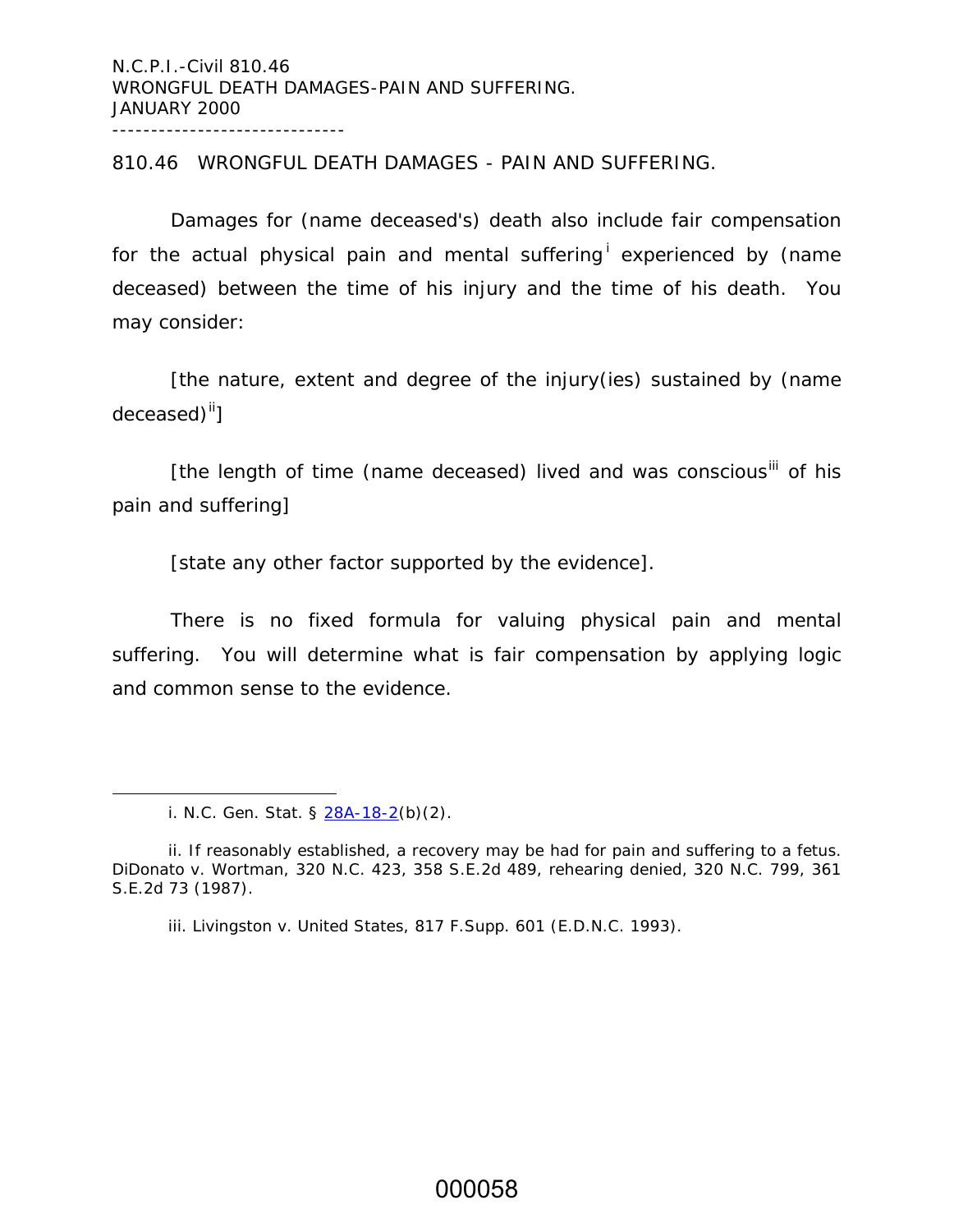------------------------------

<u>.</u>

### 810.48 WRONGFUL DEATH DAMAGES - FUNERAL EXPENSES.

*(Use for claims arising before 1 October 2011. For claims arising on or after 1 October 2011, use N.C.P.I.-Civil 810.48A, 810.48B, 810.48C or 810.48D. [i](#page-59-0) )* 

Damages for (*name deceased*)'s death also include all funeral (and burial)<sup>[ii](#page-59-1)</sup> expenses reasonably paid<sup>[iii](#page-59-2)</sup> or incurred<sup>[iv](#page-59-3)</sup> by the estate.

(The parties have agreed and stipulated that the estate's reasonable funeral (and burial) expenses were (*state amount*).)

iii . Where there is an issue as to the reasonableness of the funeral or burial expenses, the jury also may be instructed:

As to the reasonableness of the expenses the Estate has the burden of proof by the greater weight of the evidence. However, where the Estate has put into evidence the amount of such expenses and has provided records or copies of such charges, you may find them this evidence alone that the charges are reasonable, but you are not compelled to do so.

*See* N.C. Gen. Stat. §§ [8-58.1](http://www.ncleg.net/EnactedLegislation/Statutes/HTML/BySection/Chapter_8/GS_8-58.1.html) and [Rule of Evidence 301.](http://www.ncleg.net/EnactedLegislation/Statutes/HTML/BySection/Chapter_8C/GS_8C-301.html)

iv. Proof of actual payment need not be made as long as the evidence competently establishes that the expense was incurred. Furthermore, the fact that some or all of the decedent's funeral or burial expenses were paid by a third party insurer or some, other collateral source generally does not deprive the Estate of the right to recover them.

i. *See* 2011 N.C. Sess. Laws 317 § 1.1 (modifying 2011 N.C. Sess. Laws 283 § 4.2).

ii. There is no right of recovery for burial expenses separate and apart from the right to recover for wrongful death. Burial expenses are to be recovered out of the amount to be recovered in the action. *Davenport v. Patrick*, 227 N.C. 686, 691 44 S.E.2d 203 206–207 (1947).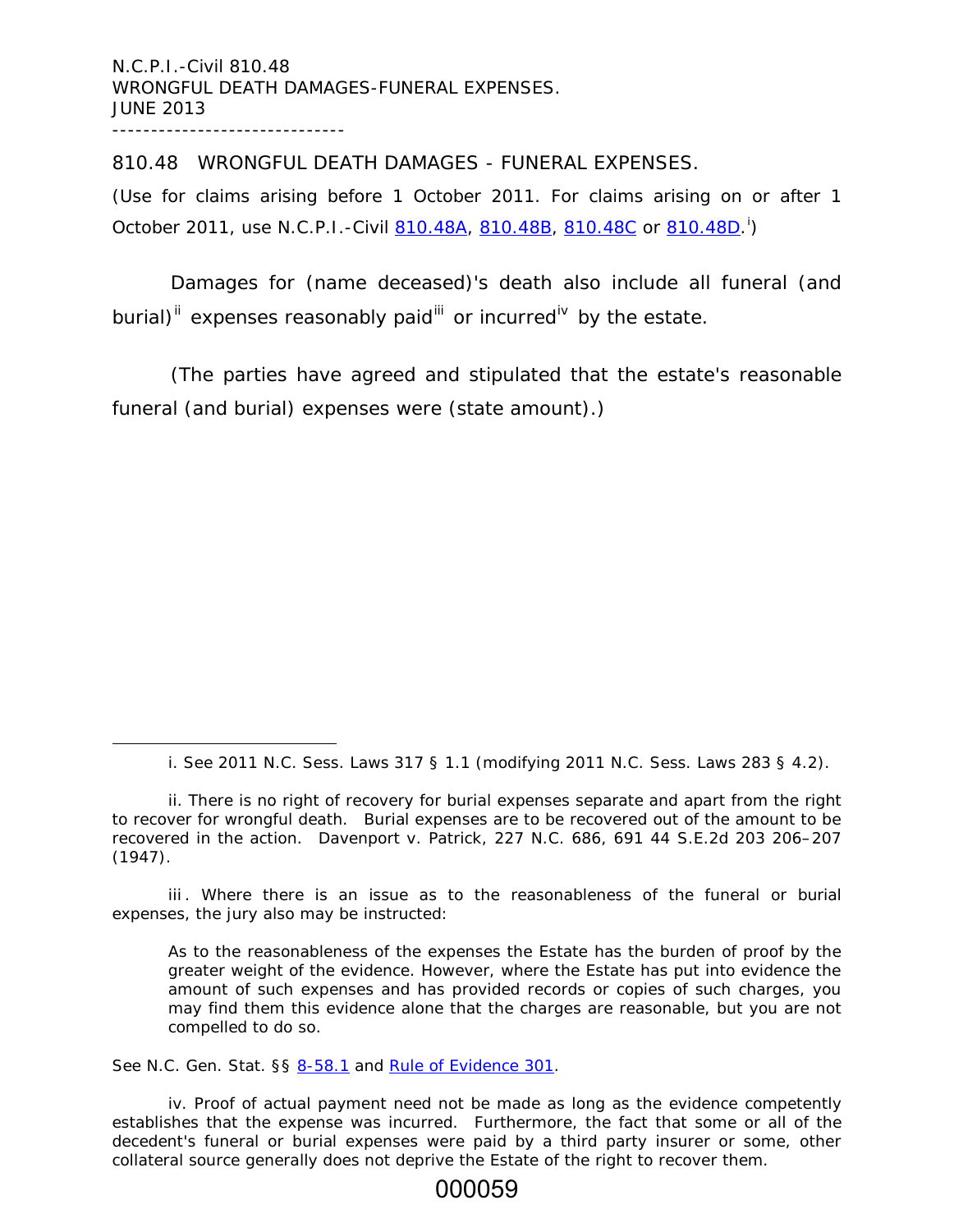# N.C.P.I.-Civil 810.48 WRONGFUL DEATH DAMAGES-FUNERAL EXPENSES. JUNE 2013

------------------------------

<span id="page-59-3"></span><span id="page-59-2"></span><span id="page-59-1"></span><span id="page-59-0"></span>-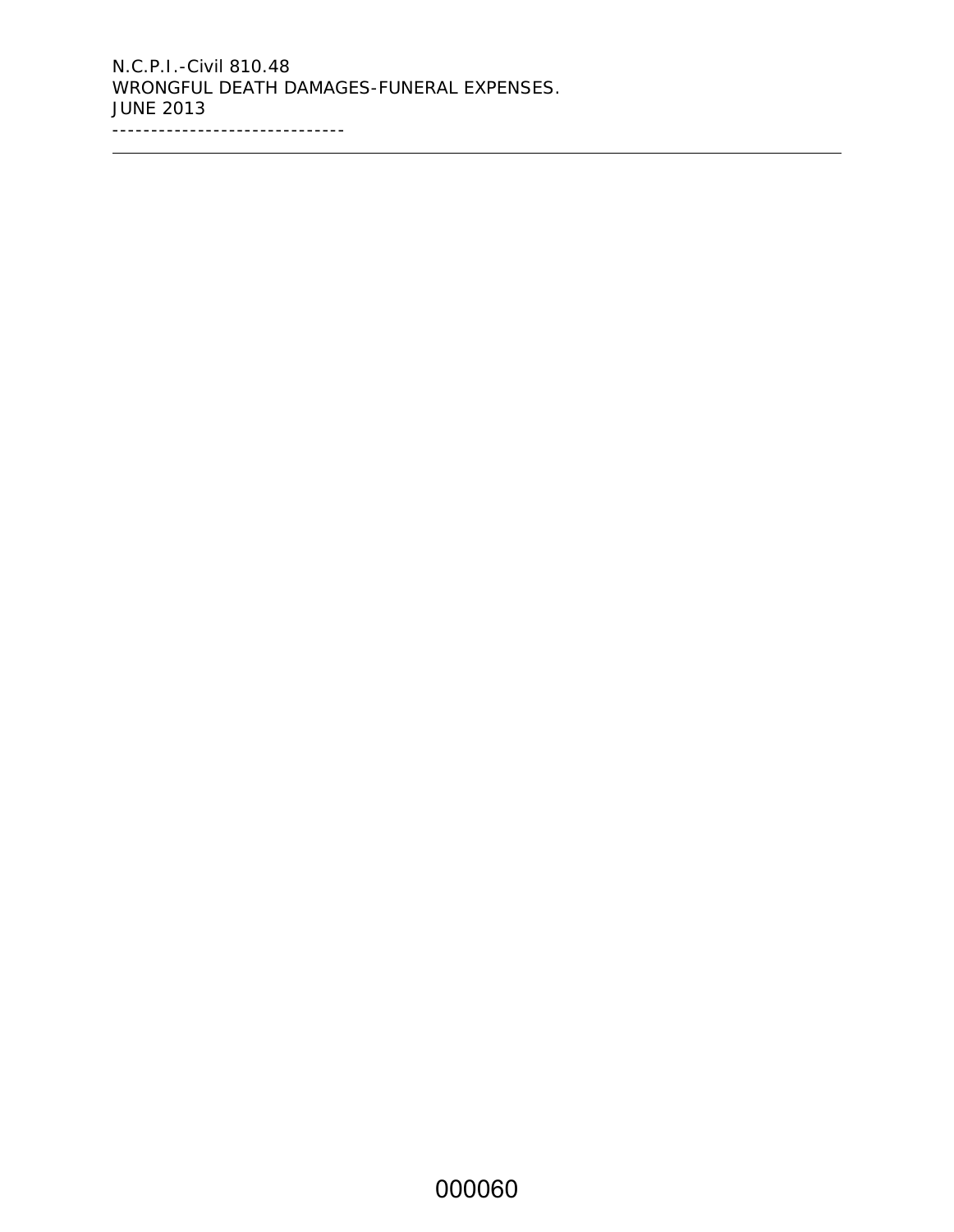#### N.C.P.I.-Civil 810.50 WRONGFUL DEATH DAMAGES-PRESENT MONETARY VALUE OF DECEASED TO NEXT-OF-KIN. JUNE 2012  $-$

810.50 WRONGFUL DEATH DAMAGES - PRESENT MONETARY VALUE OF DECEASED TO NEXT-OF-KIN.<sup>1</sup>

*(For medical malpractice cases filed on or after 1 October 2011, use N.C.P.I.-Civil 809.150 and 809.151)*

Damages for (*name deceased*)'s death also include fair compensation for the present monetary value of (name deceased) to his next-of-kin.<sup>[ii](#page-63-1)</sup> (In this case, (*name deceased*)'s next-of-kin are (*name persons and specify relationships*).)

There is no fixed formula for determining the present monetary value of (*name deceased*) to *his* next of kin. You must determine what is fair compensation by applying logic and common sense to the evidence.<sup>iii</sup> You may consider:

[The net income (*name deceased*) would have earned during the remainder of *his* life. You must subtract from (*name deceased*)'s reasonably expected income the amount *he* would have spent on *himself* or for other purposes which would not have benefited *his* next of kin.<sup>[iv](#page-63-3)</sup> The amount *he* would have earned depends upon *his* prospects in life, health, character, ability, industry and [the means *he* had for making money] [the business in which *he* was employed]. It also depends upon *his* life expectancy- that is, the length of time *he* could reasonably have been expected to live but for the [negligence] [wrongful conduct] of the defendant.]

[The services, protection, care and assistance of (*name deceased*), whether [v](#page-63-4)oluntary or obligatory, to his next-of-kin. Y These words are to be given their ordinary meanings. You may consider the family and personal relations between (*name deceased*) and *his* next-of-kin, and what you find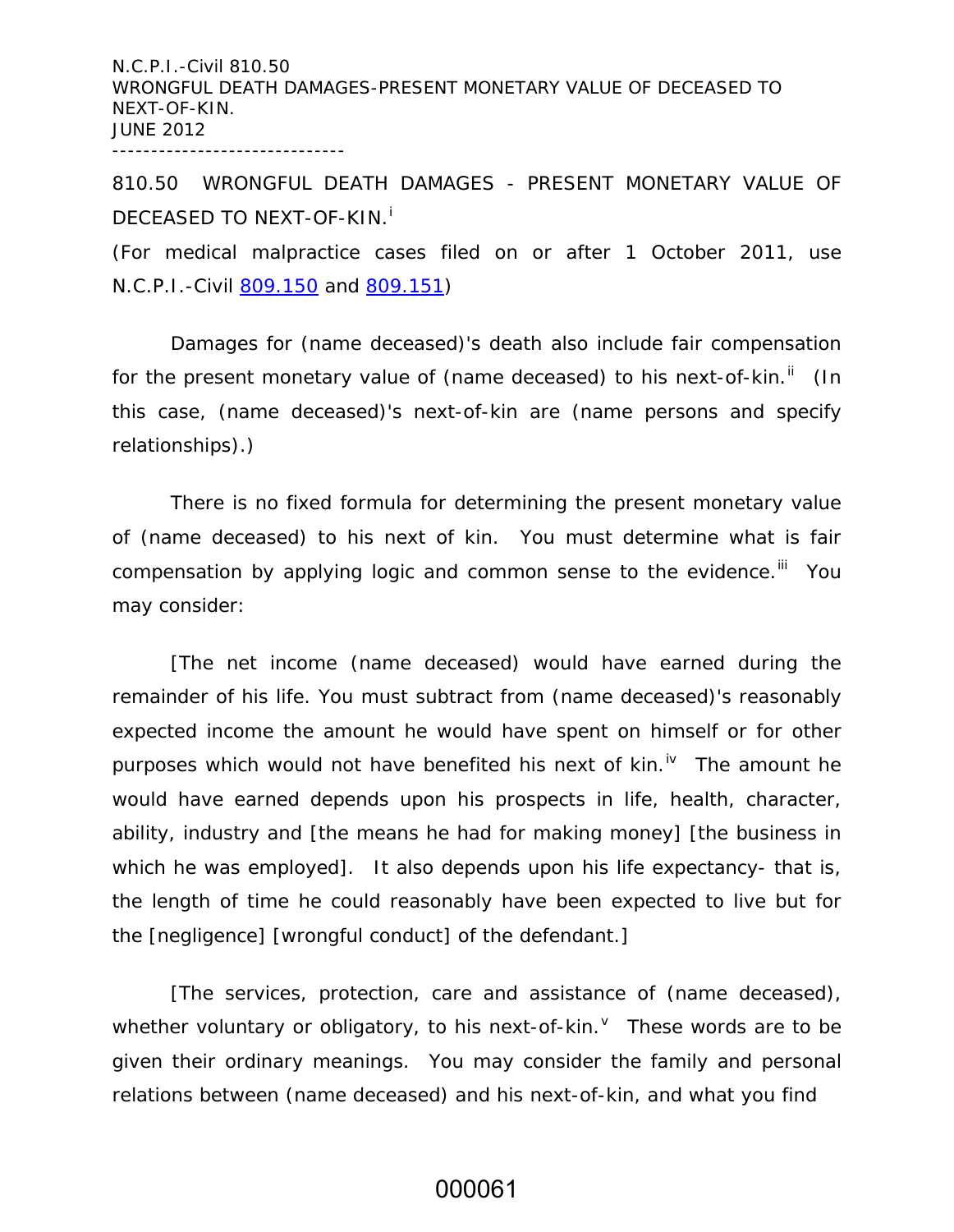#### N.C.P.I.-Civil 810.50 WRONGFUL DEATH DAMAGES-PRESENT MONETARY VALUE OF DECEASED TO NEXT-OF-KIN. JUNE 2012 ------------------------------

to be the reasonable value of the loss to them of these things over the lifeexpectancy of (*name deceased*)<sup>[vi](#page-63-5)</sup> (or, as I will explain to you, over a shorter period). Vii

[The society, companionship, comfort, guidance, kindly offices and advice of (*name deceased*) to *his* next-of-kin. Vill These words are to be given their ordinary meaning. You may consider the family and personal relations between (*name deceased*) and *his* next-of-kin and what you find to be the reasonable value of the loss to them of these things over the life expectancy of (*name deceased*)<sup>[ix](#page-63-8)</sup> (or, as I will explain to you, over a shorter period.)]

As I have indicated, in determining (*name deceased*)'s [net income expectancy] [the value of *his* services, protection, care and assistance] [the value of *his* society, companionship, comfort, guidance, kindly offices and advice], you must consider *his* life e[x](#page-63-9)pectancy.<sup>x</sup> Life expectancy is the period of time (*name deceased*) may reasonably have been expected to live but for the [negligence] [wrongful conduct] of the defendant. The life expectancy tables are in evidence. <sup>[xi](#page-63-10)</sup> They show that for one of (*name deceased*)'s age at the time of *his* death, *his* life expectancy would have been (*state expectancy*) years. In determining (*name deceased*)'s life expectancy, you will consider not only these tables, but also all other evidence as to *his* health, *his* constitution and *his* habits.<sup>[xii](#page-63-11)</sup>

(The life expectancy tables show that, at the time of the death of (*name deceased*), the life expectancy for (*name next-of-kin*) was (*state expectancy*), which was shorter than the expectancy shown by the tables for (*name deceased*). Therefore, you must determine the expectancy of (*name next-of-kin*) as well as the expectancy of (*name deceased*). In determining the expectancy of (*name next-of-kin*), you will consider not only these tables, but also all other evidence as to *his* health, *his* constitution and *his* 000062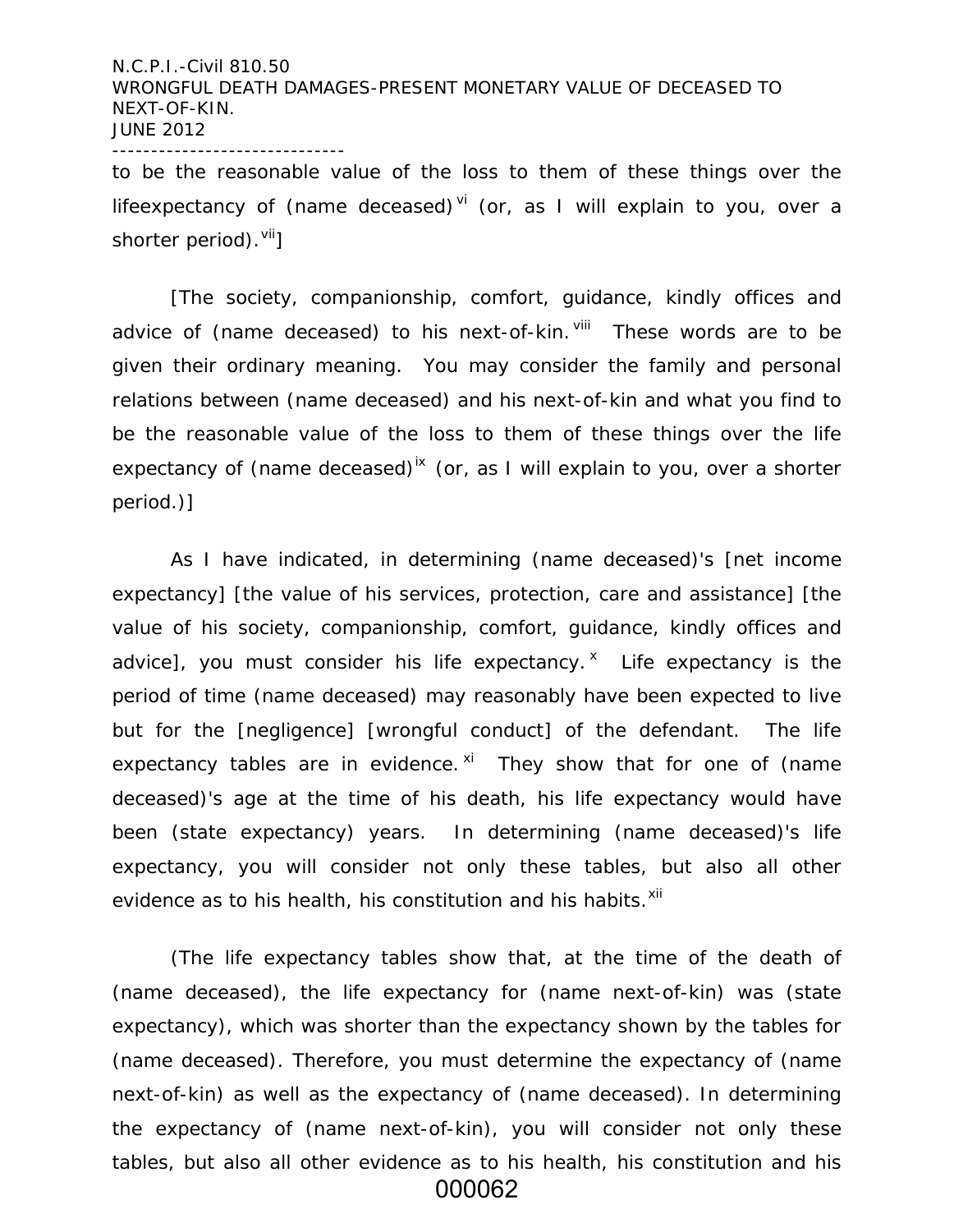# N.C.P.I.-Civil 810.50 WRONGFUL DEATH DAMAGES-PRESENT MONETARY VALUE OF DECEASED TO NEXT-OF-KIN. JUNE 2012

------------------------------

habits. If you find that the expectancy of (*name next-of-kin*) is shorter than that of (*name deceased*), you will determine the monetary value of the (*name deceased*) to (*name next-of-kin*) by the shorter of the two life expectancies. In other words, when the expectancy of a next-of-kin is shorter than that of a deceased, the award to the next-of-kin is limited to the value of benefits *he* might have expected to receive during *his* own  $life.$ ) $x$ iii

In determining the amount of actual damages to be awarded to (*name deceased*)'s next-of-kin, you are not limited to the things which I have mentioned. You may consider any other evidence which reasonably tends to establish the monetary value of (*name deceased*) to *his* next-of-kin.

Any amount you allow as damages for the future monetary value of (*name deceased*) to *his* next-of-kin must be reduced to its present value, because a smaller sum received now is equal to a larger sum received in the future. (There is evidence before you that (*name deceased*)'s future monetary value to *his* next-of-kin already has been reduced to its present value. Whether it has in fact been so reduced is for you to determine from the evidence and from your logic and common sense. However, if you find that (*name decedent*)'s monetary value to *his* next-of-kin already has been reduced to present value, you must not reduce it again.)

-

i. N.C. Gen. Stat. § [28A-18-2\(](http://www.ncleg.net/EnactedLegislation/Statutes/HTML/BySection/Chapter_28A/GS_28A-18-2.html)b)(4).

ii. If the decedent's next-of-kin has not been stipulated or determined by the Court as a matter of law, a separate issue must be submitted.

iii. The jury also may consider all negative factors that would tend to diminish the present value of the deceased to his or her next-of-kin. Thus, a young decedent's low level of educational achievement, lack of regular employment, dependency on parents for financial support and history of substance abuse was relevant. *Pearce v. Fletcher*, 74 N.C. App. 543, 328 S.E.2d 889 (1985). *See also Hales v. Thompson*, 111 N.C. App. 350, 432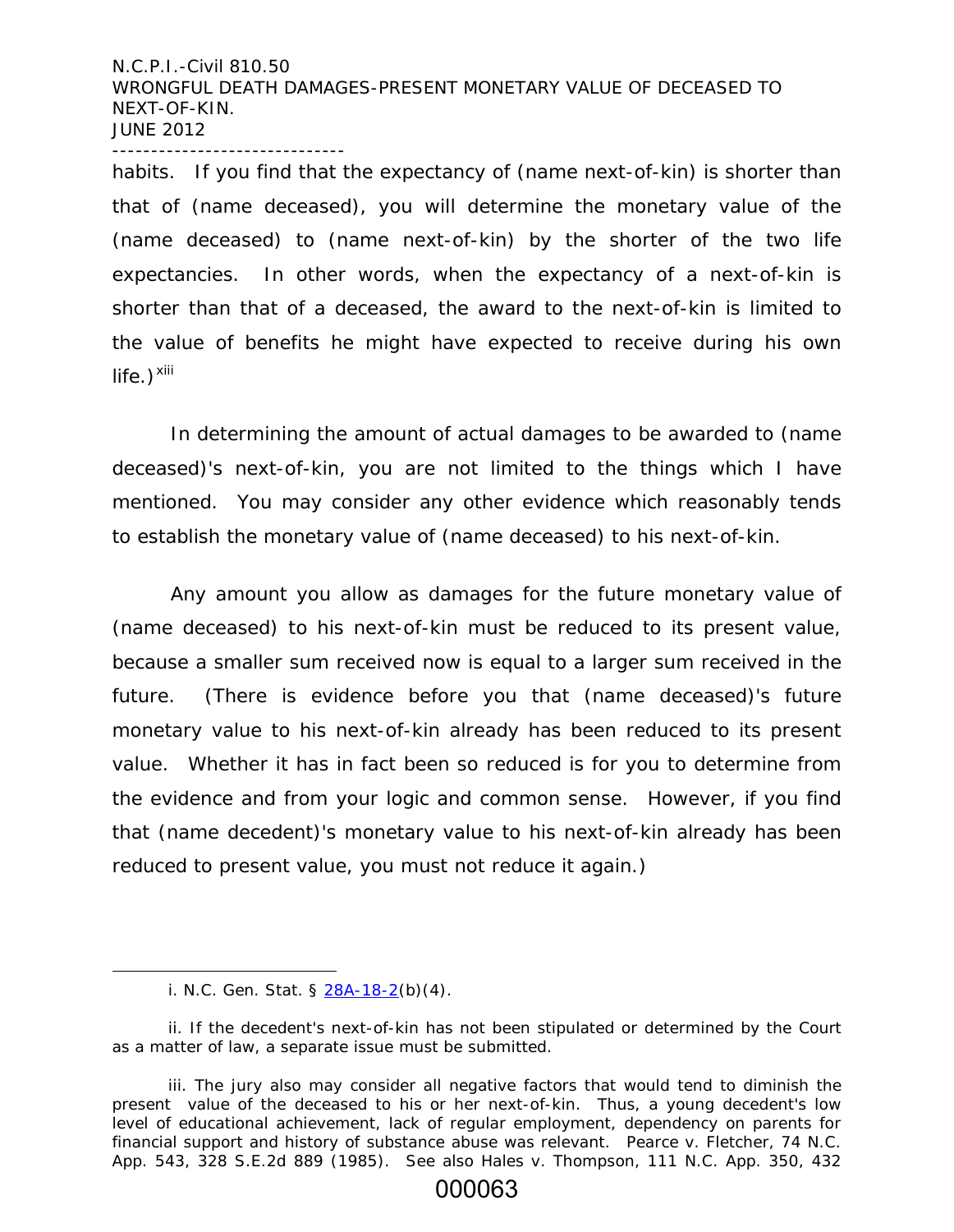-S.E.2d 388 (1993).

<span id="page-63-3"></span>iv. N.C. Gen. Stat.  $\S 28A-18-2(b)(4)a$  $\S 28A-18-2(b)(4)a$  $\S 28A-18-2(b)(4)a$ . Only the net income of the deceased can be considered. *State v. Smith*, 90 N.C. App. 161, 368 S. E. 2d 33 (1988), *aff'd*, 323 N.C. 703, 374 S.E.2d 866, *cert. denied*, 490 U.S. 1100, 109 S. Ct. 2453, 104 L. Ed. 2d 1007 (1989).

v. N.C. Gen. Stat. § [28A-18-2\(](http://www.ncleg.net/EnactedLegislation/Statutes/HTML/BySection/Chapter_28A/GS_28A-18-2.html)b)(4)b.

<span id="page-63-5"></span><span id="page-63-4"></span>vi. *Bowen v. Constructors Equip. Rental Co.*, 16 N.C. App. 70, 74, 191 S.E.2d 419, 422 (1972), *aff'd*, 283 N.C. 395, 196 S. E. 2d 789 (1973).

<span id="page-63-6"></span>vii. *Id*. at 74–77, 191 S. E. 2d at 422–24. This and other parenthetical statements in the instruction keyed to this footnote should be used when there is evidence tending to show that the expectancy of one or more next-of-kin is shorter than that of the deceased.

viii. N.C. Gen. Stat. § [28A-18-2\(](http://www.ncleg.net/EnactedLegislation/Statutes/HTML/BySection/Chapter_28A/GS_28A-18-2.html)b)(4)c.

<span id="page-63-8"></span><span id="page-63-7"></span>ix . These damages are not available where the deceased is a stillborn child. *DiDonato v. Wortman*, 320 N.C. 423, 358 S.E.2d 489, *reh'g denied*, 320 N.C. 799, 361 S.E.2d 73 (1987).

x. *Bowen*, 16 N.C. App. at 74, 191 S.E.2d at 422.

<span id="page-63-10"></span><span id="page-63-9"></span>xi. "The [mortality] table is statutory, [N.C. Gen. Stat.]  $\S$  [8-46,](http://www.ncleg.net/EnactedLegislation/Statutes/HTML/BySection/Chapter_8/GS_8-46.html) and need not be introduced but may receive judicial notice when facts are in evidence requiring or permitting its application." *Chandler v. Chem. Co.*, 270 N.C. 395, 400, 154 S.E.2d 502, 506 (1967).

<span id="page-63-11"></span>xii. A failure to include this sentence, or its equivalent, is reversible error. *See Kinsey v. Kenly*, 263 N.C. 376, 139 S.E.2d 686 (1965); *Harris v. Greyhound Corp.*, 243 N.C. 346, 90 S.E.2d 710 (1956).

<span id="page-63-12"></span><span id="page-63-2"></span><span id="page-63-1"></span><span id="page-63-0"></span>xiii. *See* note 7. However, the above parenthetical paragraph will need revision if the contention of a shorter life expectancy for the next of kin is based upon health evidence (*e.g.*, terminal cancer) rather than age.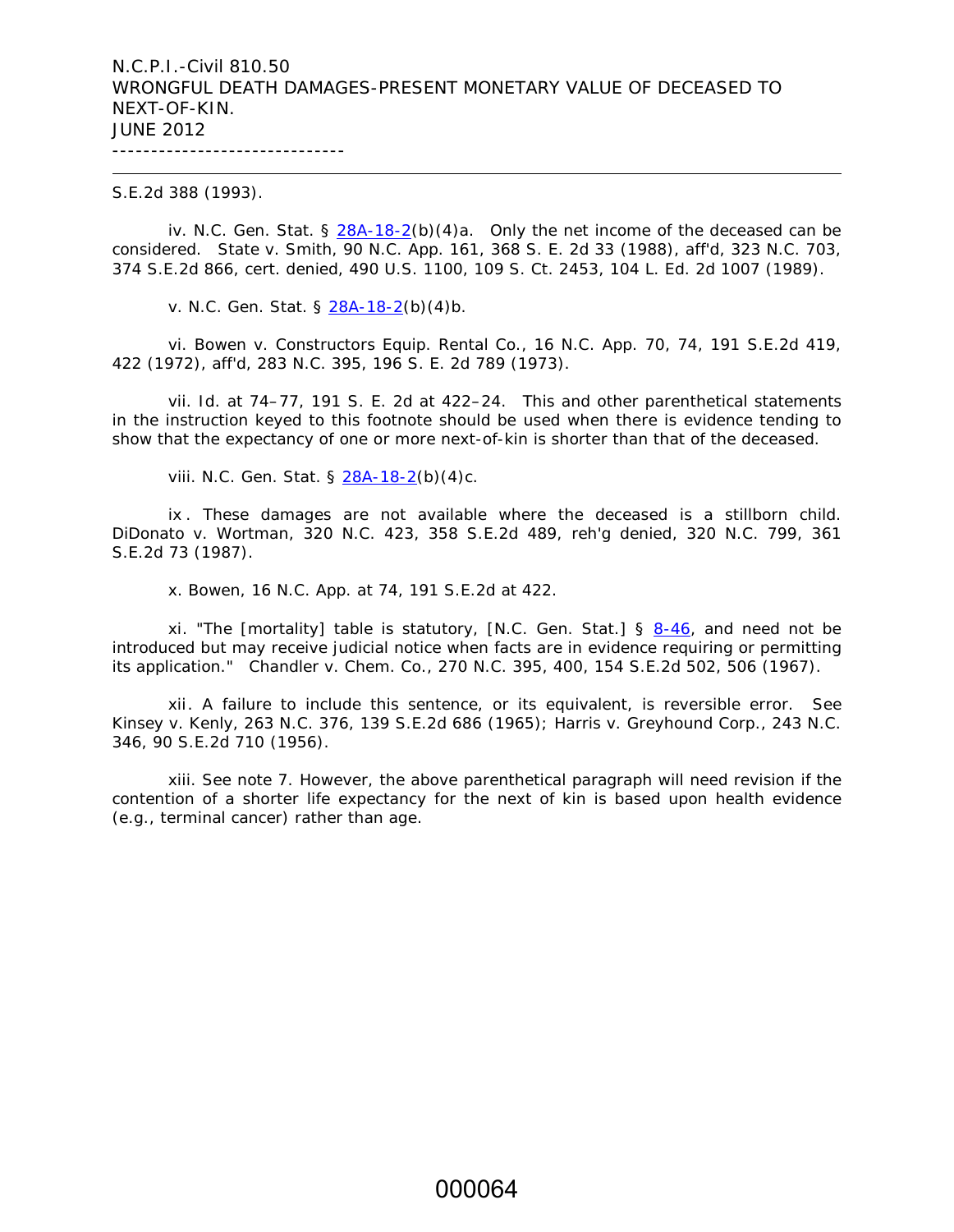------------------------------

<u>.</u>

810.54 WRONGFUL DEATH DAMAGES - FINAL MANDATE (REGULAR). *(For medical malpractice cases filed on or after 1 October 2011, use N.C.P.I.-Civil 809.154. Use N.C.P.I.-Civil 810.56 in place of N.C.P.I.-Civil 810.54 when a* per diem *argument has been made.)* 

I instruct you that your findings on the (*state number*) issue must be based on the evidence and the rules of law I have given you with respect to the measure of damages.<sup>[i](#page-64-0)</sup> You are not required to accept the amount of damages suggested by the parties or their attorneys.

Your award must be fair and just. You should remember that you are not seeking to punish either party, and you are not awarding or withholding anything on the basis of sympathy or pity.

Finally, as to the (*state number*) issue on which the estate has the burden of proof, if you find by the greater weight of the evidence the amount of actual damages [proximately caused by the negligence] [caused by the wrongful conduct] of the defendant, then it would be your duty to write that amount in the blank space provided.

If, on the other hand, you fail to so find, then it would be your duty to write a nominal sum such as "One Dollar" in the blank space provided.

<span id="page-64-0"></span>i. Damages may not be based on sheer speculation, *Stetson v. Easterling*, 274 N.C. 152, 161 S.E.2d 531 (1968) and *Gay v. Thompson*, 266 N.C. 394, 146 S.E.2d 425 (1966), but, by necessity, some speculation is necessary to determine damages, *Beck v. Carolina Power & Light Co.*, 57 N.C. App. 373, 291 S.E.2d 897, *aff'd*, 307 N.C. 267, 297 S.E.2d 397 (1982), and this is acceptable as long as there are sufficient facts to support necessary speculation, *Gay*, *supra*, and *Beck*, *supra*.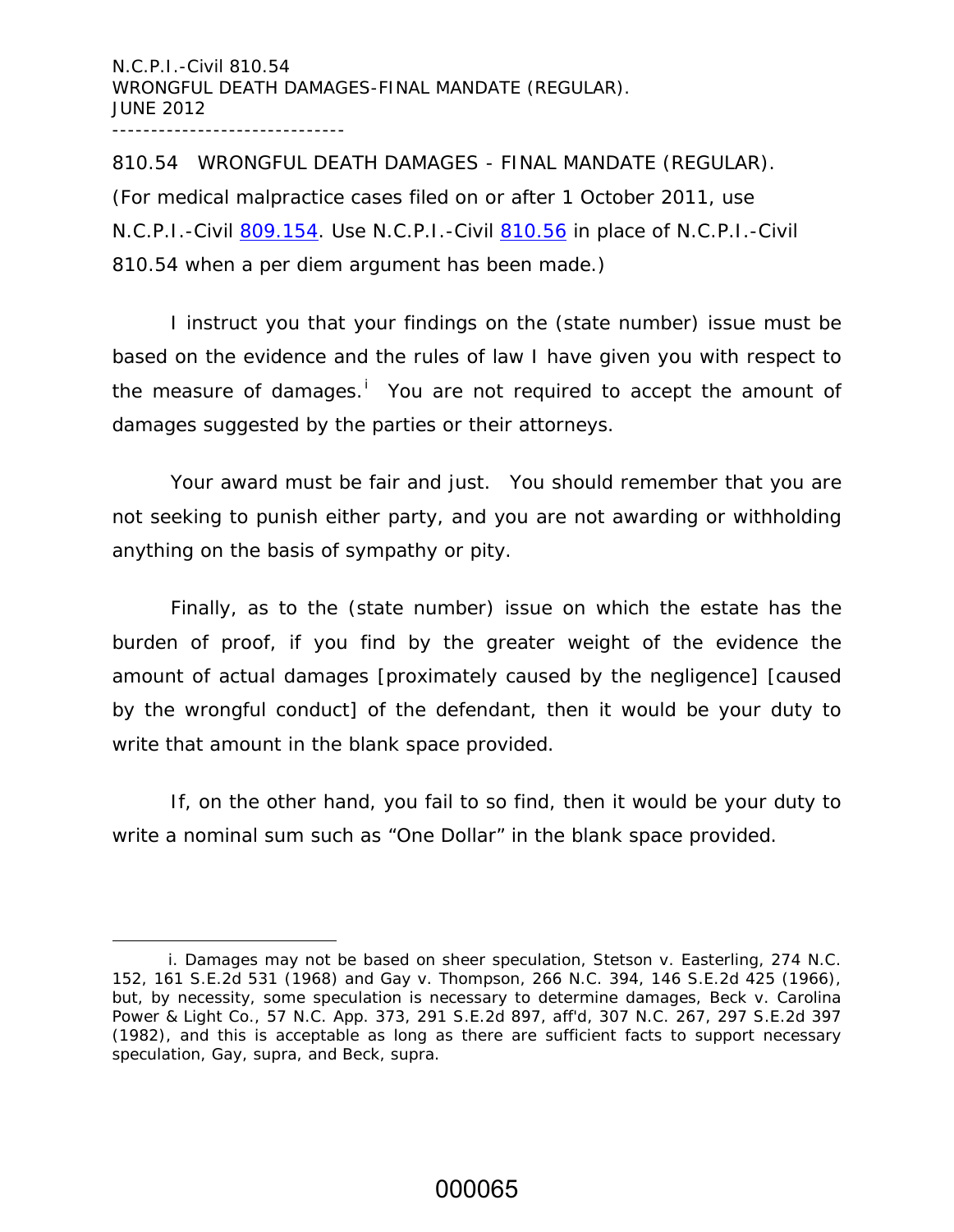# N.C.P.I.-Civil 810.56 WRONGFUL DEATH DAMAGES-FINAL MANDATE (*PER DIEM* ARGUMENT BY COUNSEL). JUNE 2012

 $-$ 

# 810.56 WRONGFUL DEATH DAMAGES - FINAL MANDATE (*PER DIEM* ARGUMENT BY COUNSEL).

*(For medical malpractice cases filed on or after 1 October 2011, use N.C.P.I.-Civil 809.156. Use this instruction in place of 810.54 when a* per diem *argument has been made.)* 

I instruct you that, your findings on the (*state number*) issue must be based on the evidence and the rules of law I have given you with respect to the measure of damages.<sup>[i](#page-67-0)</sup> You are not required to accept the amount of damages suggested by the parties or their attorneys.

(*Use only if counsel makes a per diem argument:* An attorney is allowed to suggest an amount of damages and therefore can suggest an amount for each (*specify unit(s) of time, e.g., "day, hour or minute"*) of physical pain or mental suffering. However, I instruct you that there is no fixed mathematical formula for computing damages for physical pain or mental suffering. Furthermore, an attorney's argument is not evidence but is merely an approach to the damage issue which you may consider but need not adopt. $\mathsf{ii}$ )

Your award must be fair and just. You should remember that you are not seeking to punish either party, and you are not awarding or withholding anything on the basis of sympathy or pity.

Finally, as to the (*state number*) issue on which the estate has the burden of proof, if you find by the greater weight of the evidence the amount of actual damages [proximately caused by the negligence] [caused by the wrongful conduct] of the defendant, then it would be your duty to write that amount in the blank space provided.

If, on the other hand, you fail to so find, then it would be your duty to 000066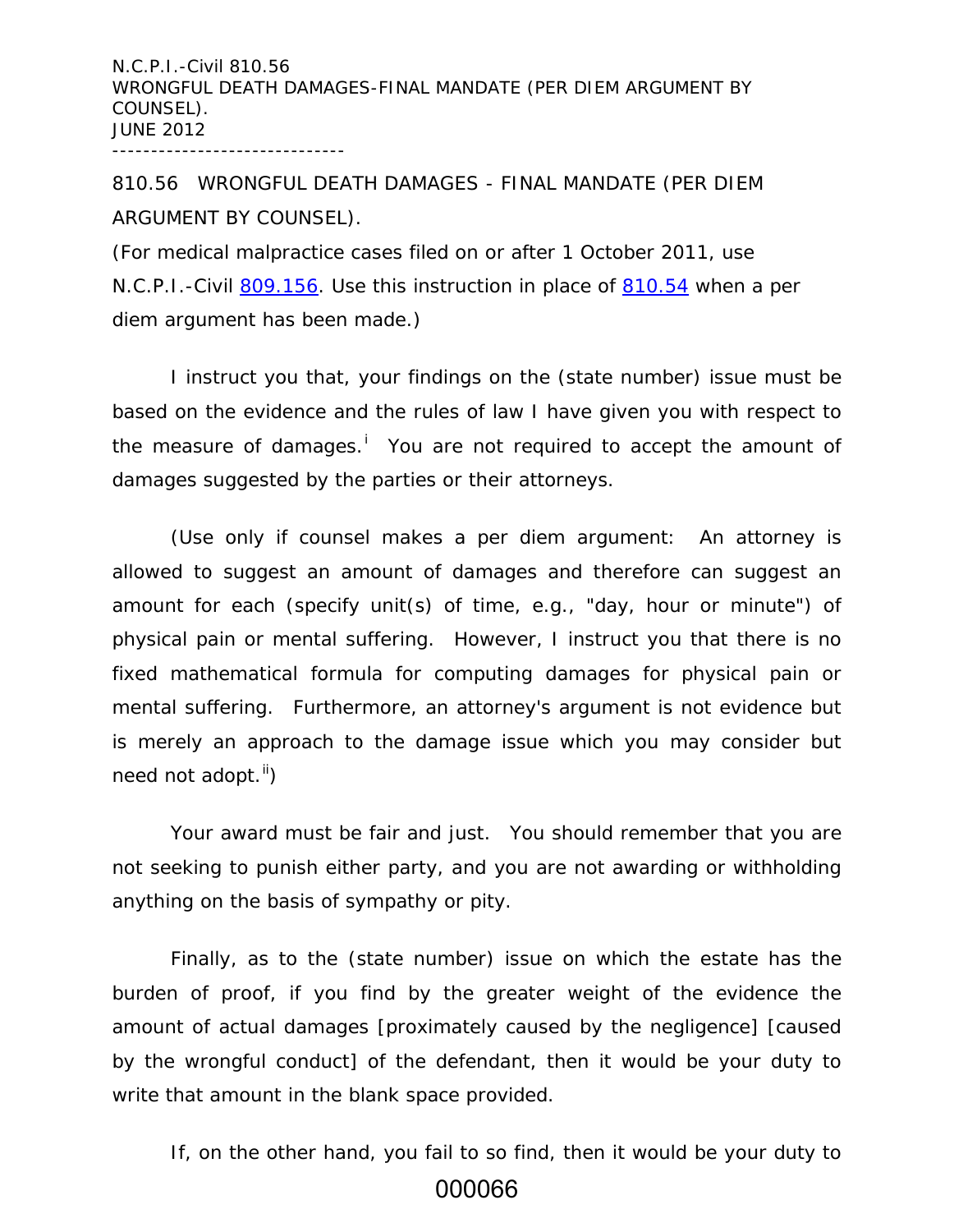N.C.P.I.-Civil 810.56 WRONGFUL DEATH DAMAGES-FINAL MANDATE (*PER DIEM* ARGUMENT BY COUNSEL). JUNE 2012 ------------------------------

write a nominal sum such as "One Dollar" in the blank space provided.